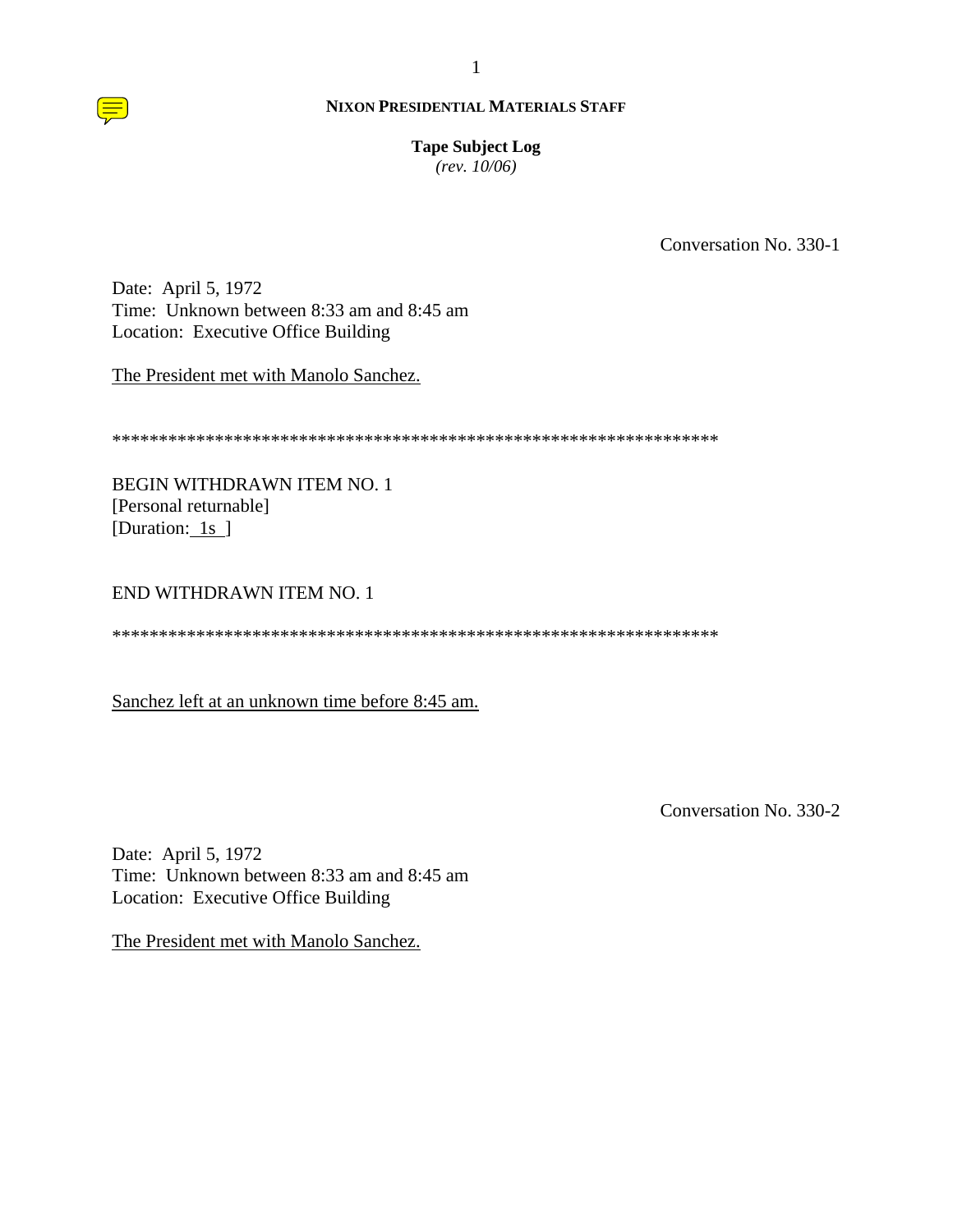## **Tape Subject Log**

*(rev. 10/06)*

Conv. No. 330-2 (cont.)

\*\*\*\*\*\*\*\*\*\*\*\*\*\*\*\*\*\*\*\*\*\*\*\*\*\*\*\*\*\*\*\*\*\*\*\*\*\*\*\*\*\*\*\*\*\*\*\*\*\*\*\*\*\*\*\*\*\*\*\*\*\*\*\*\*

BEGIN WITHDRAWN ITEM NO. 1 [Personal returnable] [Duration: 7s ]

## END WITHDRAWN ITEM NO. 1

\*\*\*\*\*\*\*\*\*\*\*\*\*\*\*\*\*\*\*\*\*\*\*\*\*\*\*\*\*\*\*\*\*\*\*\*\*\*\*\*\*\*\*\*\*\*\*\*\*\*\*\*\*\*\*\*\*\*\*\*\*\*\*\*\*

Sanchez left at an unknown time before 8:45 am.

Conversation No. 330-3

Date: April 5, 1972 Time: 8:45 am Location: Executive Office Building

The President talked with the White House operator.

[See Conversation No. 22-78]

Conversation No. 330-4

Date: April 5, 1972 Time: 9:00 am - 9:10 am Location: Executive Office Building

The President met with John K. Andrews, Jr.

**Greetings**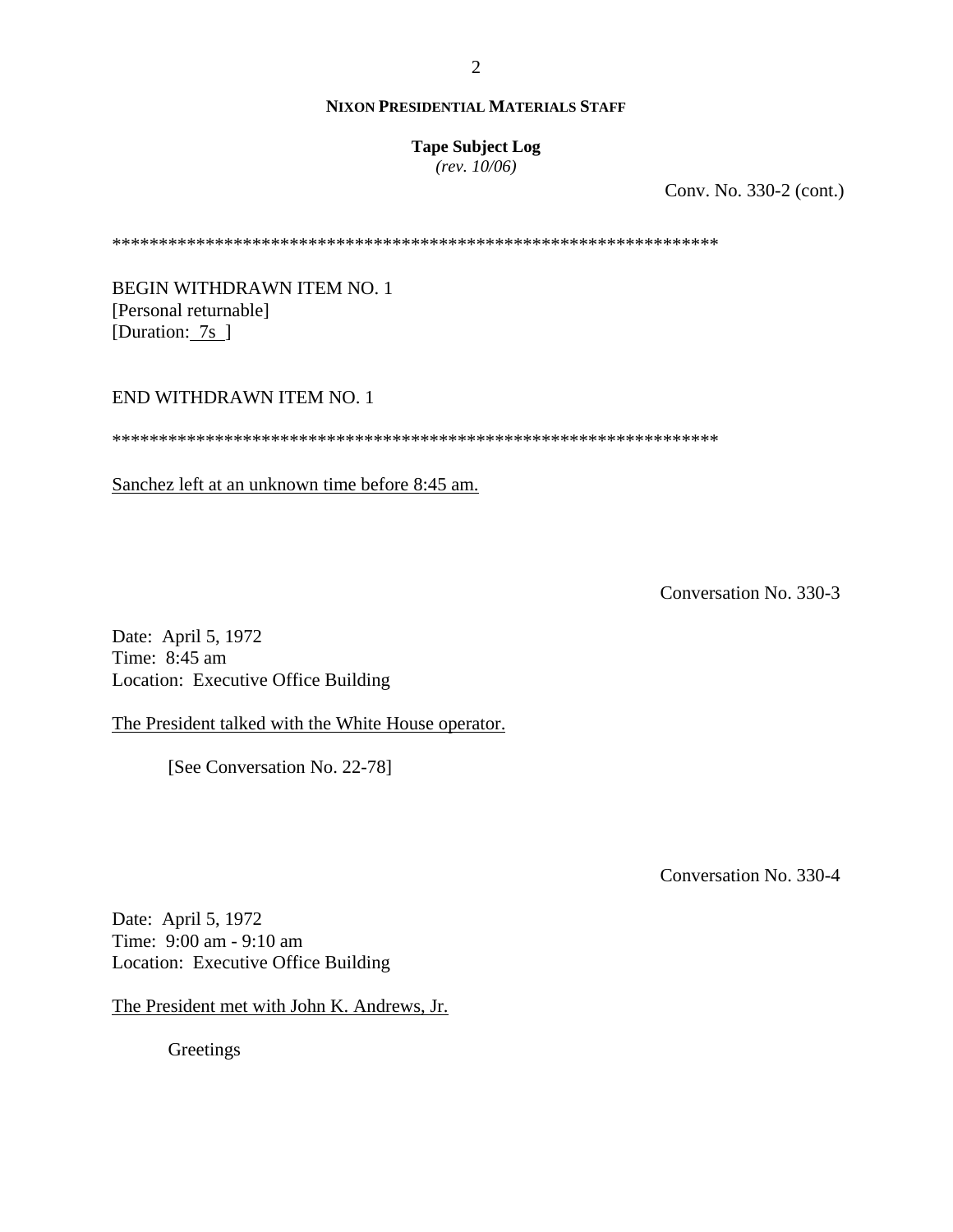#### **Tape Subject Log**

*(rev. 10/06)*

Conv. No. 330-4 (cont.)

Speech on education -Draft -Revisions -Cuts -Limited education funds -Change in text -Busing -Additions -Education -Busing -Neighborhood schools -Cuts in text -Busing -Additions to text -Constitutional problems to busing -State legislatures -Non-public schools -Congressional action -Problems -Tax cuts -The President's solution to problems -False hopes -Statement -Place in speech -Non-public schools -Assistance -Wording -Changes -The President's commitment -False hopes -Solutions -Constitutional problems -Text of speech -Additions -Partisan issue -Religious issue -Changes by Andrews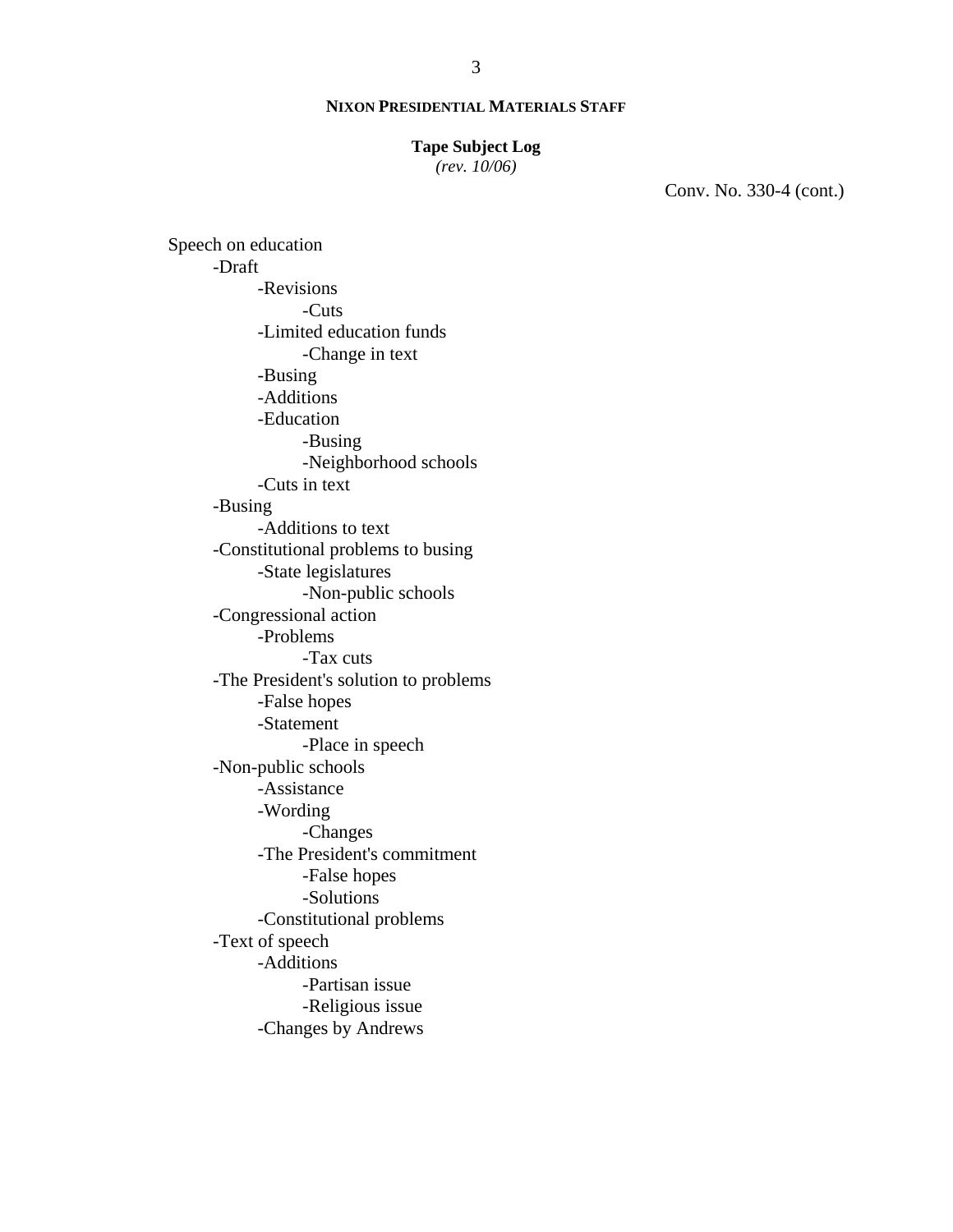### **Tape Subject Log**

*(rev. 10/06)*

Conv. No. 330-4 (cont.)

-John D. Ehrlichman's advice -Another meeting on speech -Time -Final copy

Andrews left at 9:10 am.

Conversation No. 330-5

Date: April 5, 1972 Time: Unknown between 9:10 am and 9:16 am Location: Executive Office Building

The President talked with an unknown person.

Meeting with the President

Conversation No. 330-6

Date: April 5, 1972 Time: Unknown between 9:10 am and 9:16 am Location: Executive Office Building

The President met with an unknown person.

The President's approval of something

The unknown person left at an unknown time before 9:16 am.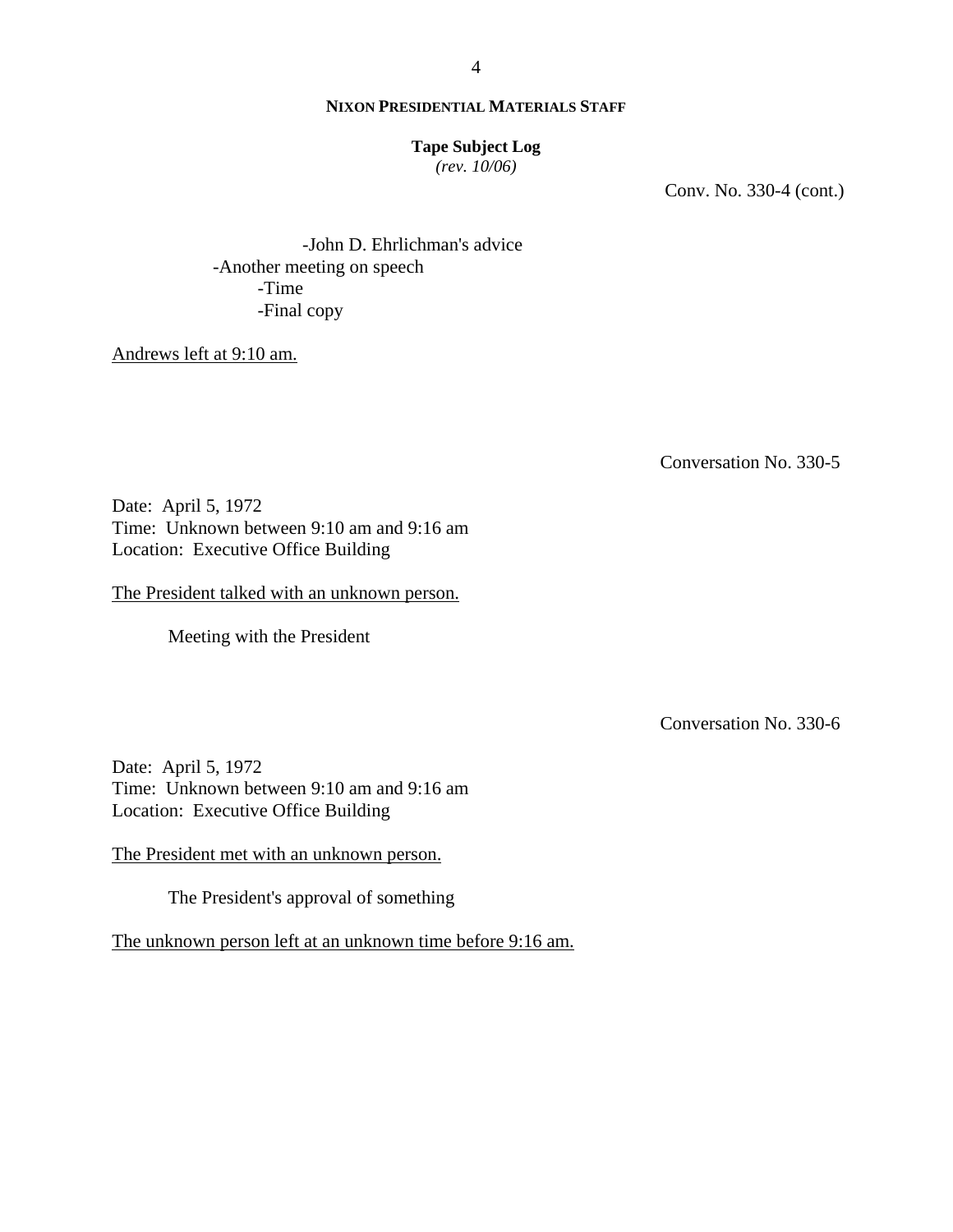#### **Tape Subject Log**

*(rev. 10/06)*

Conversation No. 330-7

Date: April 5, 1972 Time: 9:16 am - 9:55 am Location: Executive Office Building

#### The President met with Henry A. Kissinger.

Vietnam -Morning report -Weather conditions -Destroyers -Melvin R. Laird -Report on air attacks -Veracity -Dong Hoi and Hue -Reports -Robert E. Pursley -Reports to Laird -Positioning of destroyers -Destroyers -Use -Origin of instructions -The President's orders -Losses -Air attacks -Plane losses -Number -North Vietnamese offensive -Crossing of river -Tanks -Latest reports -Quang Tri -Counterattack -US response -Unknown Air Force commander -Replacement -Promotion -Air strikes -General Lucius Dub. Clay Jr.'s report -Cloud cover -Effect on instruments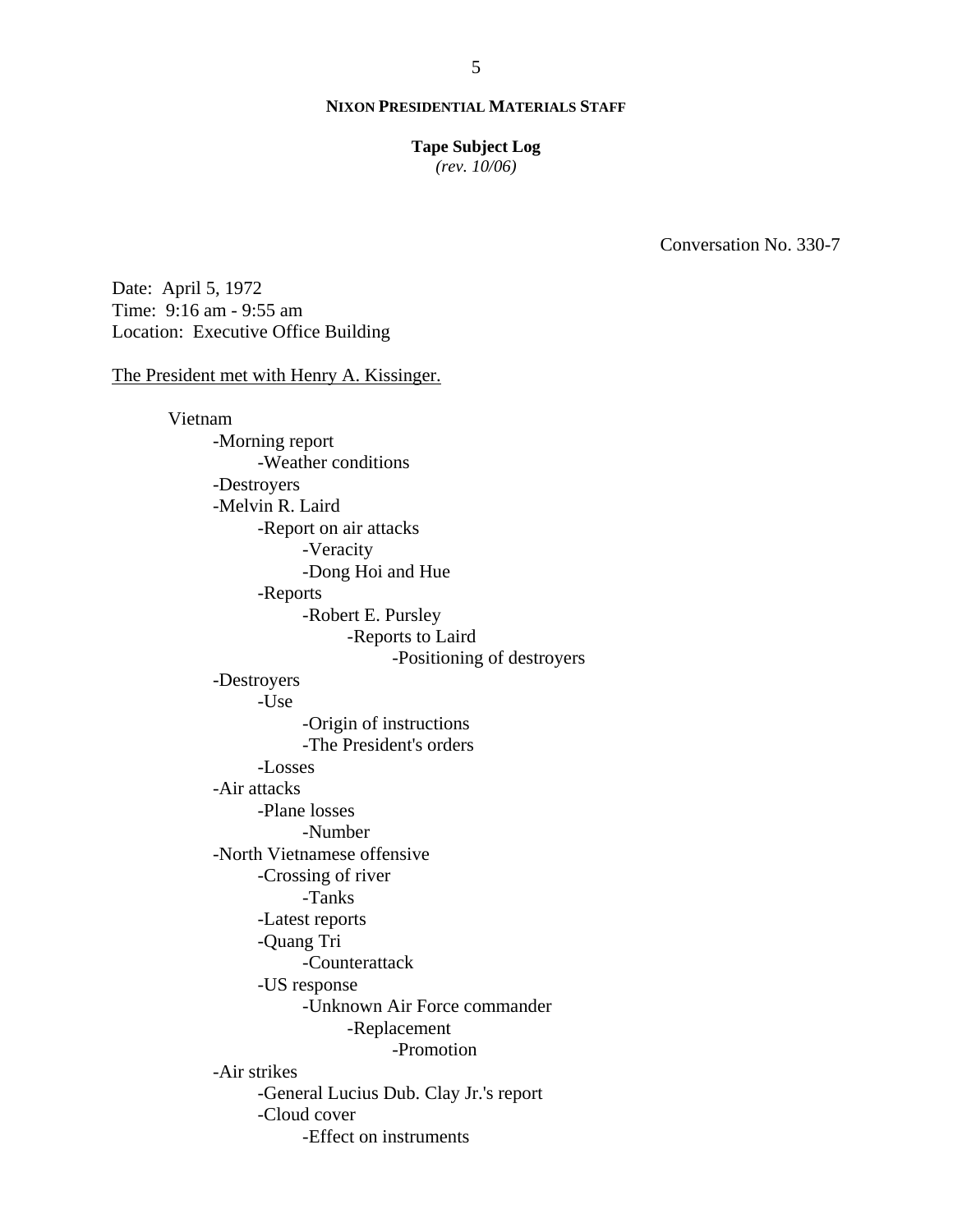#### **Tape Subject Log**

*(rev. 10/06)*

Conv. No. 330-7 (cont.)

-Air Force reluctance -Weather -Compared with the Battle of the Bulge -George S. Patton -Lack of imagination

The President talked with the White House operator at an unknown time between 9:16 and 9:27 am.

[Conversation No. 330-7A]

[See Conversation No. 22-79]

[End of telephone conversation]

Vietnam -Administration's opponents -Michael J. Mansfield -Barry M. Goldwater -Hubert H. Humphrey -Henry M. ("Scoop") Jackson -Mansfield -Edmund S. Muskie -Air strikes -Necessity  $-B-52s$ -Tactical aircraft -Number -III Corps -Benefit -Thomas H. Moorer's return call -Kissinger -Air commander -Replacement -Clay -Experience -Air strikes -Moorer's reluctance -Creighton W. Abrams -Handling of Laos operation -The President's comments to Moorer -Joint Chiefs of Staff [JCS] Chairman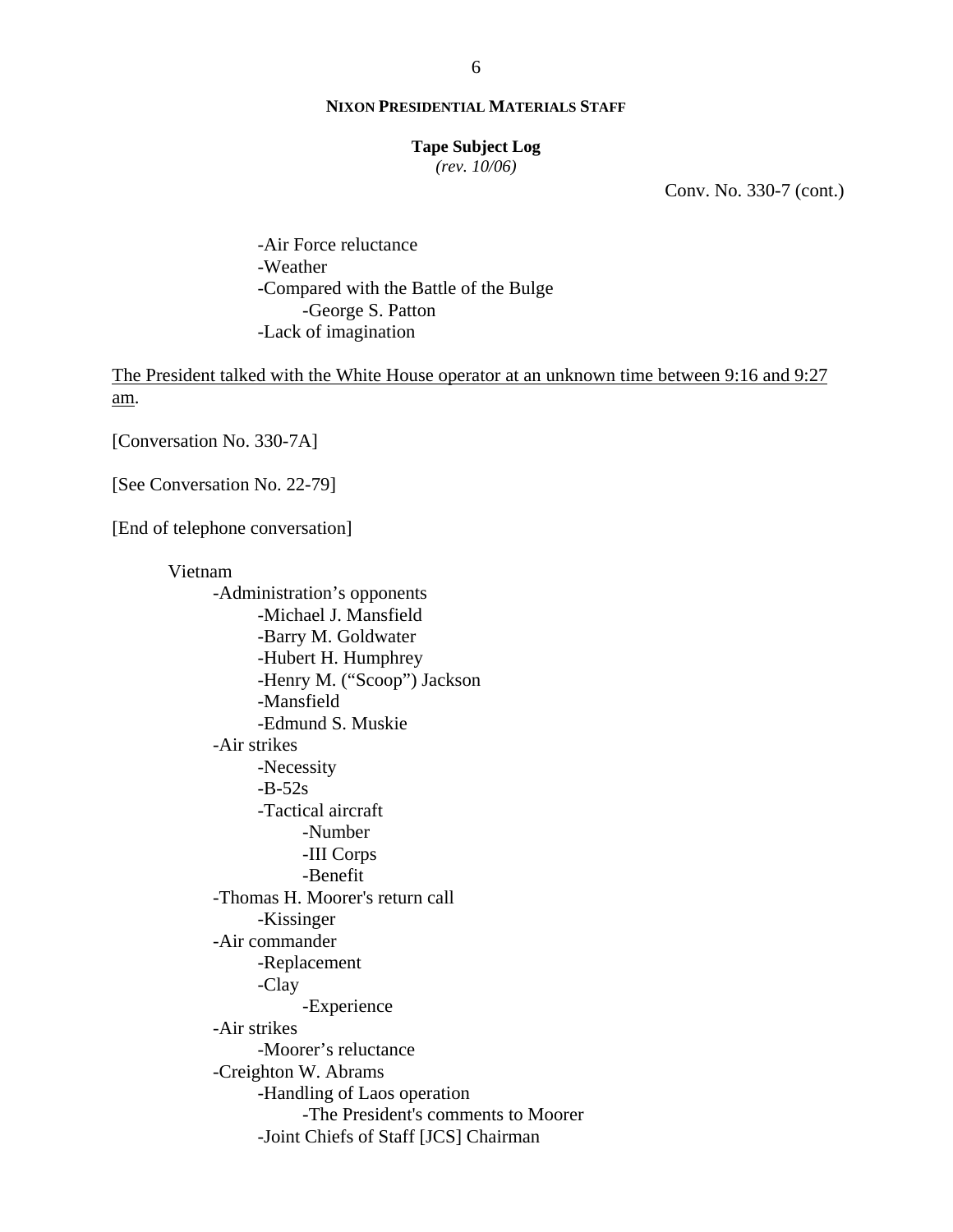#### **Tape Subject Log**

*(rev. 10/06)*

Conv. No. 330-7 (cont.)

-Moorer's comments to D. Kenneth Rush -Moorer's recommendation -Abrams's capabilities

Henry A. Kissinger talked with Moorer between 9:27 and 9:32 am.

[Conversation No. 330-7B]

[See Conversation No. 22-80]

The President conferred with Kissinger during the conversation.

The President joined the conversation at an unknown time.

[End of telephone conversation]

Vietnam -B-52 strikes -Targets -B-3 area -Number of sorties -Air commander -Compared with a doctor operating -Destroyers -Route one -Effectiveness -Briefing given by Kissinger on April 5 -Weather -Clearing -Naval gunfire -Range -Route One to Da Nang -Army of the Republic of Vietnam [ARVN] morale -Reports -Verification -Effectiveness of fighting -News stories -Laos -Civil war -Mansfield -Trip to People's Republic of China [PRC] -Possible conversation with the President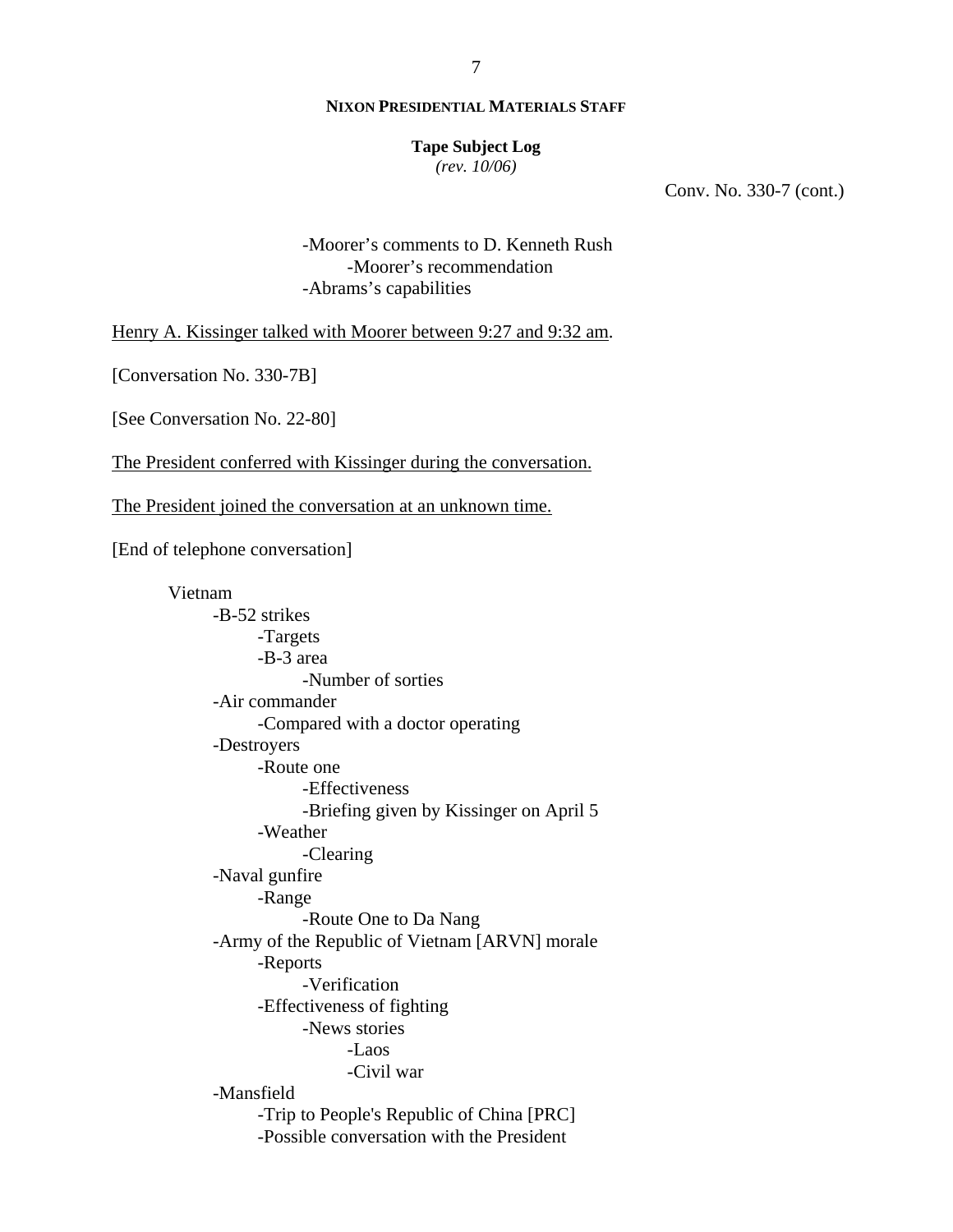#### **Tape Subject Log**

*(rev. 10/06)*

Conv. No. 330-7 (cont.)

-The President's response -North Vietnamese offensive -US response -Air strikes -Weather -Break -Aircrafts' vulnerability -Weather -Predictions -Air Force command -Shake-up -Abrams -Laird -Alexander M. Haig, Jr. -Commander -Unknown person's suggestion -Ability -Army Commander -Kissinger's recommendation -[Forename unknown] Davidson -US offensive -Moorer's role -Destroyers -New ideas -The President's and Kissinger's role  $-F-4s$ -Destroyers -B-52s -Carriers -Moorer's call to Abrams -Abrams's role -North Vietnamese offensive -Countermeasures -Haiphong -Determination -Soviet Union's role -Hanoi -PRC -Risk for Soviets -Gains -Impact of a US defeat -US-Soviet Union summit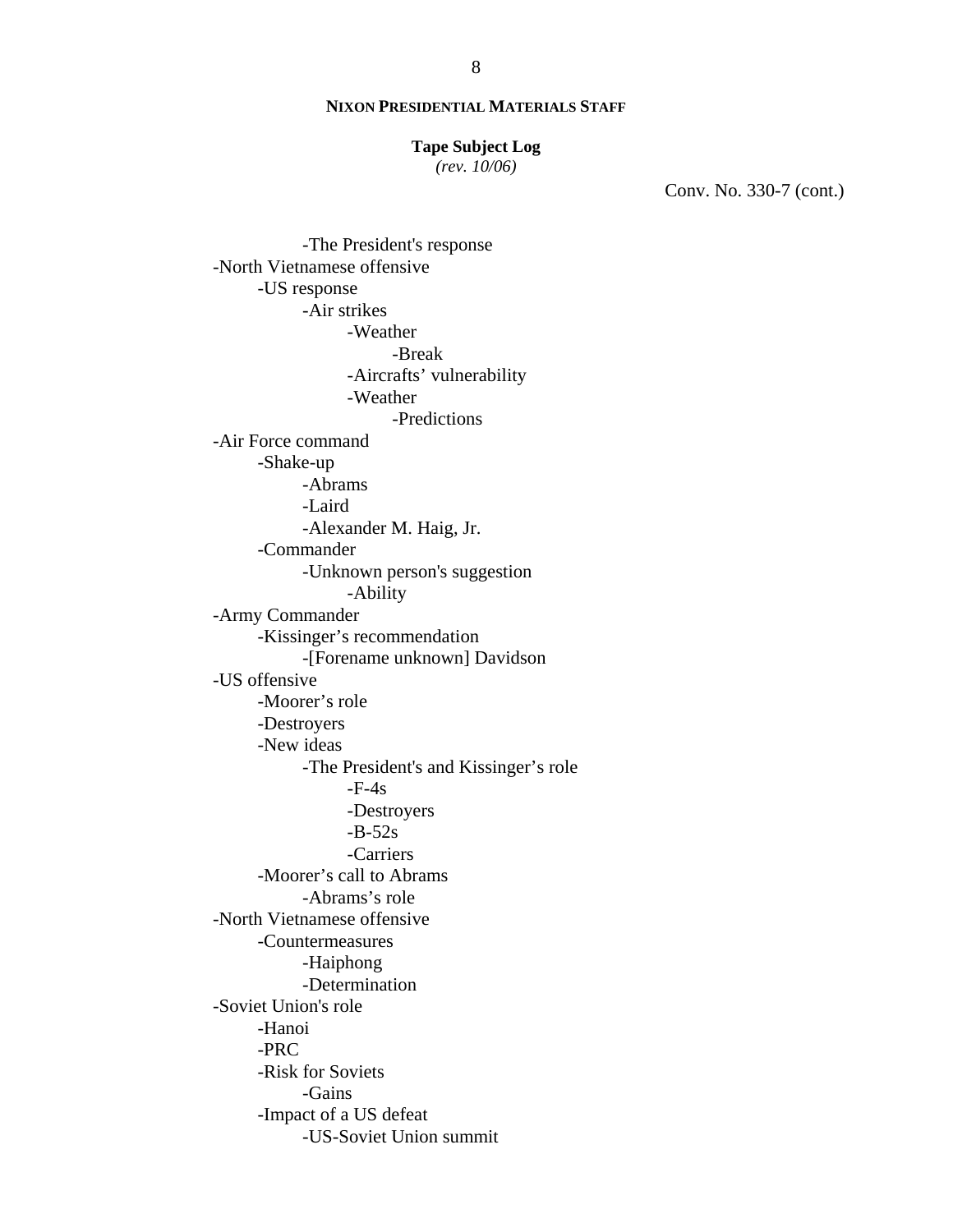#### **Tape Subject Log**

*(rev. 10/06)*

Conv. No. 330-7 (cont.)

-Air strikes  $-B-52s$ -Moorer's report -Number -Cambodia -Laos -Flying ceiling -US air command -John W. Vogt -Clay -Abrams -Replacement -Effect -JCS appointment -Moorer -North Vietnamese offensive -Hue -Moorer -Gain of territory -Negotiations -Laos -North Vietnamese request -US refusal -William J. Porter -Abilities -Decision regarding a walk-out -U. Alexis Johnson -US command -Loyalty to the President -Secretary of Defense -Loyalty to the President -Control of military -Undersecretary -Porter -Kissinger's recommendation Soviet summit -William P. Rogers -Letter from the President -Approach to summit

- -Report on PRC
- -Request for Rogers's views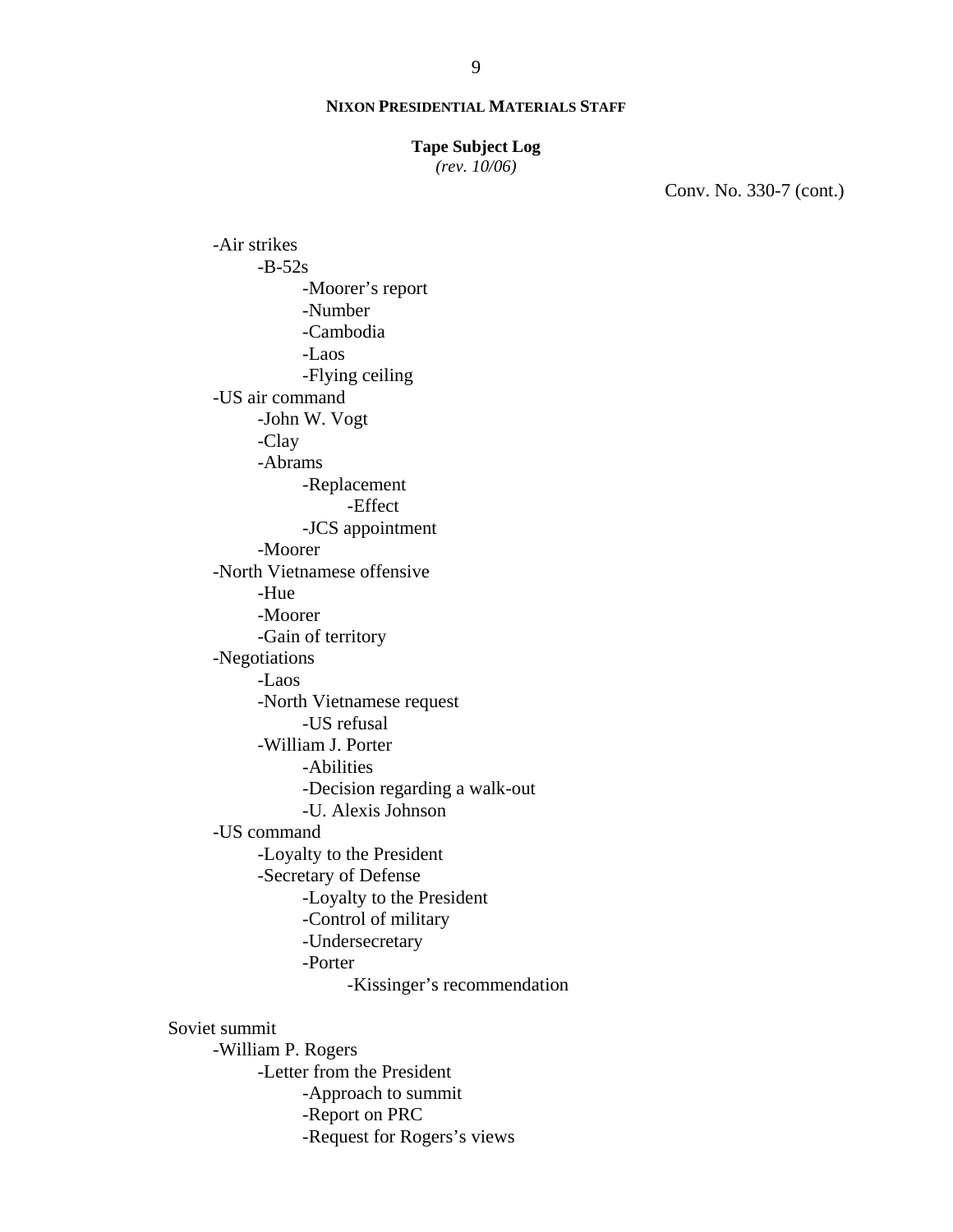### **Tape Subject Log**

*(rev. 10/06)*

Conv. No. 330-7 (cont.)

-Recommendations -Subjects to be discussed -Possible call from Haig

# Blackmail of unknown person -Private army [?]

Vietnam

-Guerillas -Air commander -Loyalty

Soviet summit -Timing -The president's schedule -National Security Council [NSC]

#### Vietnam

-Air strikes -Break in weather -Cambodia -Bombing -Haiphong area -Alternatives -Weather -Bombing -Haiphong -Weather -Cloud cover -Optimism on outcome

Kissinger left at 9:55 am.

Conversation No. 330-8

Date: April 5, 1972 Time: Unknown between 9:55 am and 9:57 am Location: Executive Office Building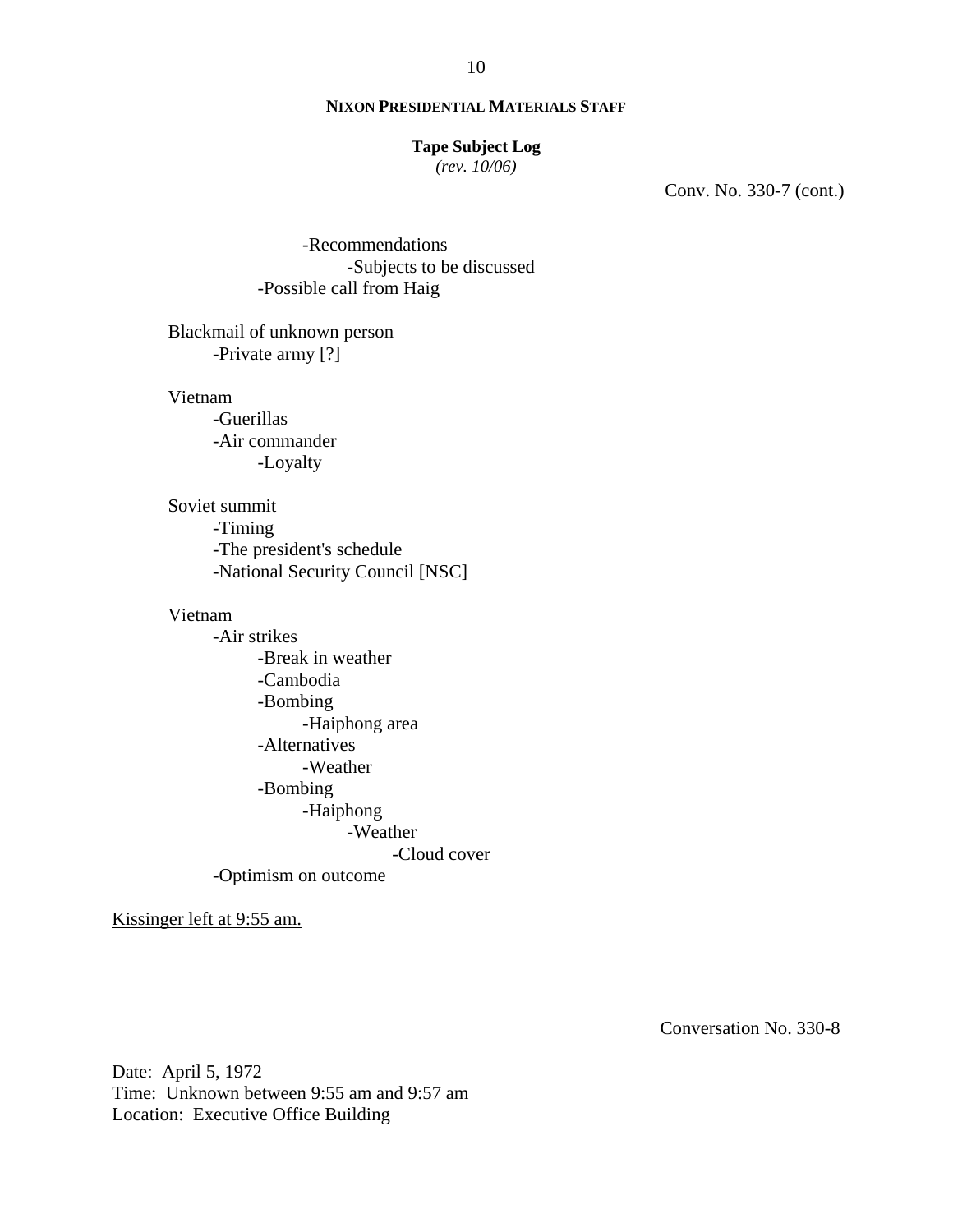11

## **NIXON PRESIDENTIAL MATERIALS STAFF**

## **Tape Subject Log**

*(rev. 10/06)*

Conv. No. 330-7 (cont.)

The President talked with the White House operator.

[See Conversation No. 22-81]

Conversation No. 330-9

Date: April 5, 1972 Time: 9:57 am - 9:58 am Location: Executive Office Building

The President talked with Stephen B. Bull.

[See Conversation No. 22-82]

Conversation No. 330-10

Date: April 5, 1972 Time: Unknown between 9:58 am and 10:00 am Location: Executive Office Building

The President talked with the White House operator.

[See Conversation No. 22-83]

Conversation No. 330-11

Date: April 5, 1972 Time: Unknown between 9:58 am and 10:00 am Location: Executive Office Building

The President talked with an unknown person [H. R. ("Bob") Haldeman?].

The President's schedule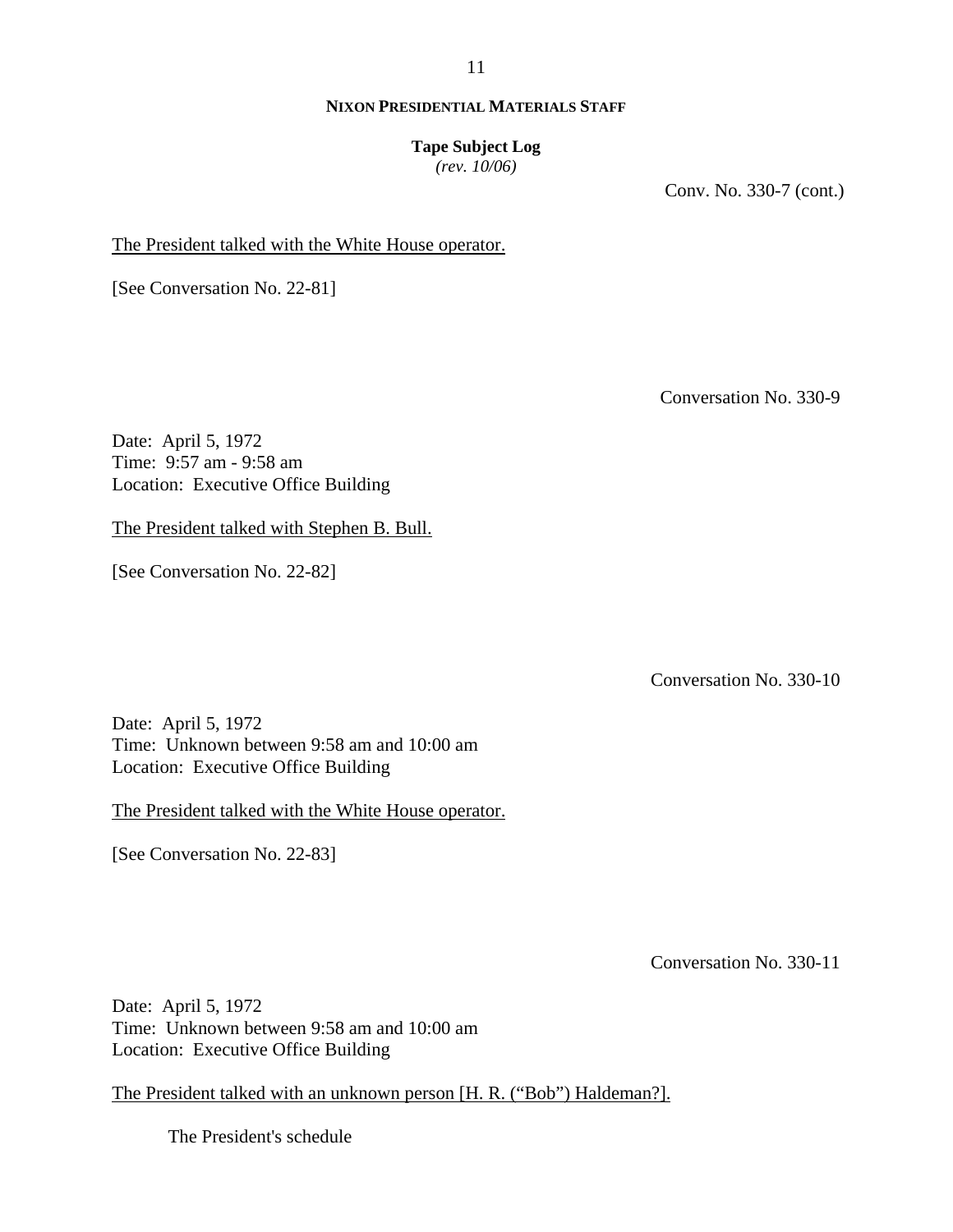**Tape Subject Log**

*(rev. 10/06)*

-Meeting with the President

Conversation No. 330-12

Date: April 5, 1972 Time: 10:00 am - 10:05 am Location: Executive Office Building

The President talked with Charles W. Colson.

[See Conversation No. 22-84; one item has been withdrawn from the conversation.]

Conversation No. 330-13

Date: April 5, 1972 Time: 10:05 am - 11:39 am Location: Executive Office Building

The President met with H. R. ("Bob") Haldeman.

International Telephone and Telegraph [ITT] case -John N. Mitchell -Statement -Publicity -Public statements -Robert J. Dole -Barry M. Goldwater -Charles W. Colson

\*\*\*\*\*\*\*\*\*\*\*\*\*\*\*\*\*\*\*\*\*\*\*\*\*\*\*\*\*\*\*\*\*\*\*\*\*\*\*\*\*\*\*\*\*\*\*\*\*\*\*\*\*\*\*\*\*\*\*\*\*\*\*\*\*

BEGIN WITHDRAWN ITEM NO. 1 [Personal returnable] [Duration: 16m 8s]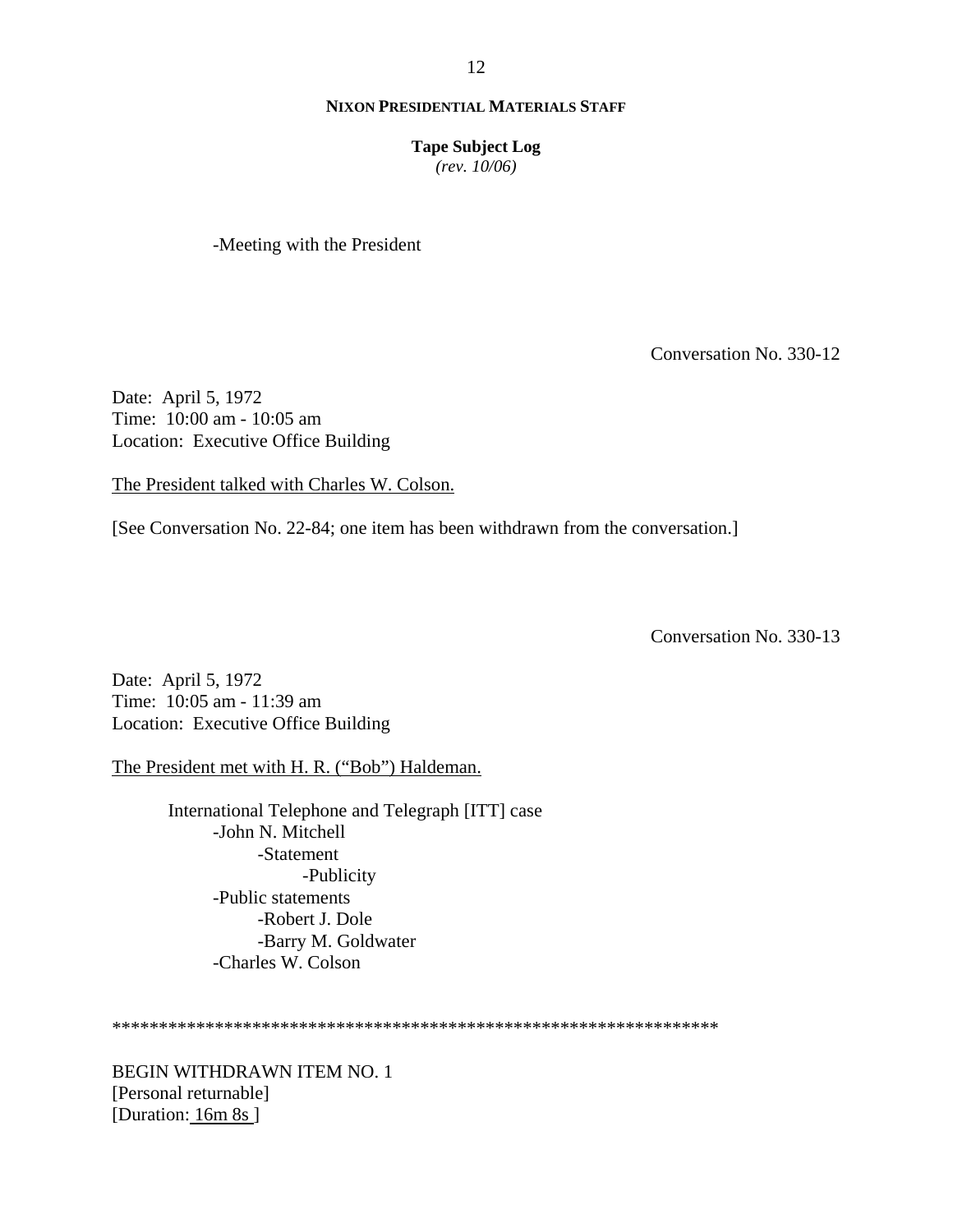**Tape Subject Log**  $(rev. 10/06)$ 

### END WITHDRAWN ITEM NO. 1

-ITT case -Impact on Administration -Administration's response -Photograph -Boston Globe -Mock-up for the President's perusal

**BEGIN WITHDRAWN ITEM NO. 2** [Personal returnable] [Duration:  $1m 35s$ ]

# END WITHDRAWN ITEM NO. 2

Education -The President's speech to Philadelphia convention -Revised draft -John D. Ehrlichman -Wording -Rewriting -Call to Ehrlichman

Haldeman talked with an unknown person at an unknown time between 10:05 and 11:39 am.

[Conversation No. 330-13A]

Ehrlichman -Location -Return call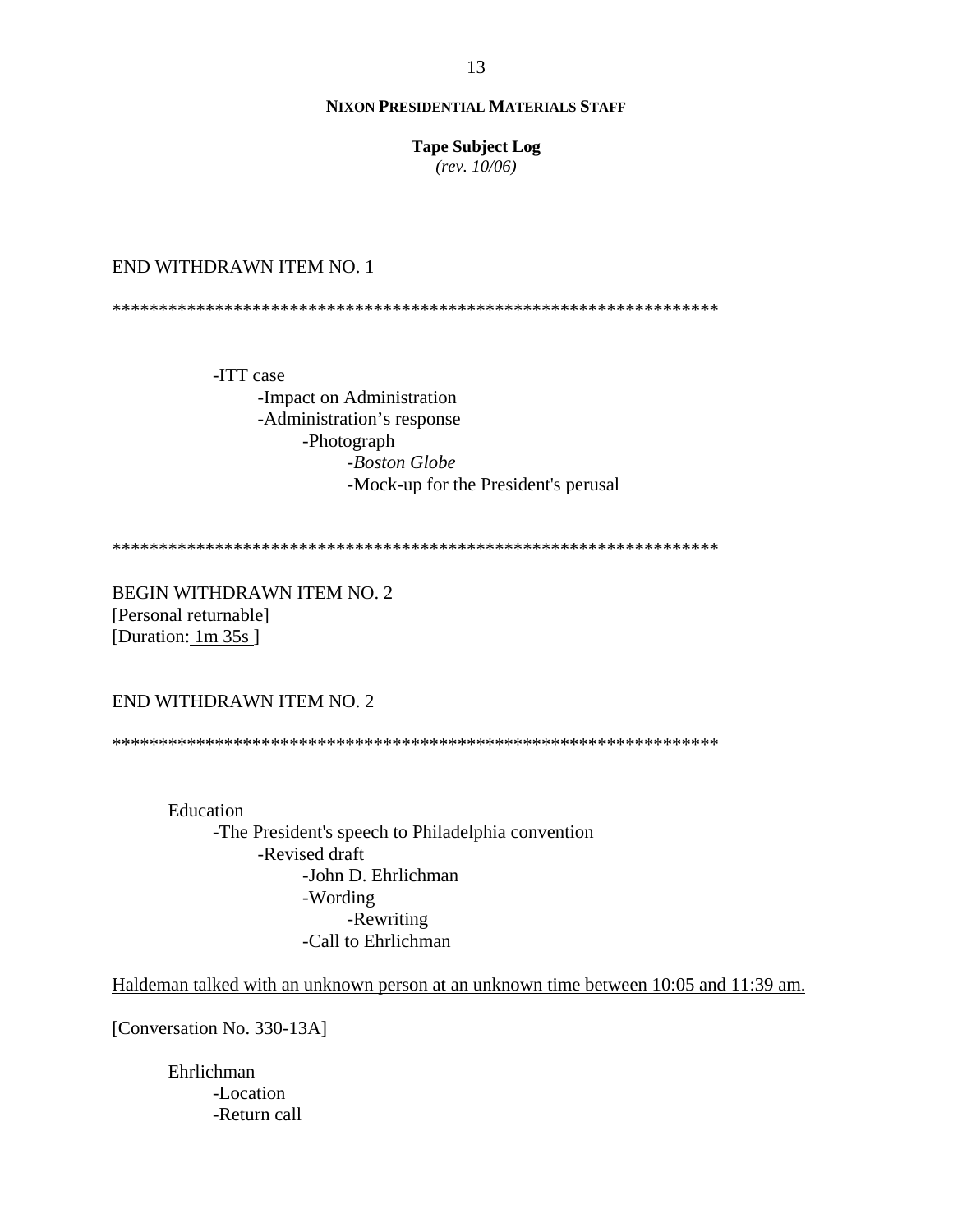#### **Tape Subject Log**

*(rev. 10/06)*

Conv. No. 330-13 (cont.)

[End of telephone conversation]

Education

-The President's speech to Philadelphia convention -Ehrlichman's location -Speech -Revisions -Consultation with Ehrlichman -The President's drafts -Patrick J. Buchanan -Raymond K. Price, Jr.

Haldeman talked with Ehrlichman at an unknown time between 10:05 and 11:39 am.

[Conversation No. 330-13B]

-Catholics -Speech -The President's revisions -Time -Arrangements -Philadelphia

Haldeman and the President conferred at an unknown time during the conversation.

[End of telephone conversation]

The President's speech on education -Trip to Philadelphia -Transportation -Helicopter -Time of travel

The President's trip to Florida -Press coverage -Prior notice -Henry A. Kissinger's accompaniment -Kissinger's plans -Publicity

The President's schedule -Haldeman's plans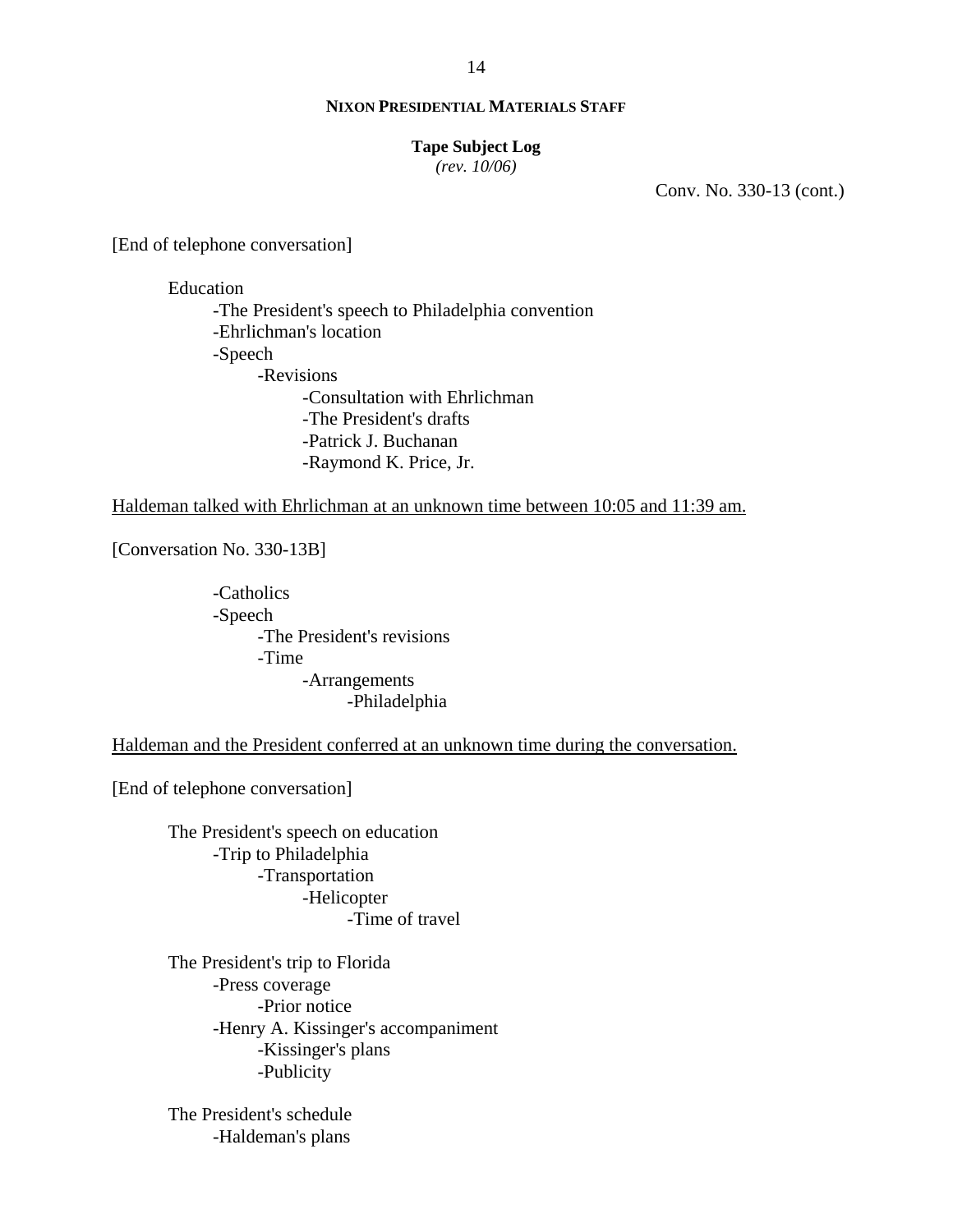#### **Tape Subject Log**

 $(rev. 10/06)$ 

Conv. No. 330-13 (cont.)

-Gridiron Dinner -Haldeman's attendance -Philadelphia convention -Buchanan's presence on trip

Drug enforcement

John R. ("Tex") McCrary -Possible assignment

**BEGIN WITHDRAWN ITEM NO. 3** [Personal returnable] [Duration: 44s]

END WITHDRAWN ITEM NO. 3

-As opposed to someone else's assignment

William L. Safire

Photographs

**BEGIN WITHDRAWN ITEM NO. 4** [Personal returnable] [Duration: 22s]

END WITHDRAWN ITEM NO. 4

-Oliver F. ("Ollie") Atkins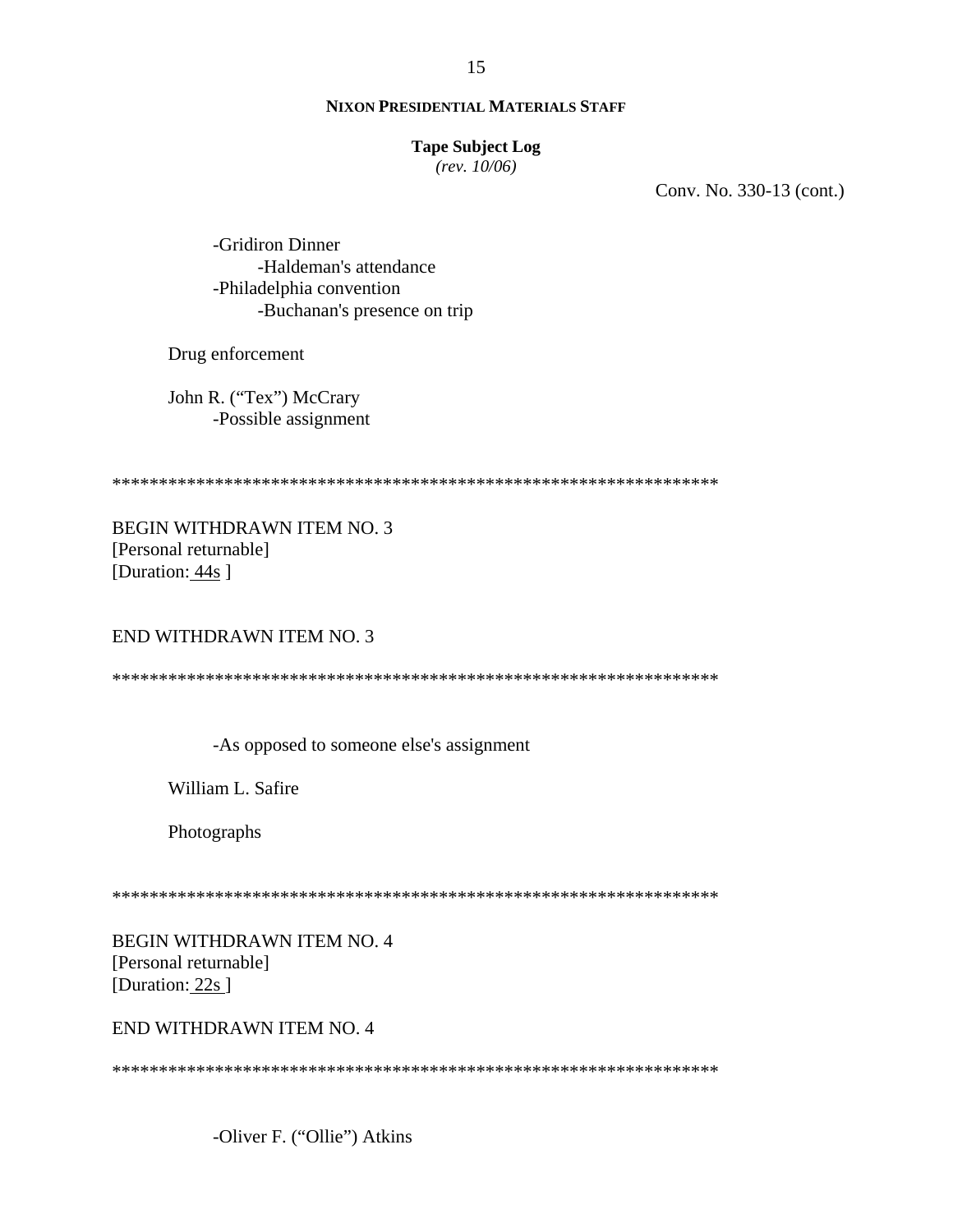#### **Tape Subject Log**

*(rev. 10/06)*

Conv. No. 330-13 (cont.)

-Judgment -Abilities as photographer -Photographs of the President -James Keogh's book -Allen S. Drury's book -Action shots

People's Republic of China [PRC] trip -Public memory -Need to revive -Unknown person's judgment

Thelma C. ("Pat") Nixon -Schedule -American Broadcasting Company [ABC] special -Constance M. ("Connie") Stuart

Haldeman talked with an unknown person at an unknown time between 10:05 am and 11:39 am.

[Conversation No. 330-13C]

Mrs. Nixon -Location -Schedule -ABC special

[End of telephone conversation]

**McCrary** -Work with Mrs. Nixon -White House staff -Work with Mrs. Nixon -Stuart

PRC trip -A letter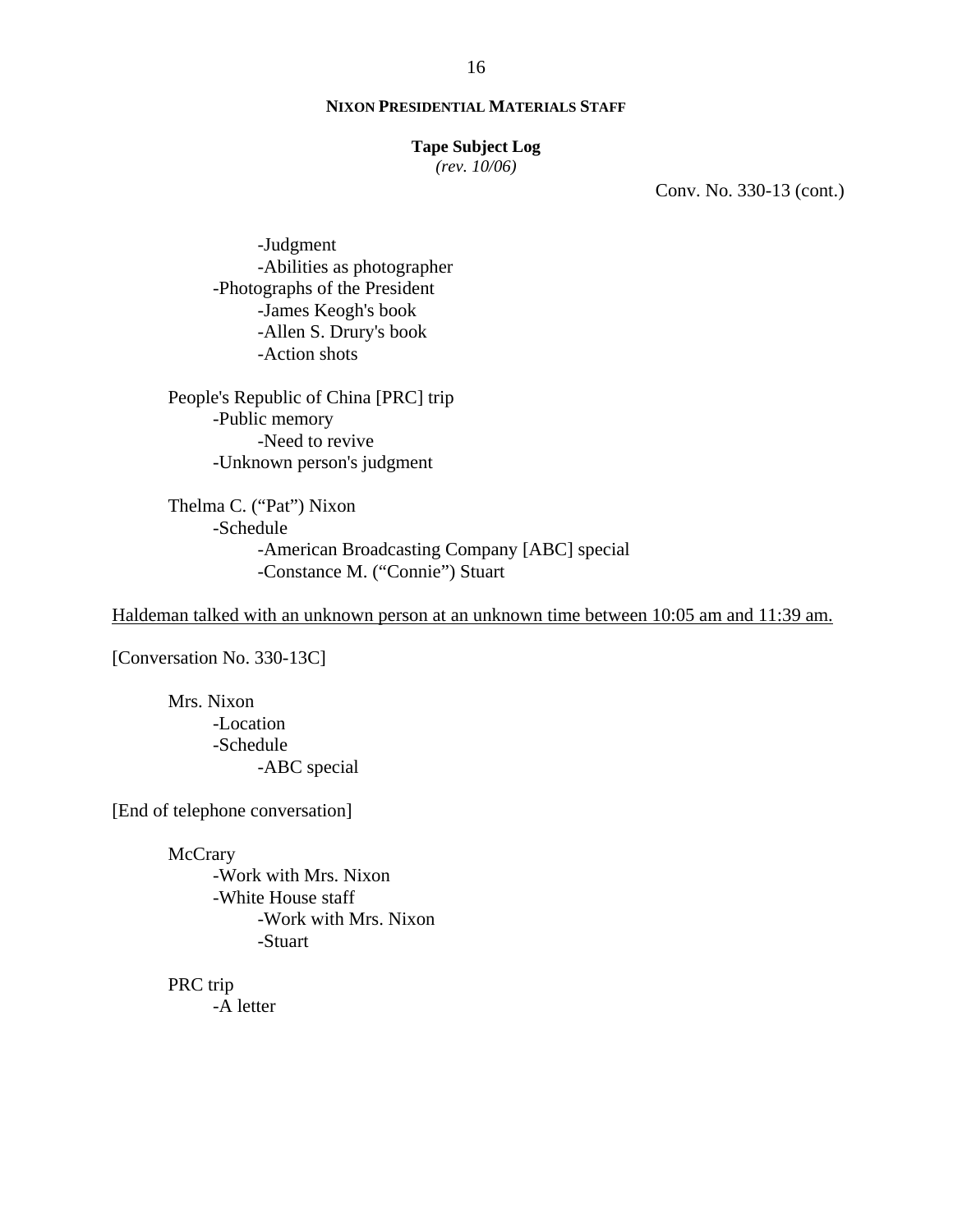#### **Tape Subject Log**

*(rev. 10/06)*

Conv. No. 330-13 (cont.)

\*\*\*\*\*\*\*\*\*\*\*\*\*\*\*\*\*\*\*\*\*\*\*\*\*\*\*\*\*\*\*\*\*\*\*\*\*\*\*\*\*\*\*\*\*\*\*\*\*\*\*\*\*\*\*\*\*\*\*\*\*\*\*\*\*

BEGIN WITHDRAWN ITEM NO. 6 [Personal returnable] [Duration: 2m 24s]

## END WITHDRAWN ITEM NO. 6

\*\*\*\*\*\*\*\*\*\*\*\*\*\*\*\*\*\*\*\*\*\*\*\*\*\*\*\*\*\*\*\*\*\*\*\*\*\*\*\*\*\*\*\*\*\*\*\*\*\*\*\*\*\*\*\*\*\*\*\*\*\*\*\*\*

White House Dinner -Retiring members of Congress -List of invitees -Memorandum -Ranking members of committees -Size of list -Republicans -Degree of formality -Time -The President's schedule

The President's schedule -Duke Law School graduates -Meeting -Dinner -Number -Professors -Dean of Law School -Army Chorus -Length -Classmates -Number -Reception -Military -Time -Arrangements -The President's remarks -Business meeting -Duke Law School Dinner -Dean of school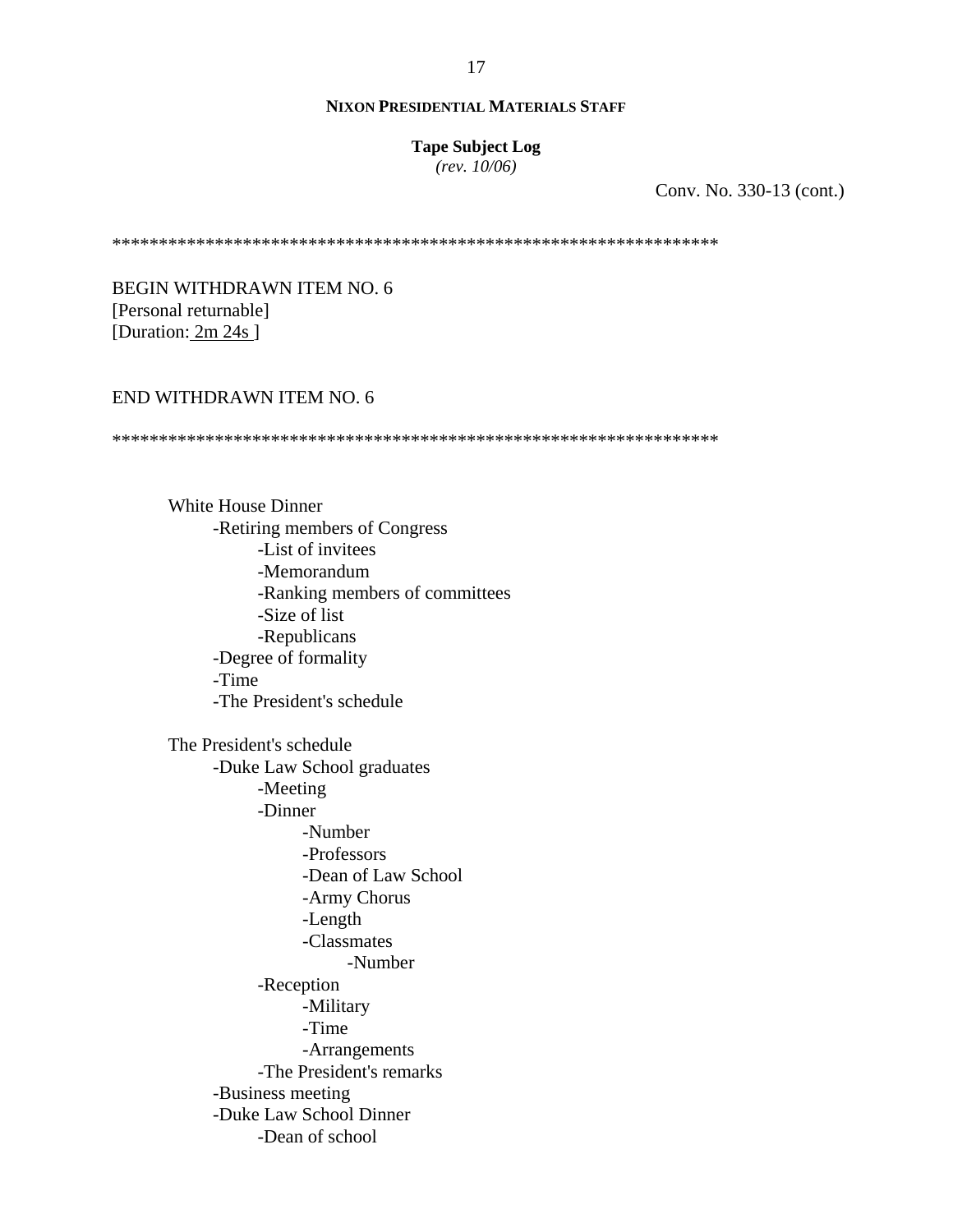**Tape Subject Log** 

 $(rev. 10/06)$ 

Conv. No. 330-13 (cont.)

-Invitation -President of the University -Ehrlichman

**BEGIN WITHDRAWN ITEM NO. 7** [Personal returnable] [Duration: 3m 16s]

## END WITHDRAWN ITEM NO. 7

McCrary idea

The President's drug message -Format -Use of telephones -Hotline number -One minute spot -Presidential posture -Advisors' proposals -Haldeman's views -Myles J. Ambrose -Announcement -Timing -Ehrlichman -Fireside chat -Importance of the issue -Drug programs -Results -Publicity -Timing The President's appearances -Issues -Vietnam War

-Demands on the President's time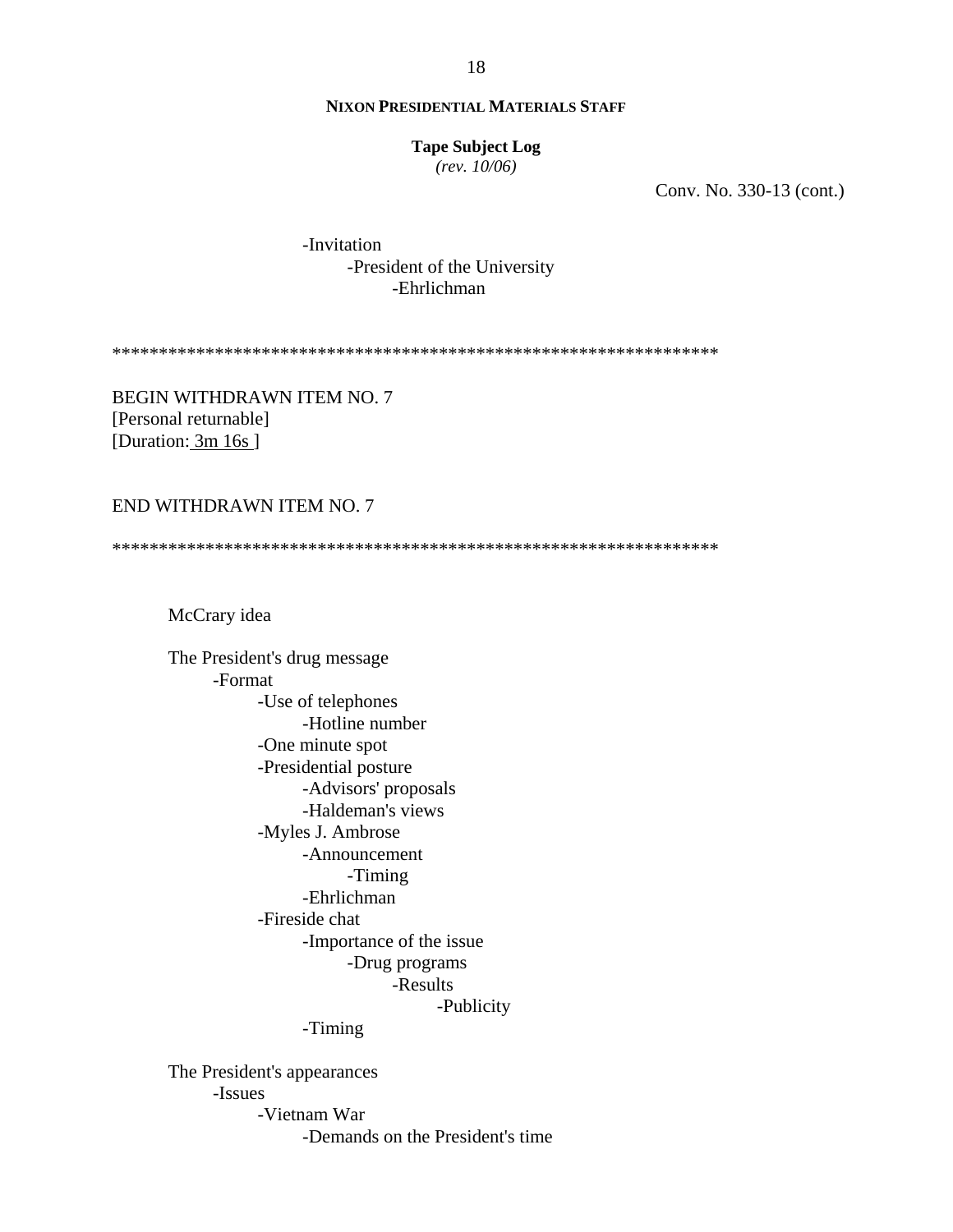#### **Tape Subject Log**

*(rev. 10/06)*

Conv. No. 330-13 (cont.)

-Philadelphia education convention -Drug message -Fireside chat -Arrangements -Hotline -Time and day of the week -Television time -Hotline -Requests -Delays -Press conferences -Equal time -Remarks -Length -Maximum -Televison coverage -Hotline -Phone number -Announcement -Ambrose -As symbol -Work with McCrary -Compared with J. Edgar Hoover's tactics in 1930's -Strike force -Drug peddlers -Arrests -Presidential awards -Follow-up to press conference The President's schedule -Meeting with William P. Rogers -Elliot L. Richardson -Melvin R. Laird -Press conference -Cancellation -Meeting with unknown person -The President's speech -Vietnam -Kissinger's presence -Day of week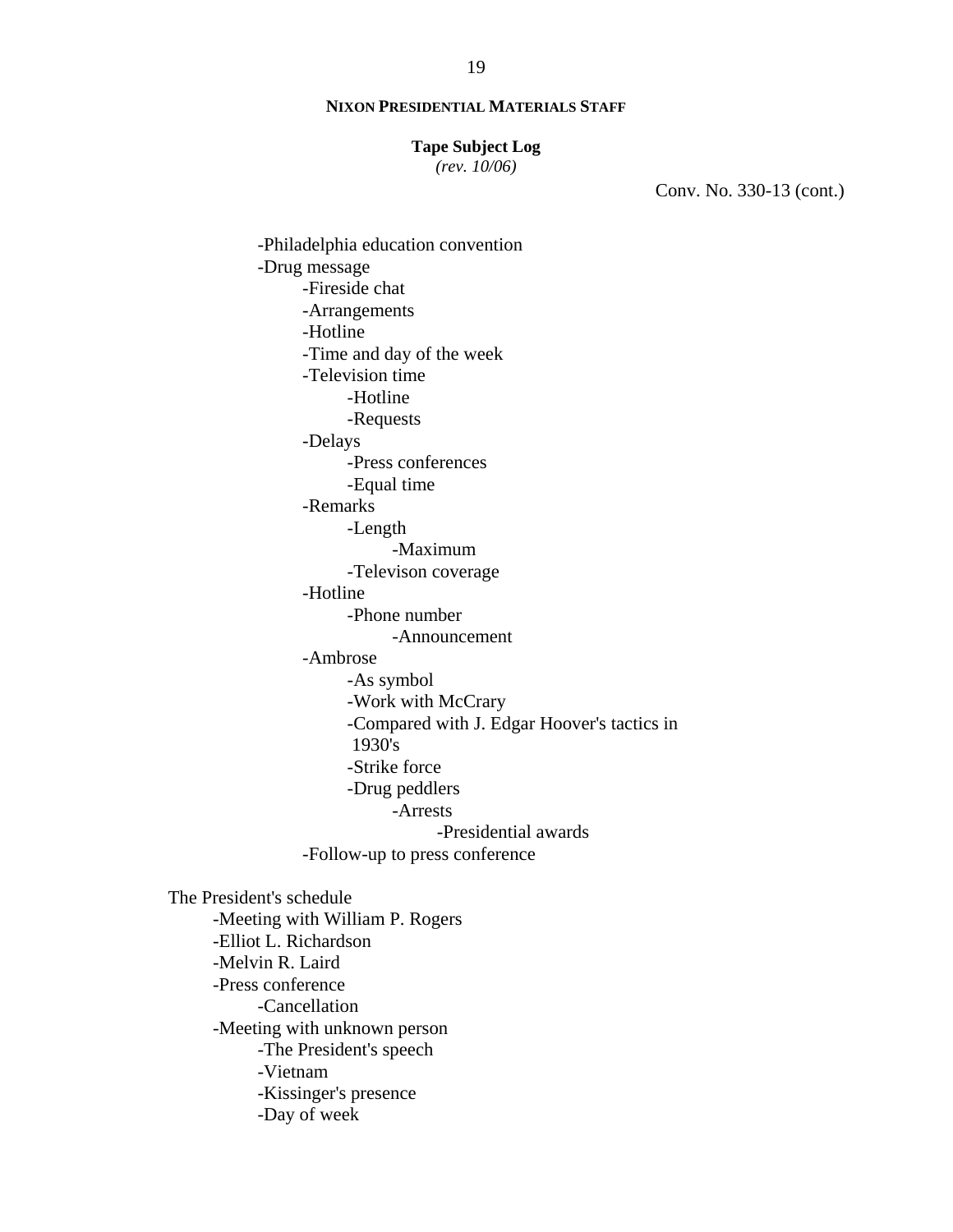#### **Tape Subject Log**

*(rev. 10/06)*

Conv. No. 330-13 (cont.)

Vietnam issue -Laird -Propaganda -Rogers -Meeting with the President -Time

Haldeman talked with an unknown person (or persons) at an unknown time between 10:05 and 11:39 am.

[Conversation No. 330-13D]

Unknown person's schedule

## The President conferred with Haldeman during the conversation.

[End of telephone conversation]

The President's schedule -Meeting with Rogers -Time -Meeting with Kissinger

 Anti-trust suit against networks -Richard G. Kleindienst -Mitchell's approval -The President's review -Colson -Herbert G. Klein -Areas of review -Programming -Report to the President

ITT hearings

-News story -Senate Judiciary Committee -Convention hall -Press reports -Samuel J. Ervin, Jr. -Businessman in San Diego -Misinterpretation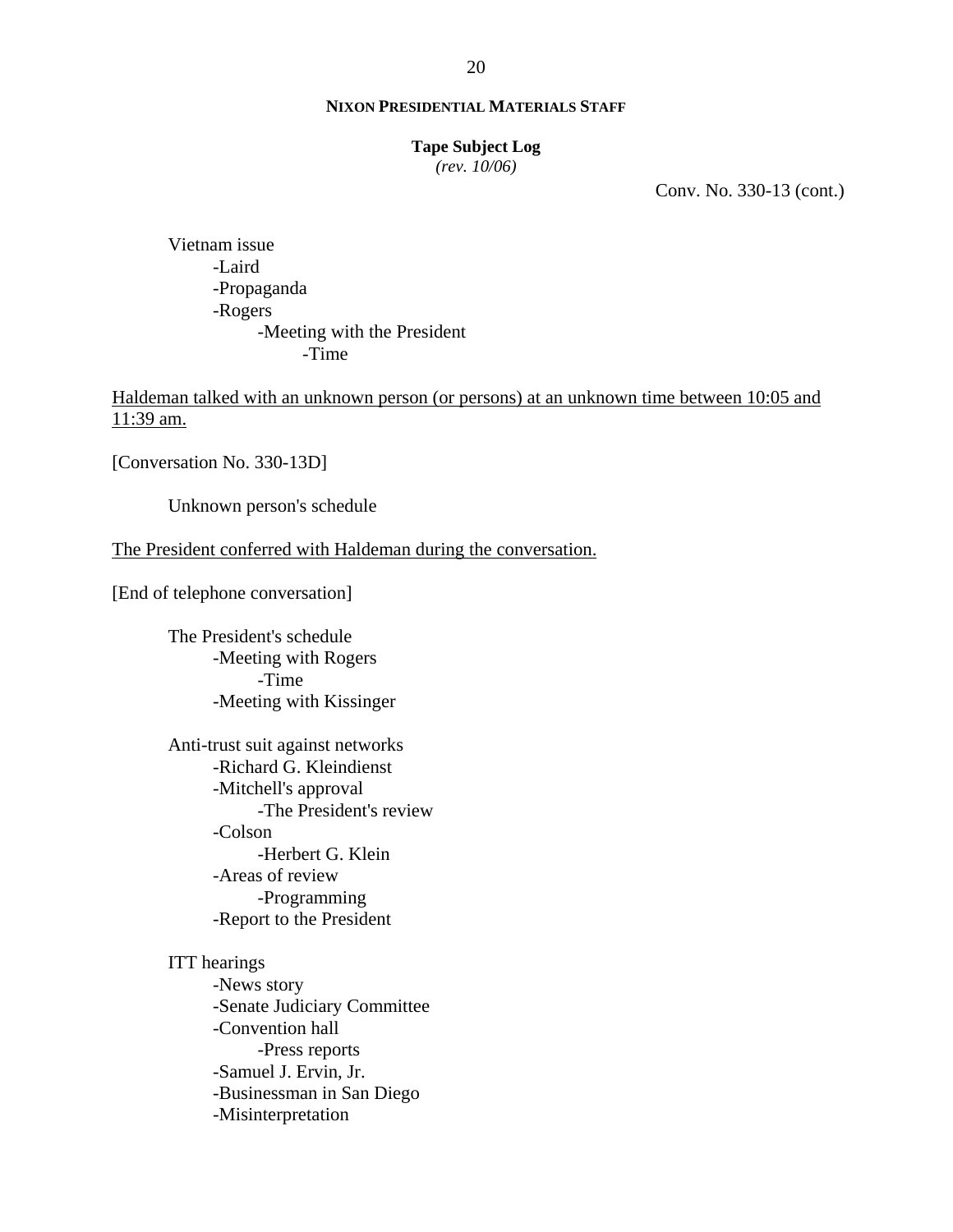#### **Tape Subject Log**

 $(rev. 10/06)$ 

Conv. No. 330-13 (cont.)

Kleindienst -Statement on demonstrations -Mitchell's concern

Mitchell -Public relations sense -Staff meetings -Judgment -Colson -Judgment

**BEGIN WITHDRAWN ITEM NO. 8** [Personal returnable] [Duration:  $14m 18s$ ]

## **END WITHDRAWN ITEM NO. 8**

George S. McGovern -White House plant -Compared with plant in Edmund S. Muskie organization -Ties to Edward M. Kennedy

**BEGIN WITHDRAWN ITEM NO. 9** [Personal returnable] [Duration: 48s]

END WITHDRAWN ITEM NO. 9

The President's trip to unknown place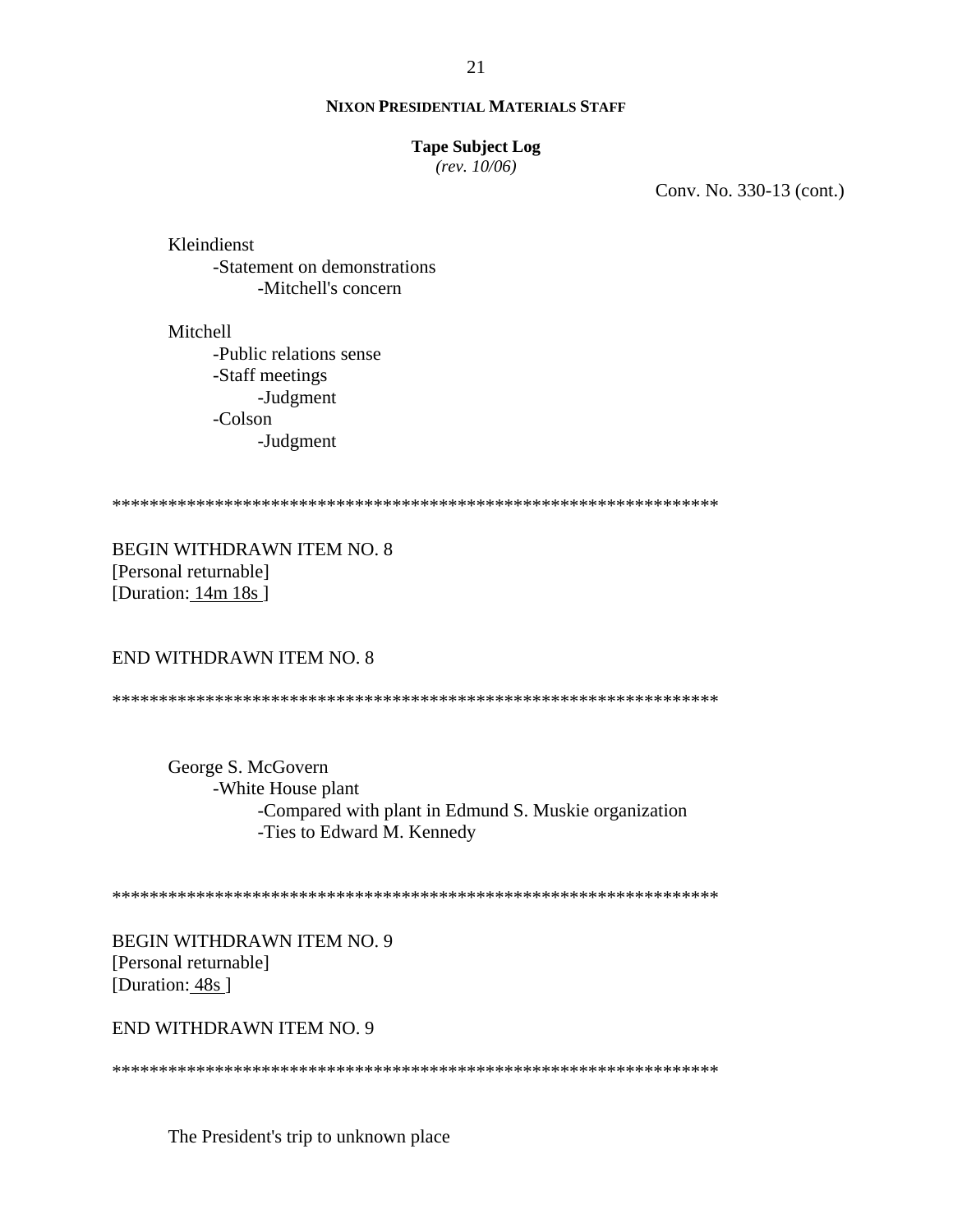**Tape Subject Log**

*(rev. 10/06)*

Conv. No. 330-13 (cont.)

-Kissinger -Report -Impact

Drugs

-Delay of speech -Marijuana -Legalization -The President's opposition -Statement -Heroin -Opposition -Users -Views on legalization

Haldeman left at 11:39 am.

Conversation No. 330-14

Date: April 5, 1972 Time: Unknown between 11:39 am and 11:43 am Location: Executive Office Building

The President talked with the White House operator.

[See Conversation No. 22-85]

Conversation No. 330-15

Date: April 5, 1972 Time: 11:43 am - 11:44 am Location: Executive Office Building

The President talked with Charles W. Colson.

[See Conversation No. 22-86]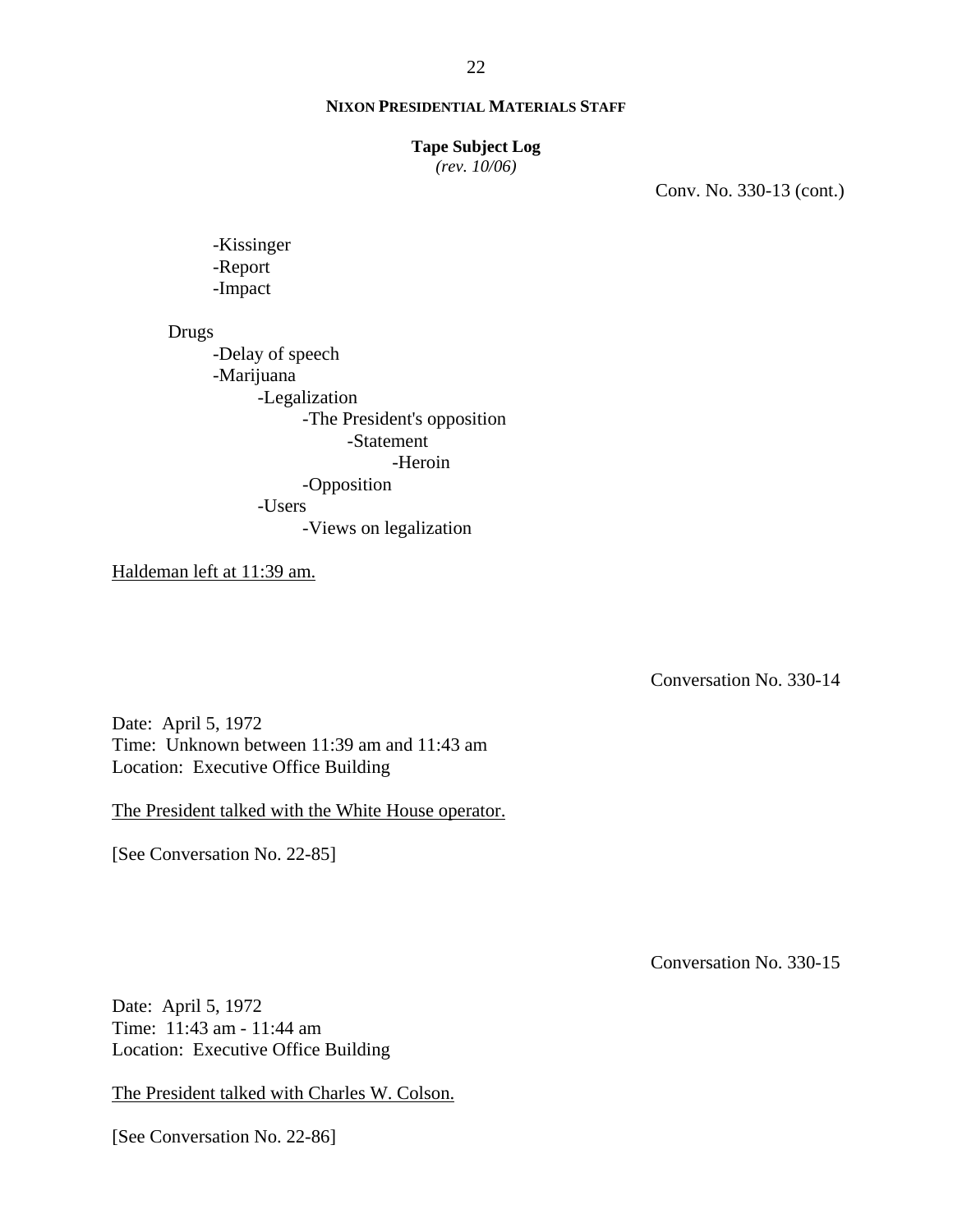**Tape Subject Log** 

 $(rev. 10/06)$ 

Conversation No. 330-16

Date: April 5, 1972 Time: Unknown between 11:44 am and 11:45 am Location: Executive Office Building

The President dictated a letter to Henry M. ("Scoop") Jackson.

**Instructions** 

New York Times editorial -Copy to be sent to Margaret [Surname unknown]

Conversation No. 330-17

Date: April 5, 1972 Time: 11:45 am - 12:23 pm Location: Executive Office Building

The President met with Charles W. Colson.

**BEGIN WITHDRAWN ITEM NO. 1** [Personal returnable] [Duration: 23s]

## END WITHDRAWN ITEM NO. 1

The President's Philadelphia speech on non-public education

John Cardinal Krol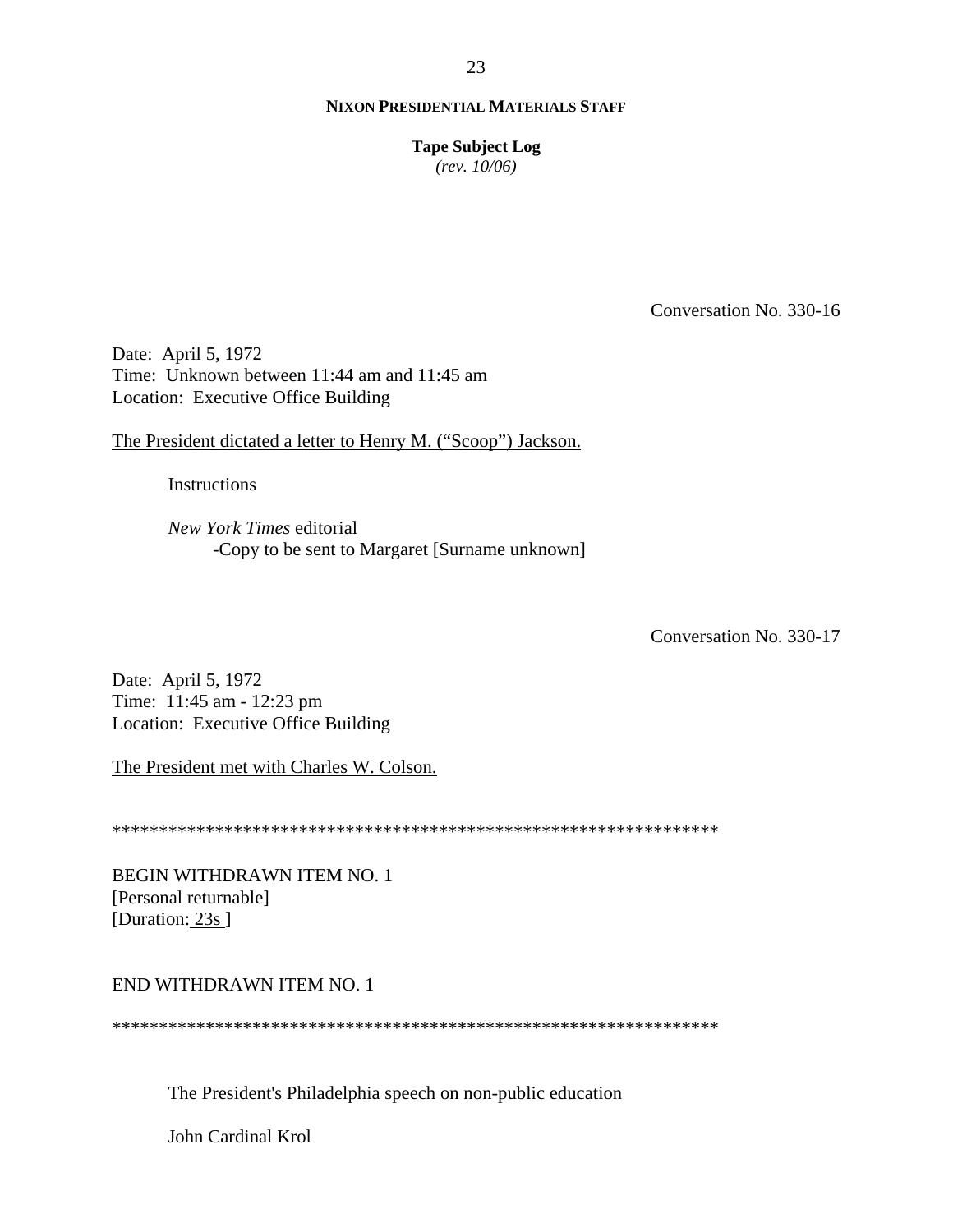#### **Tape Subject Log**

*(rev. 10/06)*

-Conversation with Colson -Reaction to the President's visit -Dinner -1968 campaign -White House church service -Remarks concerning the President -1968 -Catholics' views

#### Manolo Sanchez entered at an unknown time after 11:45 am.

Refreshment -Calories

### Sanchez left at an unknown time before 12:23 pm.

The President's Philadelphia speech on non-public education -Opposition -John B. Connally -Reasons -Aid for non-public education -Public schools -Lack of confidence -Need for religion -Criticisms -Fundamentalists -National Education Association [NEA] -Colson's meeting with Krol -The President's convictions -Krol's understanding of the Catholic Church -Respect for the President -Domestic Council -Conflicts -John Dewey -Progressive education proponents -Elliot L. Richardson -Margaret Chase Smith -Ed [Surname unknown] -John D. Ehrlichman -Kenneth R. Cole, Jr. -The President's convictions -Connally's remarks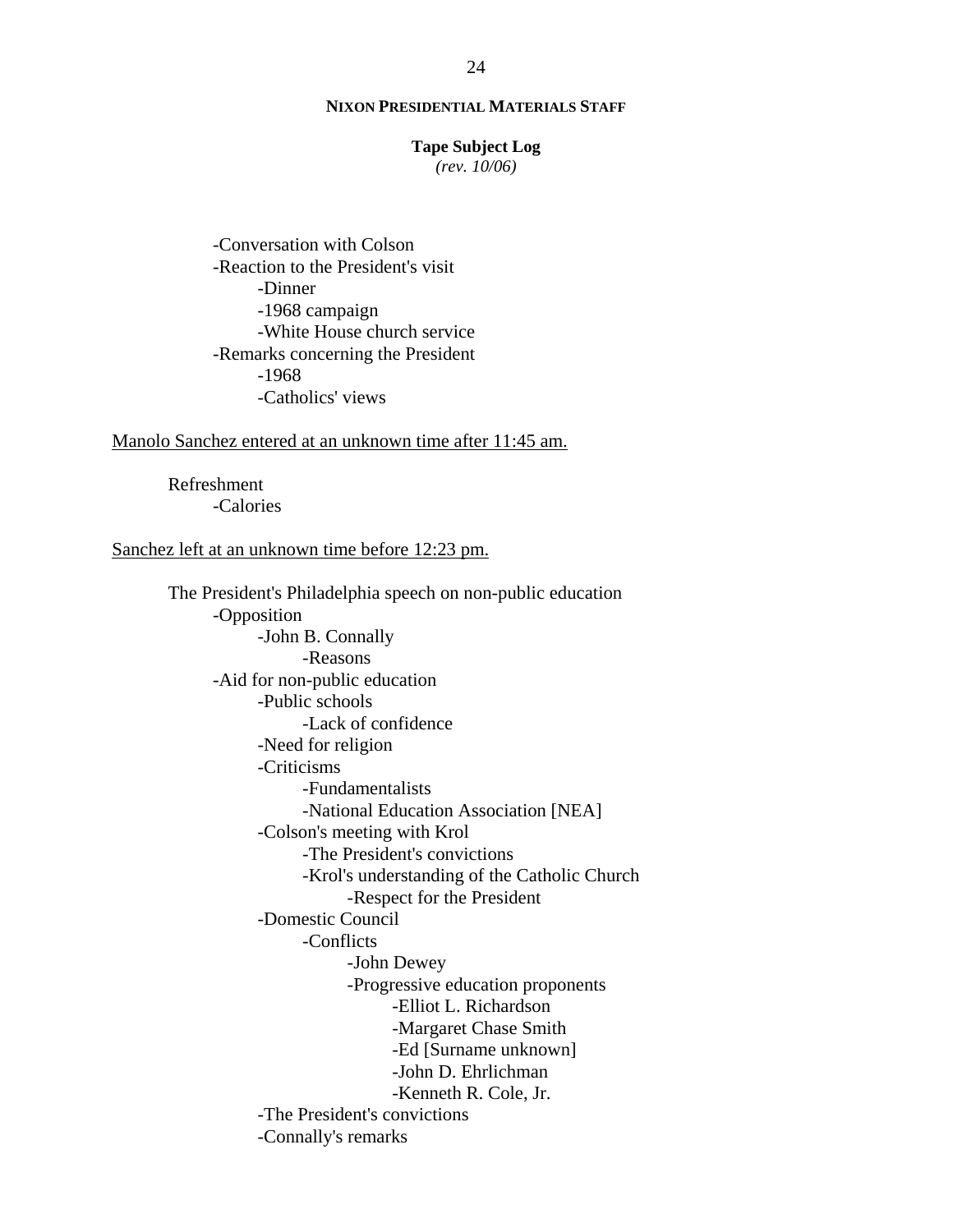#### **Tape Subject Log**

 $(rev. 10/06)$ 

Conv. No. 330-17 (cont.)

-Richardson -Tax credits -Support for aid -Prejudice -Antagonism  $-NEA$ -Political damage -Knights of Columbus -Southern Baptists -Fred Rose -Assessment -Southern Baptists

#### Catholics

-Views on population control -Timing -Patricia Colson -Abortion -Colson's church attendance -Literature -Opposition to abortion and legalization of marijuana

**BEGIN WITHDRAWN ITEM NO. 4** [Personal returnable] [Duration:  $3m 49s$ ]

## END WITHDRAWN ITEM NO. 4

Campaign practices -Reports from inside George S. McGovern organization -Compared with George W. Romney -Lack of humor -Organization -Strength -Douglas L. Hallett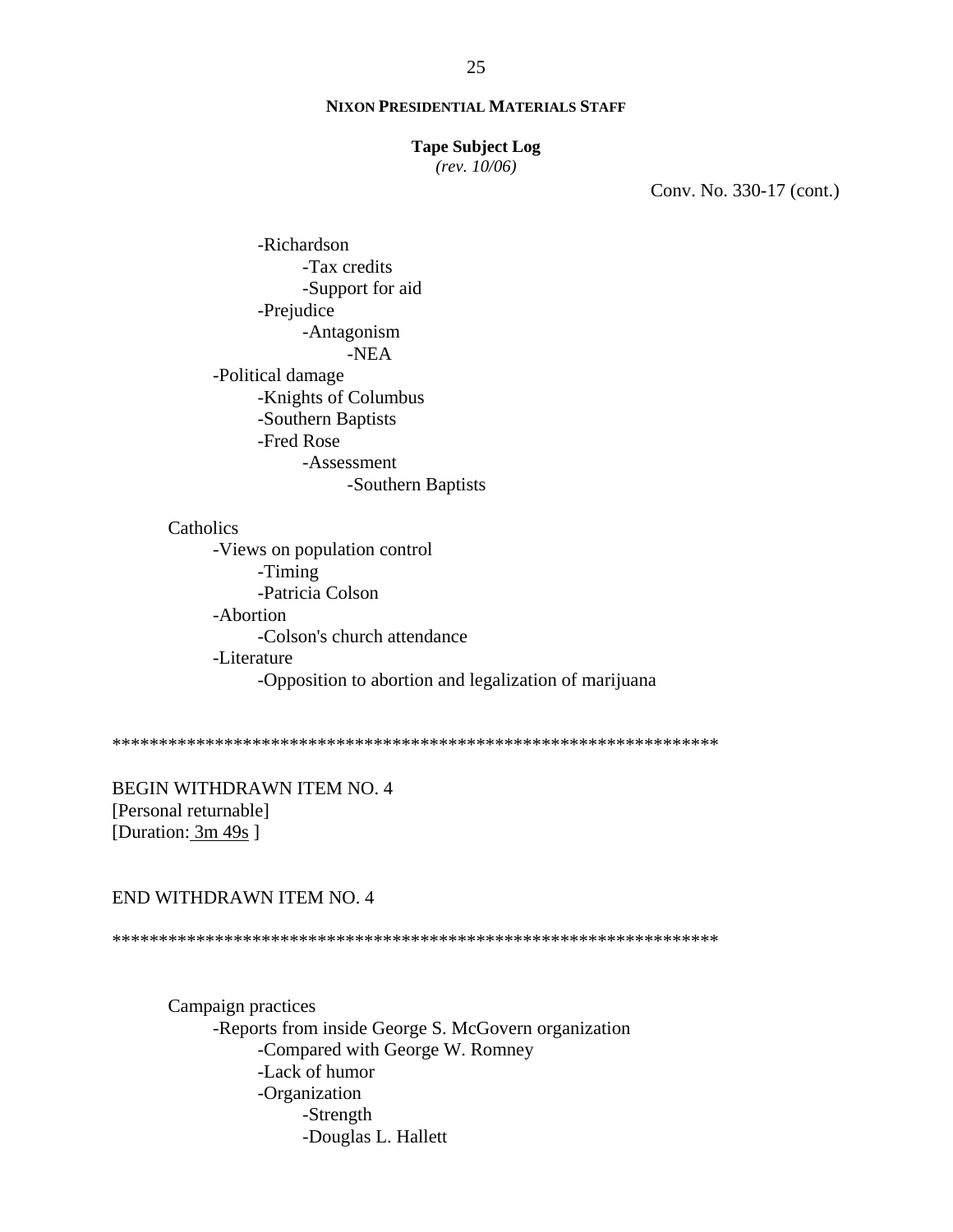**Tape Subject Log**  $(rev. 10/06)$ 

Conv. No. 330-17 (cont.)

-Former roommate -Providing information to White House

**BEGIN WITHDRAWN ITEM NO. 5** [Personal returnable] [Duration: 10m 10s]

## **END WITHDRAWN ITEM NO. 5**

Congress -Check-off Bill -Presidential veto -Reasons -Press coverage -Bipartisan support -Passage in Senate -Conference consideration -House

Colson's conversation with unknown person

**BEGIN WITHDRAWN ITEM NO. 6** [Personal returnable] [Duration: 2m 20s]

## END WITHDRAWN ITEM NO. 6

Campaign practices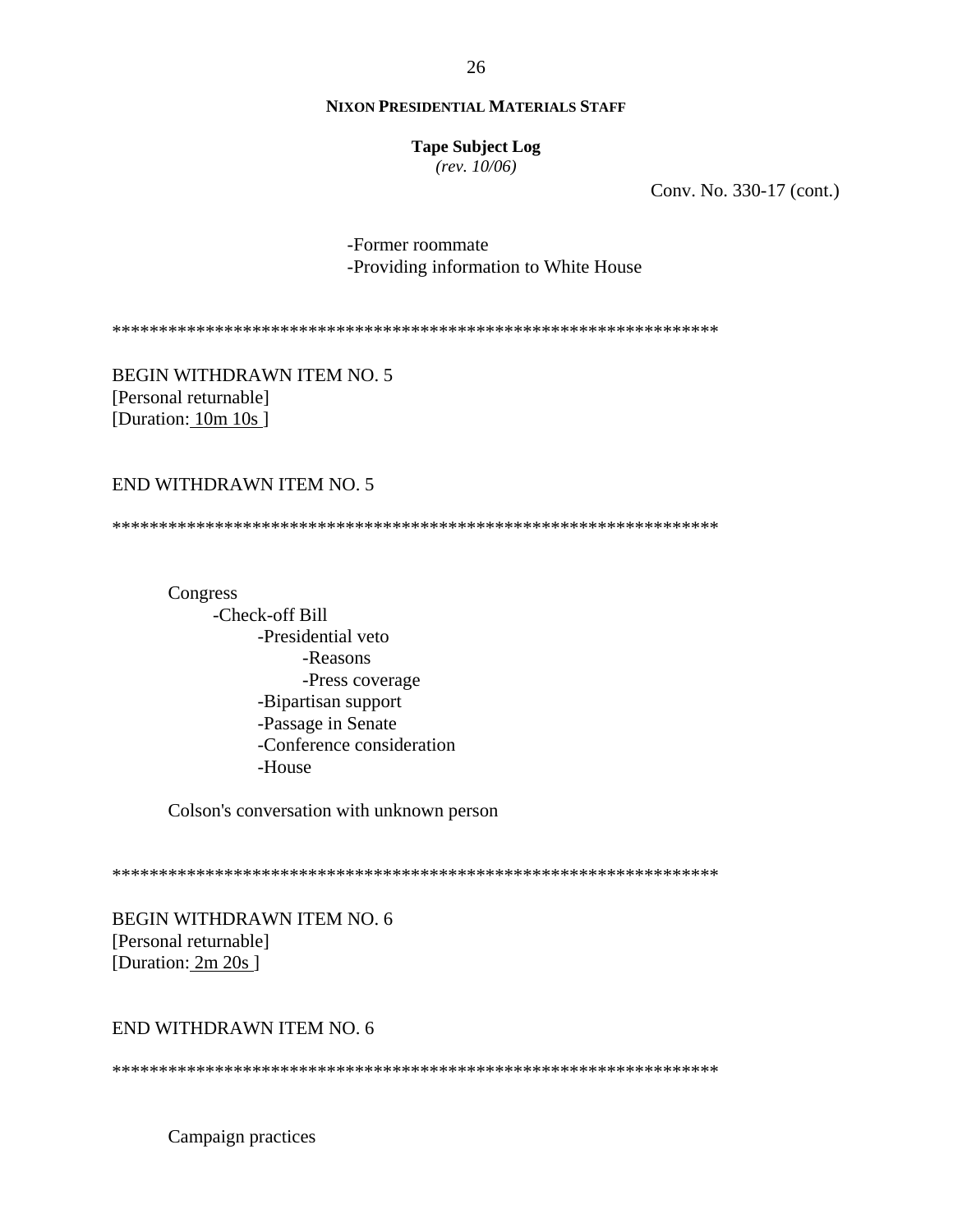#### **Tape Subject Log**

*(rev. 10/06)*

Conv. No. 330-17 (cont.)

 -Theoretical attack by McGovern -Use of rumor -Missouri -New Hampshire -Photographs -Oregon primary -Press coverage

\*\*\*\*\*\*\*\*\*\*\*\*\*\*\*\*\*\*\*\*\*\*\*\*\*\*\*\*\*\*\*\*\*\*\*\*\*\*\*\*\*\*\*\*\*\*\*\*\*\*\*\*\*\*\*\*\*\*\*\*\*\*\*\*\*

BEGIN WITHDRAWN ITEM NO. 7 [Personal returnable] [Duration: 6m 7s]

## END WITHDRAWN ITEM NO. 7

\*\*\*\*\*\*\*\*\*\*\*\*\*\*\*\*\*\*\*\*\*\*\*\*\*\*\*\*\*\*\*\*\*\*\*\*\*\*\*\*\*\*\*\*\*\*\*\*\*\*\*\*\*\*\*\*\*\*\*\*\*\*\*\*\*

International Telephone and Telegraph [ITT] case -Senate Judiciary Committee hearings -Schedule -Colson's conversation with Wallace H. Johnson -Hiram L. Fong -Strom Thurmond -Samuel J. Ervin, Jr. -James O. Eastland -Hugh Scott -Charles McC. Mathias, Jr. -Witnesses -Clark MacGregor -Richard G.Kleindienst -John N. Mitchell -Robert C. Mardian -Roman L. Hruska

## Education

-The President's Philadelphia speech draft -John K. Andrews, Jr. -Patrick J. Buchanan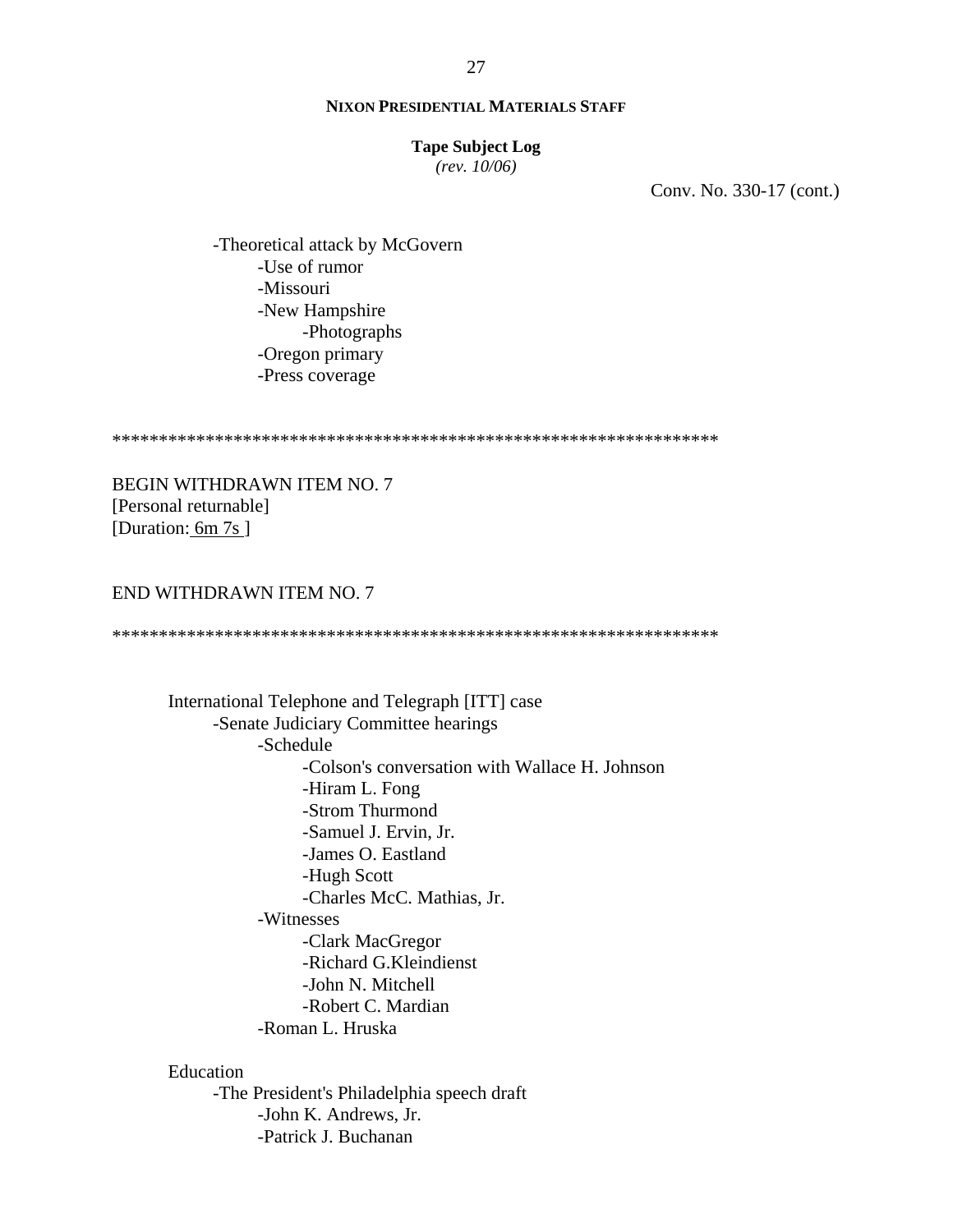### **Tape Subject Log**

 $(rev. 10/06)$ 

Conv. No. 330-17 (cont.)

-Note to Colson -Nuances -Religion -Buchanan -Sensitivities to Catholic view

Colson left at 12:23 pm.

Conversation No. 330-18

Date: April 5, 1972 Time: Unknown between 12:23 pm and 1:32 pm Location: Executive Office Building

The President met with Manolo Sanchez..

**BEGIN WITHDRAWN ITEM NO. 1** [Personal returnable] [Duration: 7s]

END WITHDRAWN ITEM NO. 1

Sanchez left at an unknown time before 1:32 pm.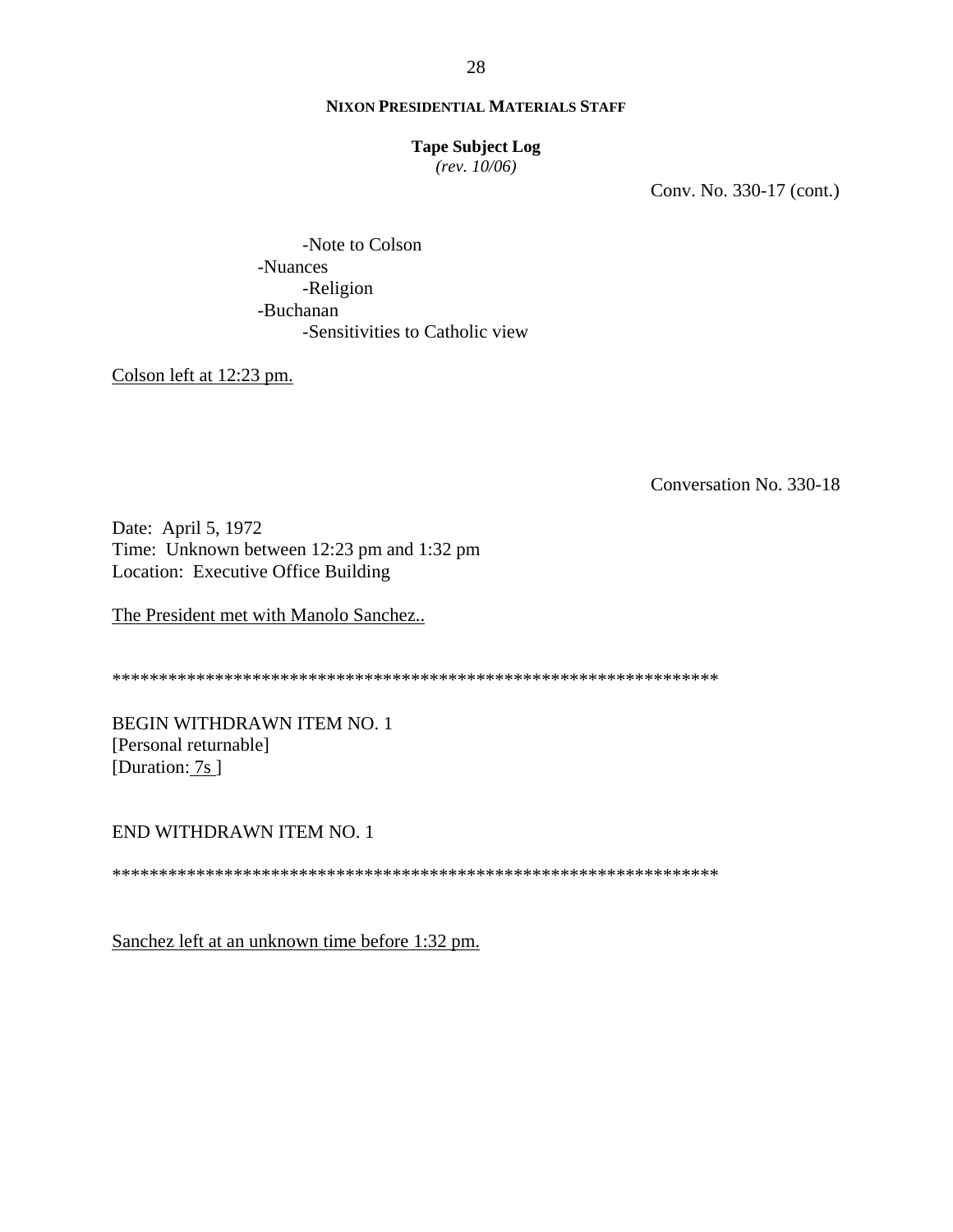29

## **NIXON PRESIDENTIAL MATERIALS STAFF**

## **Tape Subject Log**

 $(rev. 10/06)$ 

Conversation No. 330-19

Date: April 5, 1972 Time: Unknown between 12:23 pm and 1:32 pm Location: Executive Office Building

The President met with Manolo Sanchez.

**BEGIN WITHDRAWN ITEM NO. 1** [Personal returnable] [Duration:  $1m 11s$ ]

# END WITHDRAWN ITEM NO. 1

Sanchez left at an unknown time before 1:32 pm.

Conversation No. 330-20

Date: April 5, 1972 Time: Unknown after 12:23 pm and 1:32 pm Location: Executive Office Building

The President met with Manolo Sanchez.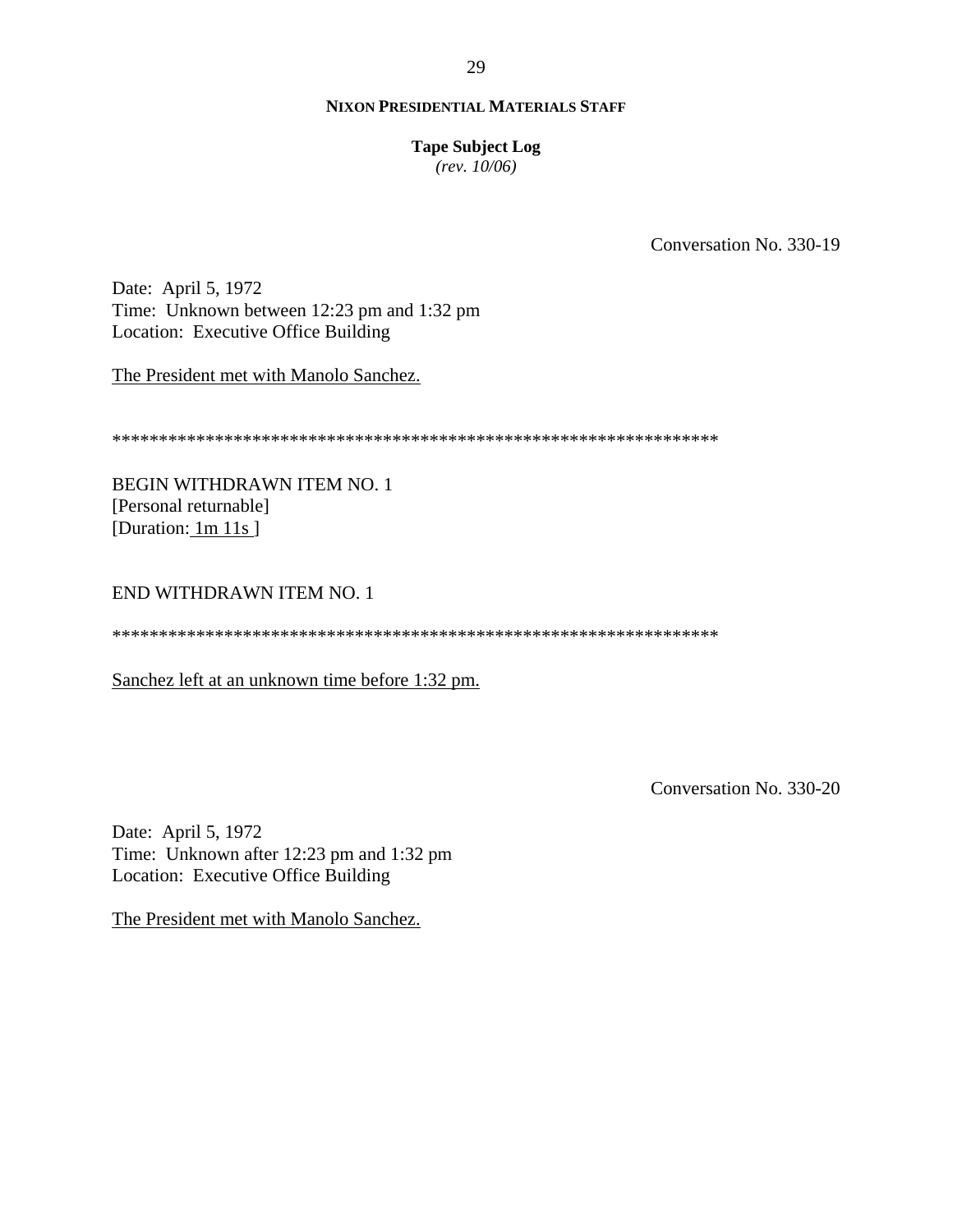#### **Tape Subject Log**

*(rev. 10/06)*

Conv. No. 330-20 (cont.)

\*\*\*\*\*\*\*\*\*\*\*\*\*\*\*\*\*\*\*\*\*\*\*\*\*\*\*\*\*\*\*\*\*\*\*\*\*\*\*\*\*\*\*\*\*\*\*\*\*\*\*\*\*\*\*\*\*\*\*\*\*\*\*\*\*

BEGIN WITHDRAWN ITEM NO. 1 [Personal returnable] [Duration: 21s]

## END WITHDRAWN ITEM NO. 1

\*\*\*\*\*\*\*\*\*\*\*\*\*\*\*\*\*\*\*\*\*\*\*\*\*\*\*\*\*\*\*\*\*\*\*\*\*\*\*\*\*\*\*\*\*\*\*\*\*\*\*\*\*\*\*\*\*\*\*\*\*\*\*\*\*

The President and Sanchez left at 1:32 pm.

Conversation No. 330-21

Date: April 5, 1972 Time: Unknown between 1:32 pm and 3:00 pm Location: Executive Office Building

An unknown woman met with Manolo Sanchez.

\*\*\*\*\*\*\*\*\*\*\*\*\*\*\*\*\*\*\*\*\*\*\*\*\*\*\*\*\*\*\*\*\*\*\*\*\*\*\*\*\*\*\*\*\*\*\*\*\*\*\*\*\*\*\*\*\*\*\*\*\*\*\*\*\*

BEGIN WITHDRAWN ITEM NO. 1 [Non-historical returnable] [Duration: 14s]

END WITHDRAWN ITEM NO. 1

\*\*\*\*\*\*\*\*\*\*\*\*\*\*\*\*\*\*\*\*\*\*\*\*\*\*\*\*\*\*\*\*\*\*\*\*\*\*\*\*\*\*\*\*\*\*\*\*\*\*\*\*\*\*\*\*\*\*\*\*\*\*\*\*\*

The unknown woman and Sanchez left at an unknown time before 3:00 pm.

Conversation No. 330-22

30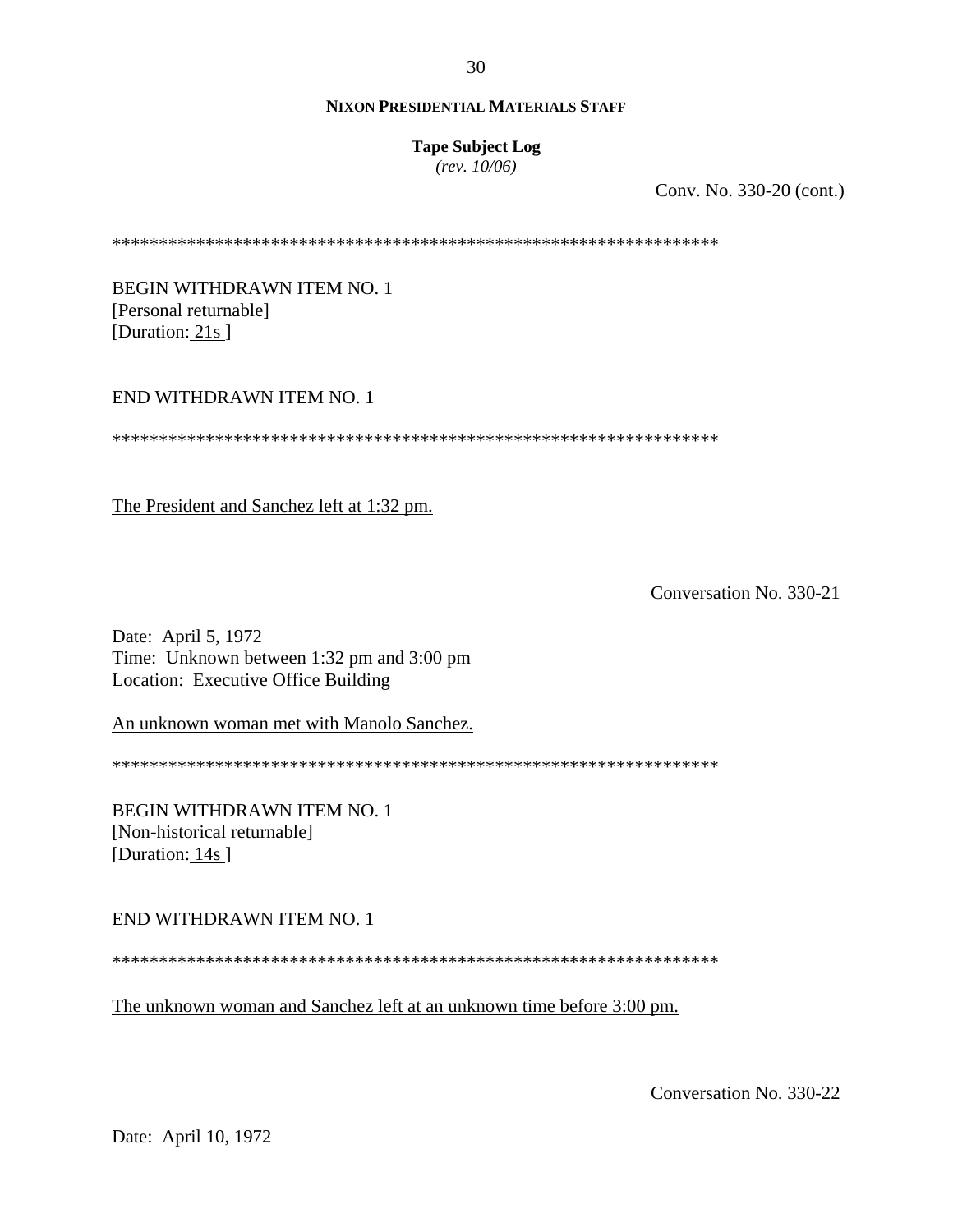**Tape Subject Log** 

 $(rev. 10/06)$ 

Time: Unknown between 1:11 pm and 2:59 pm Location: Executive Office Building

The President met with Manolo Sanchez.

**BEGIN WITHDRAWN ITEM NO. 1** [Personal returnable] [Duration:  $3s$ ]

## END WITHDRAWN ITEM NO. 1

Sanchez left at an unknown time before 2:59 pm.

Conversation No. 330-23

Date: April 10, 1972 Time: Unknown between 1:11 pm and 2:59 pm Location: Executive Office Building

The President met with Manolo Sanchez.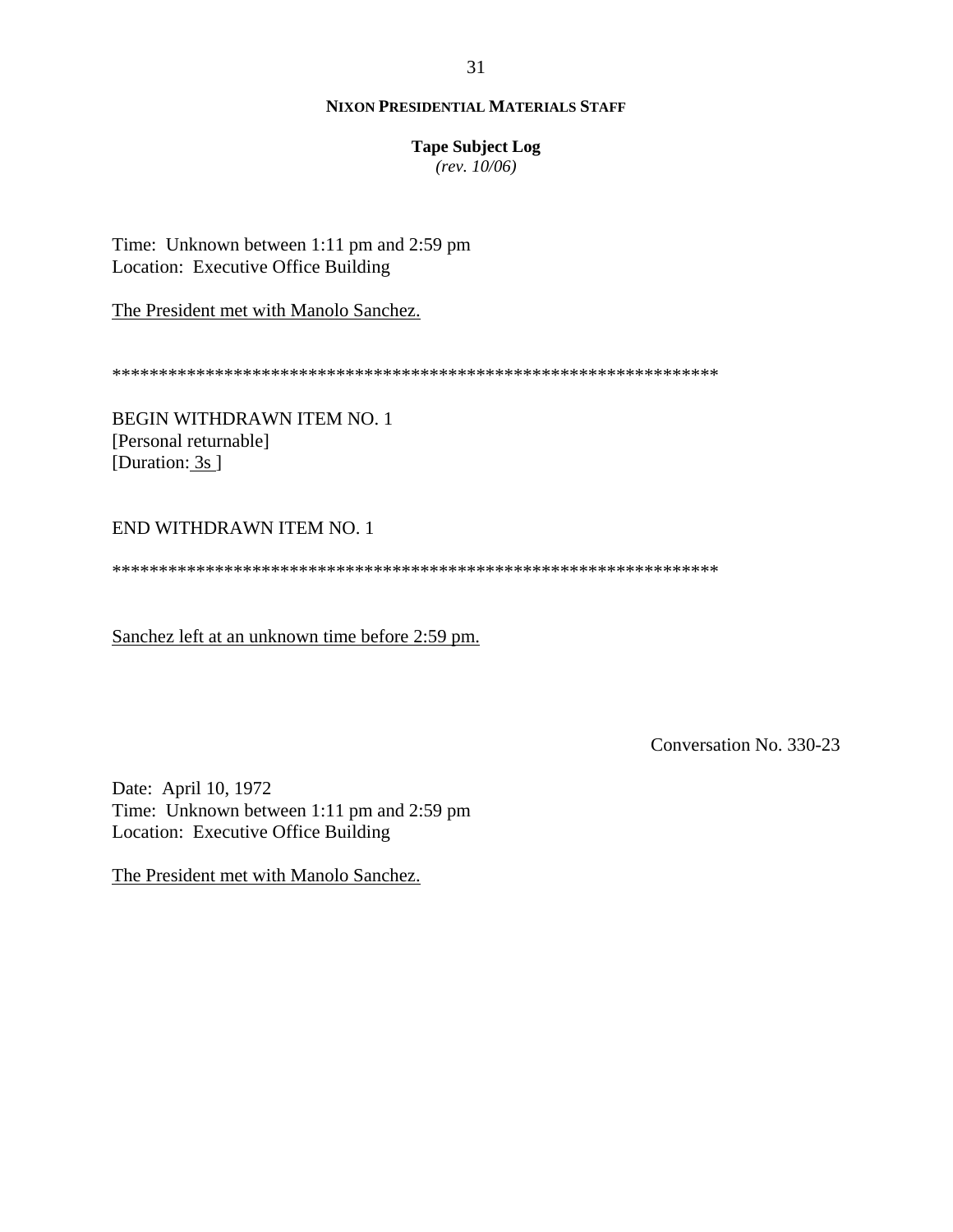### **Tape Subject Log**

*(rev. 10/06)*

Conv. No. 330-23 (cont.)

\*\*\*\*\*\*\*\*\*\*\*\*\*\*\*\*\*\*\*\*\*\*\*\*\*\*\*\*\*\*\*\*\*\*\*\*\*\*\*\*\*\*\*\*\*\*\*\*\*\*\*\*\*\*\*\*\*\*\*\*\*\*\*\*\*

BEGIN WITHDRAWN ITEM NO. 1 [Personal returnable] [Duration: 2s ]

## END WITHDRAWN ITEM NO. 1

\*\*\*\*\*\*\*\*\*\*\*\*\*\*\*\*\*\*\*\*\*\*\*\*\*\*\*\*\*\*\*\*\*\*\*\*\*\*\*\*\*\*\*\*\*\*\*\*\*\*\*\*\*\*\*\*\*\*\*\*\*\*\*\*\*

Sanchez left at an unknown time before 2:59 pm.

Conversation No. 330-24

Date: April 10, 1972 Time: Unknown between 1:11 pm and 2:59 pm Location: Executive Office Building

The President talked with an unknown person.

A report -Distribution

Conversation No. 330-25

Date: April 10, 1972 Time: Unknown between 1:11 pm and 2:59 pm Location: Executive Office Building

The President met with Manolo Sanchez.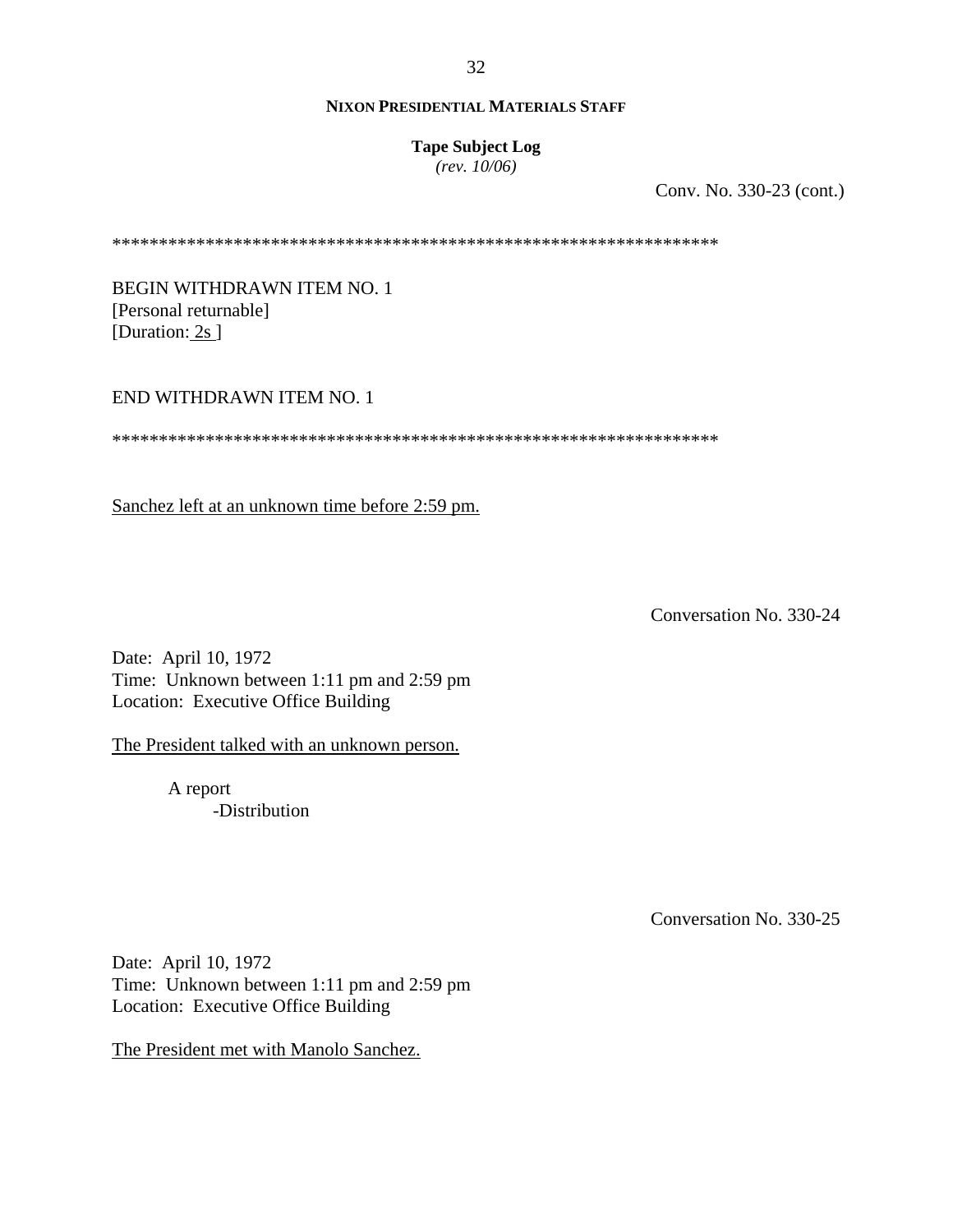### **Tape Subject Log**

*(rev. 10/06)*

Conv. No. 330-25 (cont.)

Delivery of unknown article to Rose Mary Woods -Copies for the President -Number

Sanchez left at an unknown time before 2:59 pm.

Conversation No. 330-26

Date: April 10, 1972 Time: Unknown between 1:11 pm and 2:59 pm Location: Executive Office Building

The President talked with the White House operator.

[See Conversation No. 22-98]

Conversation No. 330-27

Date: April 10, 1972 Time: 2:59 pm - 3:00 pm Location: Executive Office Building

The President talked with Alexander P. Butterfield.

[See Conversation No. 22-99]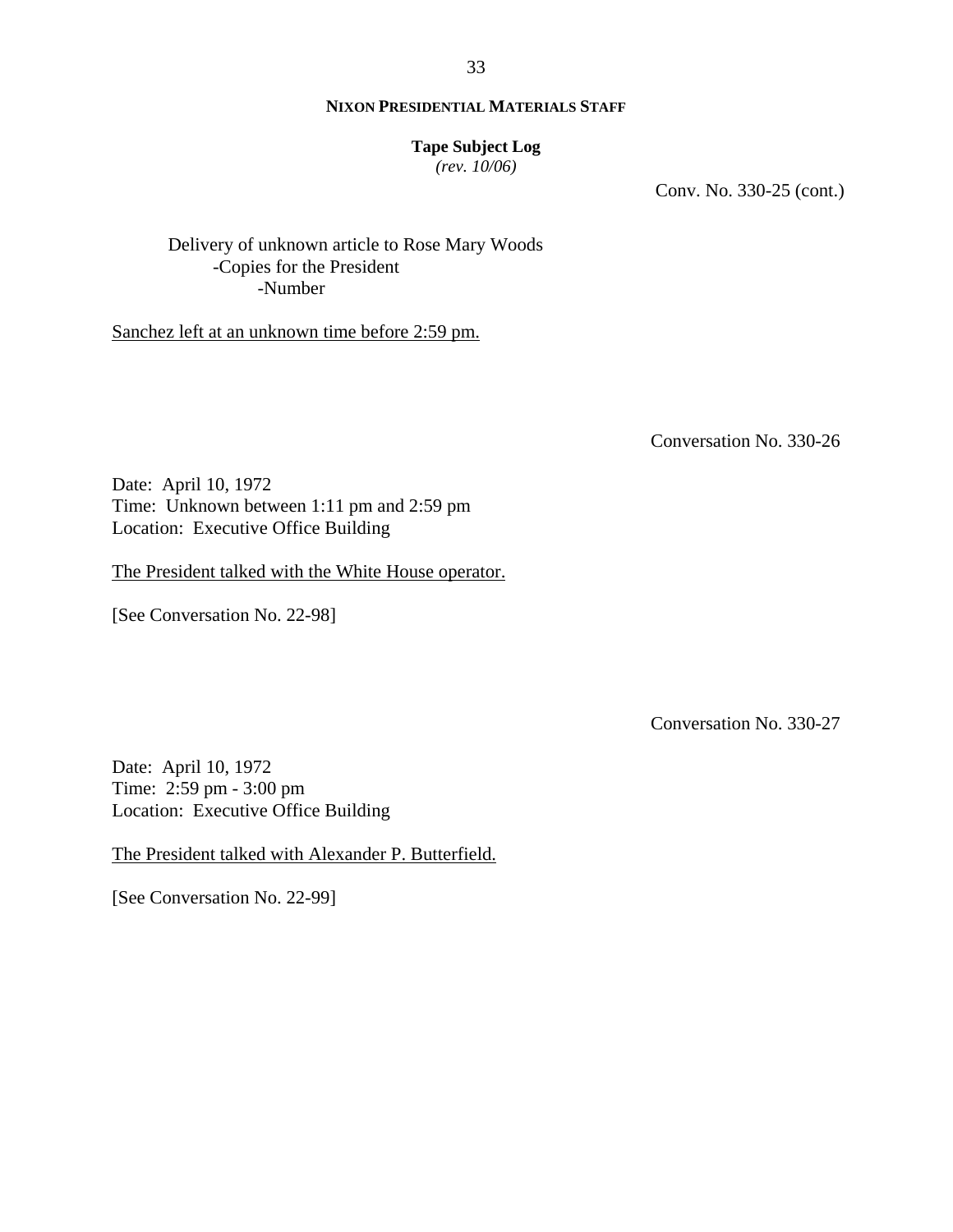### **Tape Subject Log**

*(rev. 10/06)*

Conversation No. 330-28

Date: April 10, 1972 Time: 3:05 pm - 3:06 pm Location: Executive Office Building

The President met with an unknown person.

Alexander P. Butterfield talked with the President between 3:05 and 3:06 pm.

[Conversation No. 330-28A]

[See Conversation No. 22-100]

The unknown person left at an unknown time before 3:06 pm.

[End of telephone conversation]

Conversation No. 330-29

Date: April 10, 1972 Time: Unknown between 3:06 pm and 3:10 pm Location: Executive Office Building

The President talked with an unknown person [Henry A. Kissinger?].

Meeting with the President -Time

Conversation No. 330-30

Date: April 10, 1972 Time: Unknown between 3:06 pm and 3:10 pm Location: Executive Office Building

The President met with Manolo Sanchez.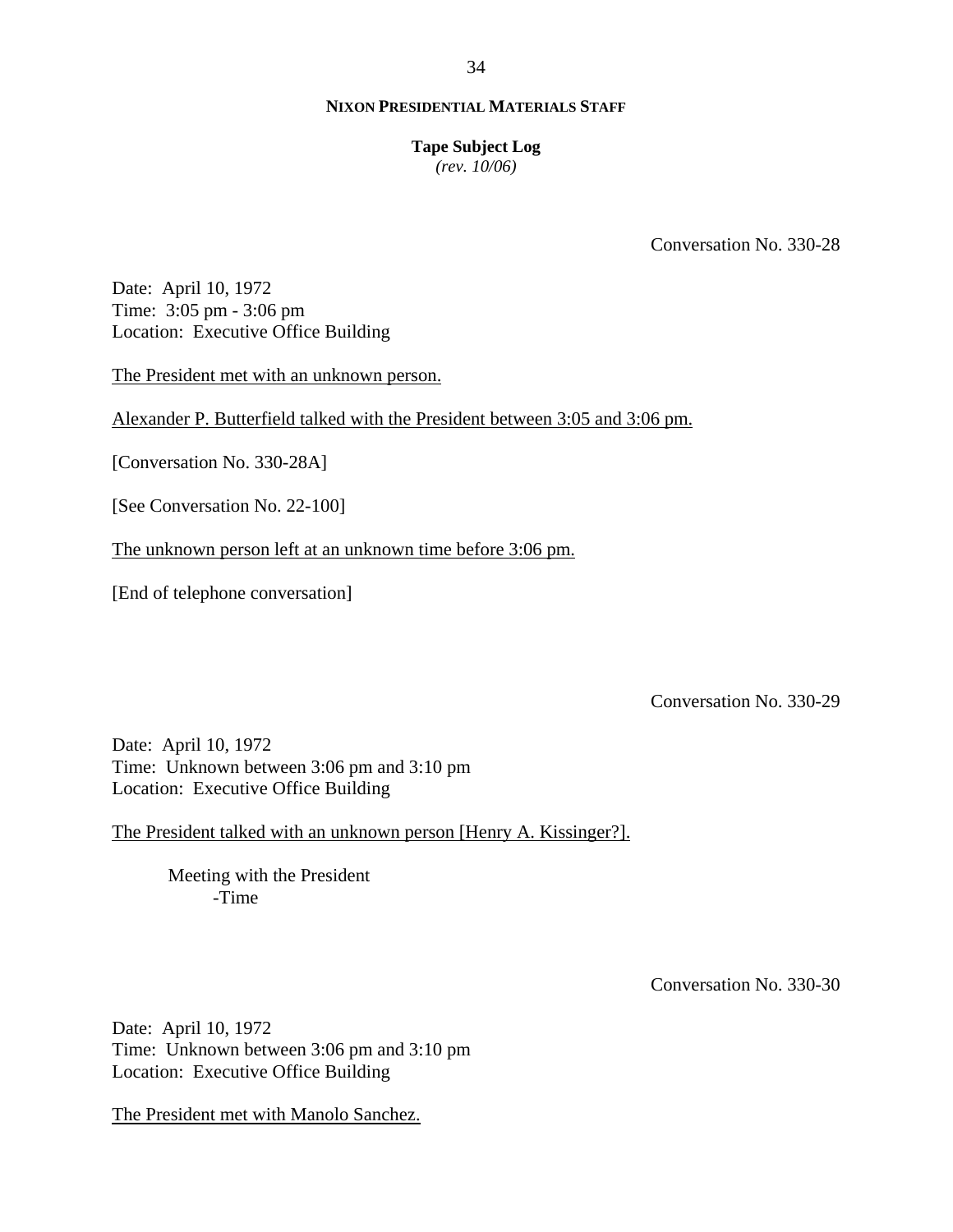#### **Tape Subject Log**

*(rev. 10/06)*

Unknown article from Rose Mary Woods's office -Sanchez's retrieval -Henry A. Kissinger

Sanchez left at an unknown time before 3:10 pm.

Conversation No. 330-31

Date: April 10, 1972 Time: 3:10 pm - 3:55 pm Location: Executive Office Building

## The President met with Henry A. Kissinger.

Vietnam -North Vietnam -Private talks -People's Republic of China [PRC] talks -South Vietnam's survival -Soviets -Responsibilities in Vietnam -US message to PRC -US propaganda line -Spokesmen -Congressmen and Senators -William F. Buckley, Jr. -Fact sheet -Clark M. Clifford's statement -Buckley -B-52 strikes -Targets -Hanoi's attitudes -Impact of strikes -Madam Nguyen Thi Binh -Statements -Hubert H. Humphrey -Karl E. Mundt's statement -William J. Porter's statement -Publicity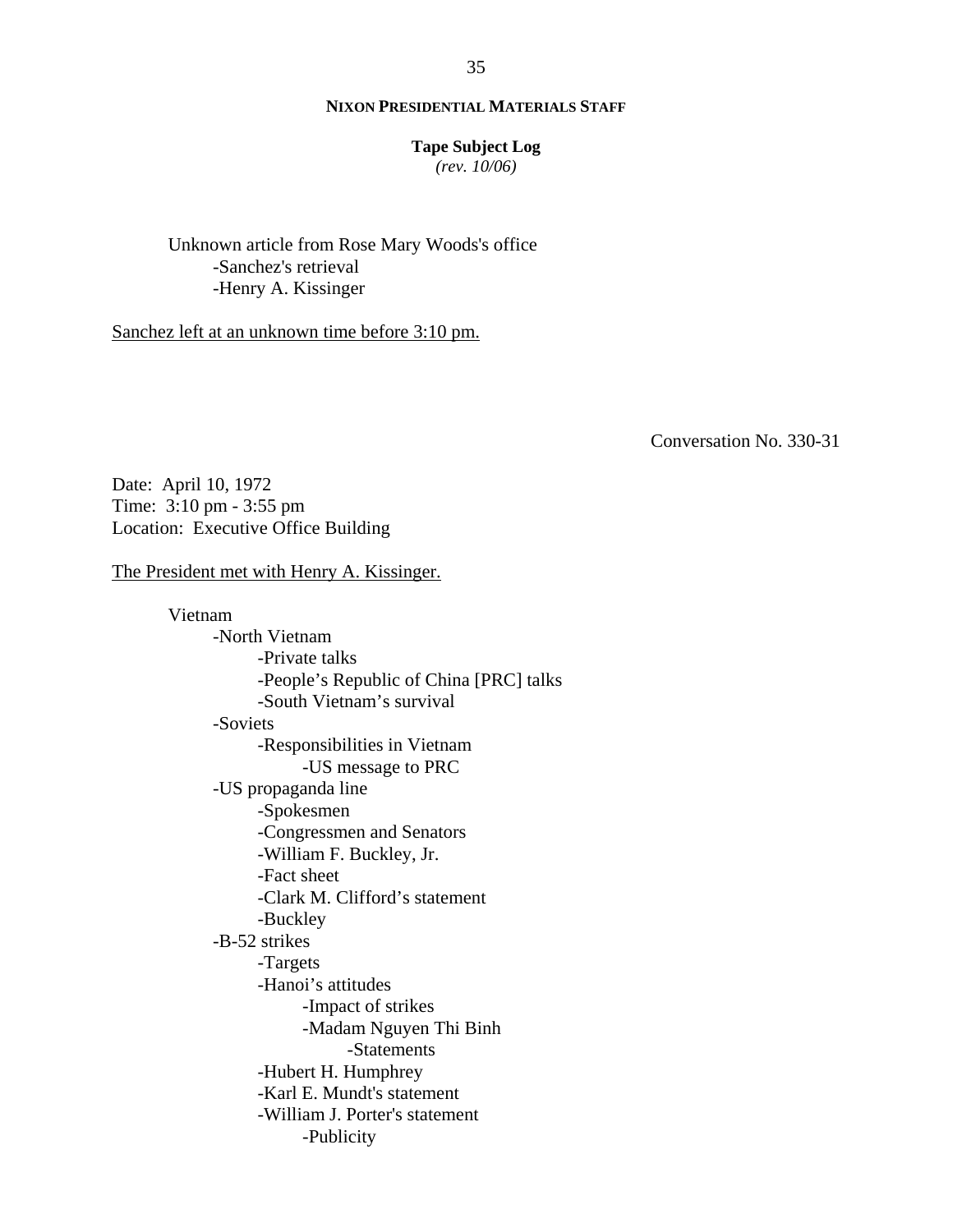#### **Tape Subject Log**

*(rev. 10/06)*

Conv. No. 330-31 (cont.)

-Scheduling and timing -Porter's statement -B-52 strikes -Negotiations -Proposal -US restraint -Private channels -Soviets -Agreements

The President's schedule -Options -Camp David

## Vietnam

-Political losses -Appearance of ferocity -Hanoi -Soviet Union -Encouragement to adversaries -Deterioration of domestic support -Impact -The President's speech -Soviet Union -Demonstrations -Letters from the President -Perception of the President's strength -Domestic support -Confusion -*Washington Star* report -An Loc -Caution of the President's opposition -George S. McGovern -Michael J. Mansfield -Trip to PRC -J. William Fulbright -Fear of taking on the President

An unknown person entered at an unknown time after 3:10 pm.

Unknown article that Buckley should read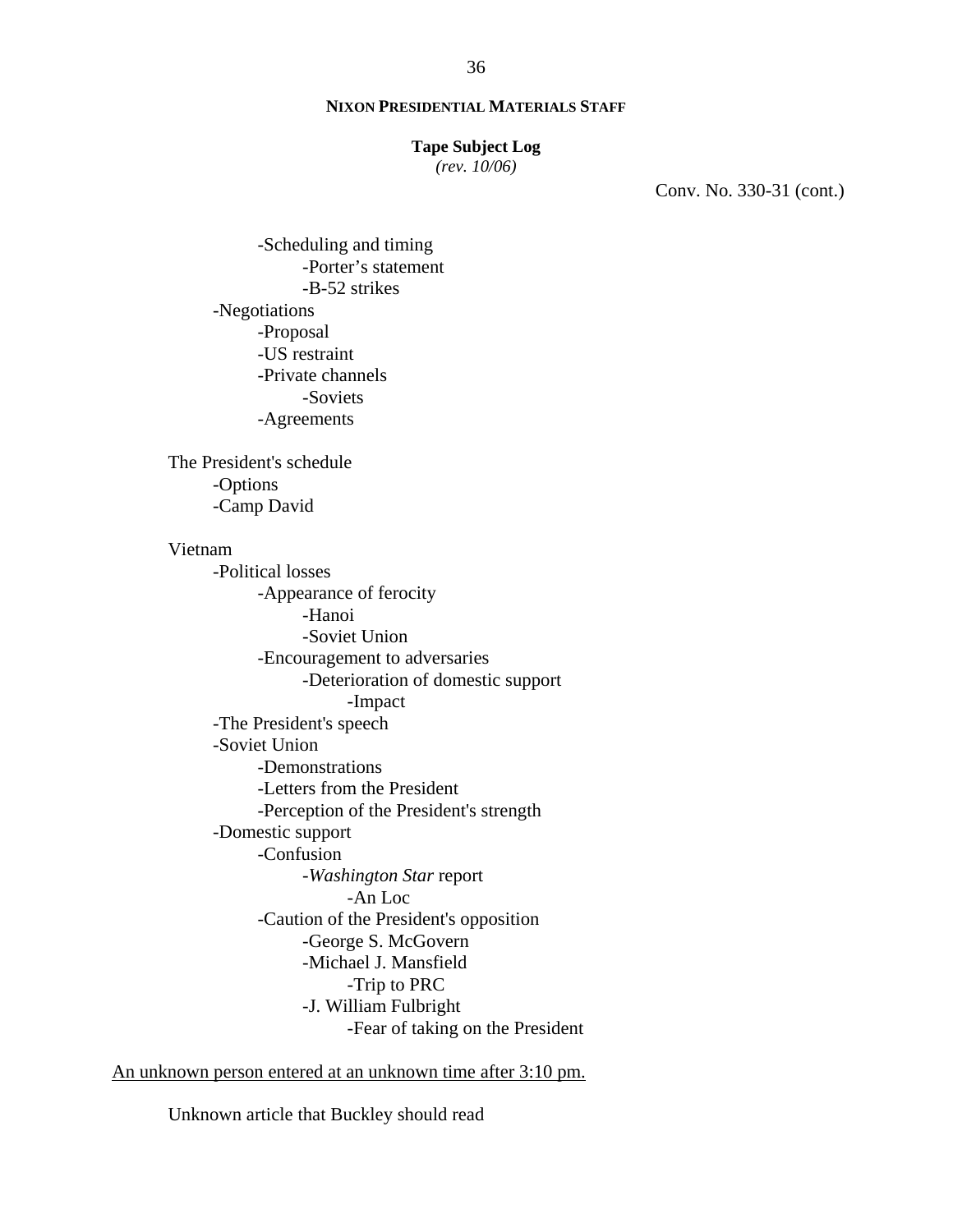#### **Tape Subject Log**

*(rev. 10/06)*

Conv. No. 330-31 (cont.)

## The unknown person left at an unknown time before 3:55 pm.

-The President's speech -Timing -Moderate tone -Defense of policies -Points to make -Kissinger's opinion -Talking points for John A. Scali, Charles W. Colson -Barry M. Goldwater -Spiro T. Agnew -Thrust of speech -US role -Support for South Vietnam -Text of speech -Aggressive tone -Patriotic appeal -Timing -B-52 strikes -Effectiveness -North Vietnamese objectives -Attacks on Saigon -Real goals -Vo Nguyen Giap -US bombing -Laos -Cambodia -Casualties -Military Region One -Weather -Gunshots -An Loc -South Vietnamese army -Creighton W. Abrams -Performance -US attacks -Tanks -Kissinger's reports -Weather -Hoang Xuan Lam -Number -Casualties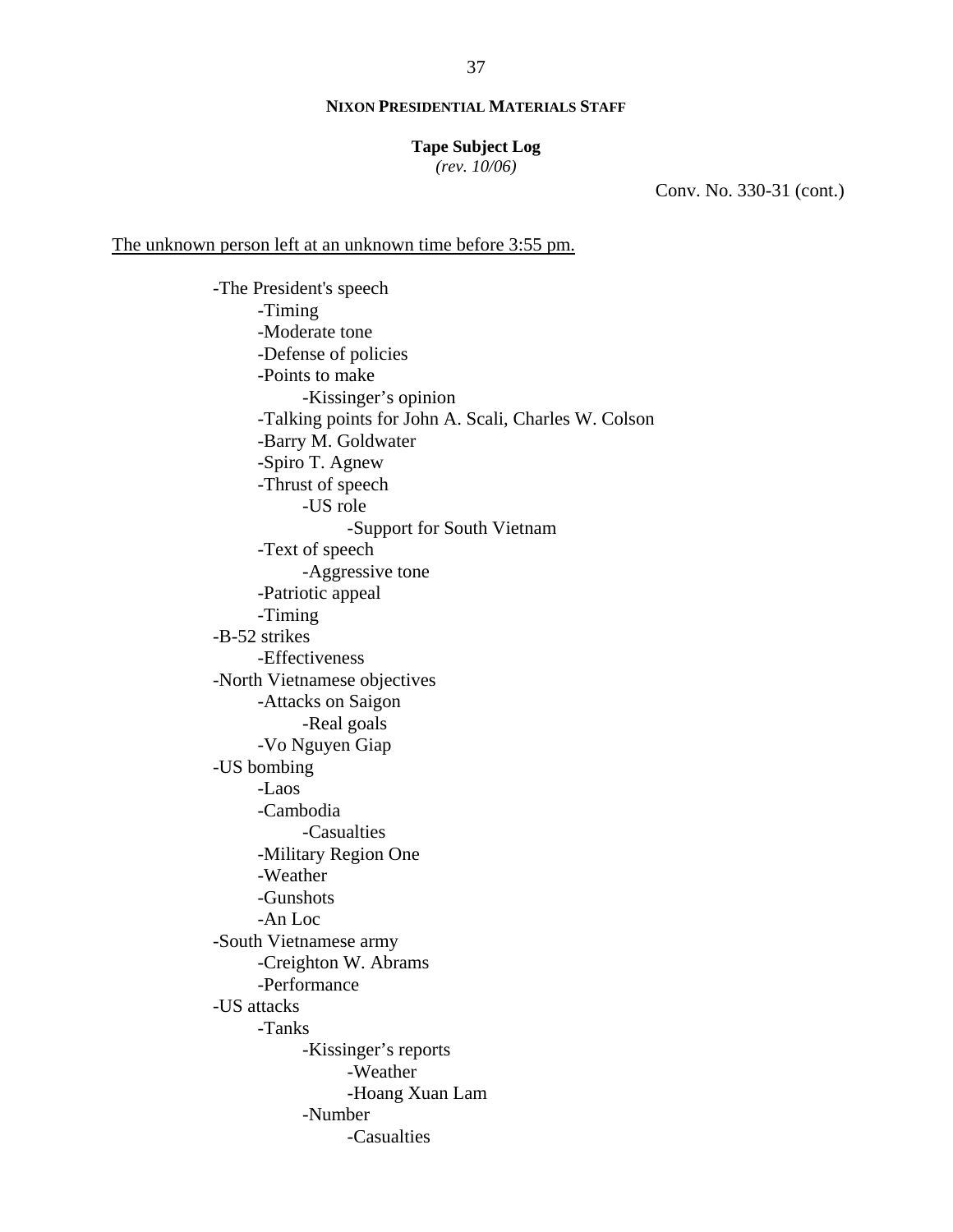#### **Tape Subject Log**

*(rev. 10/06)*

Conv. No. 330-31 (cont.)

 $-B-52s$ -Binh -Airfield -Petroleum, oil, and lubricants [POL] dumps -Intensity -Photographs  $-B-52s$ -North Vietnamese expectations -Unknown persons' performance -Election year -Dien Bien Phu -1964 -1968 and 1972 -US bombing -Naval gunfire -Populated areas -Number of ships -Destroyers -Cruisers -Airplanes -Numbers -B-52 strikes -Number -Talking points -Scali and Herbert G. Klein -Clark MacGregor -Domestic criticism -Edward M. Kennedy -Humphrey -Proposals -Gridiron meeting -Constitutional amendment -The President's conversation with H. R. ("Bob") Haldeman The President's Canadian trip

-Draft of speech -Substance -Disarmament statement -William L. Safire -US-Canadian relations -Statements -Speech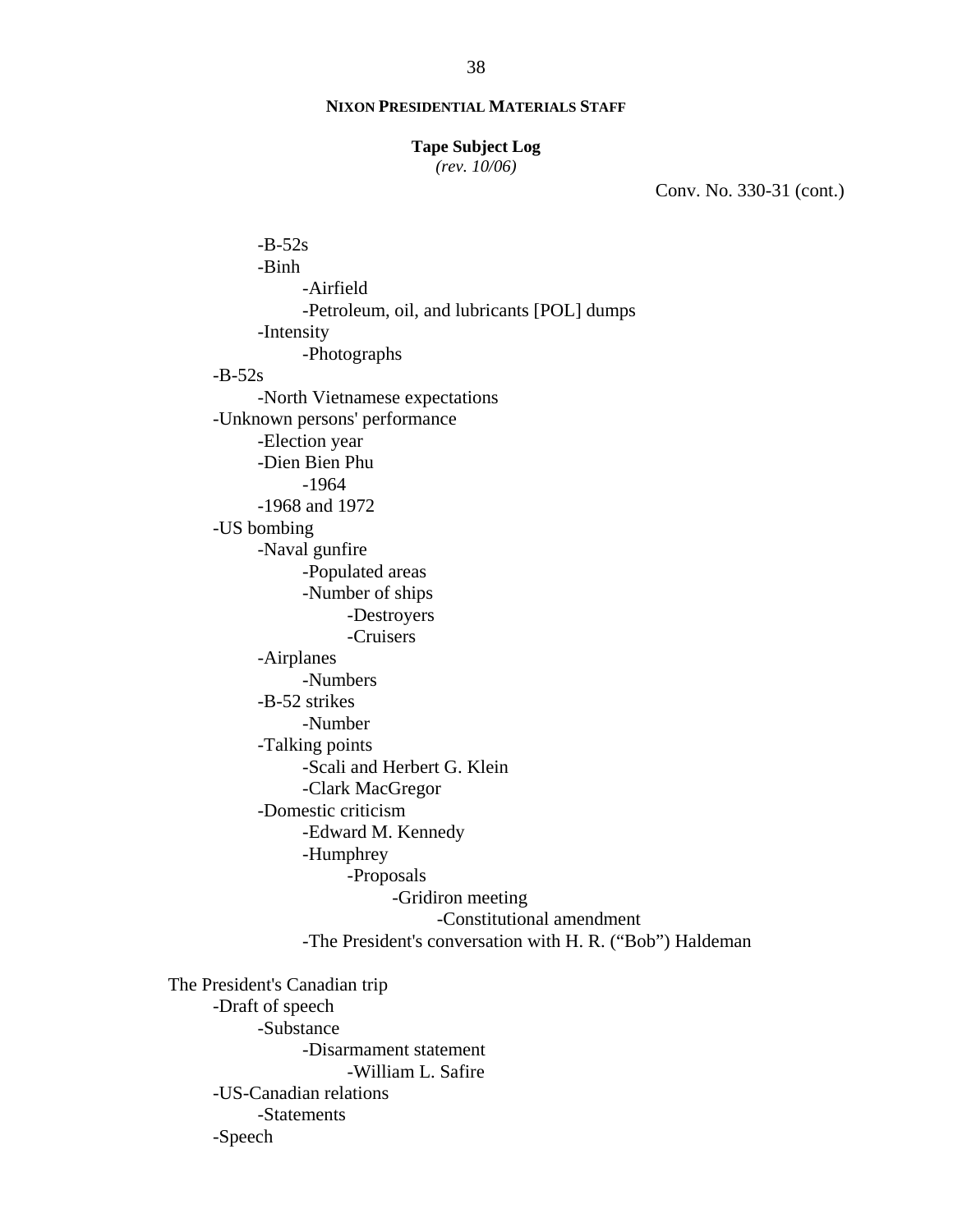#### **Tape Subject Log**

*(rev. 10/06)*

Conv. No. 330-31 (cont.)

-Role of superpowers -Peking and Moscow -Long-range interests of superpowers -Arms limitations -Progress -Goals -Restraint on arms export -Last drafts -Kissinger's input -The President's phraseology -Changes -Impact -Tone -Anatoliy F. Dobrynin's reaction -PRC -State Department -Analysis

US-Soviet relations -Central Europe -Détente -Mutual dependence -Democrats

#### Israel

Vietnam -Troop withdrawals -Problems -Schedule -Democratic convention -Draftees in Vietnam -Timing of announcements -Haiphong

The President talked with the White House operator at an unknown time between 3:10 and 3:55 pm.

[Conversation No. 330-31A]

Call to Alexander M. Haig, Jr.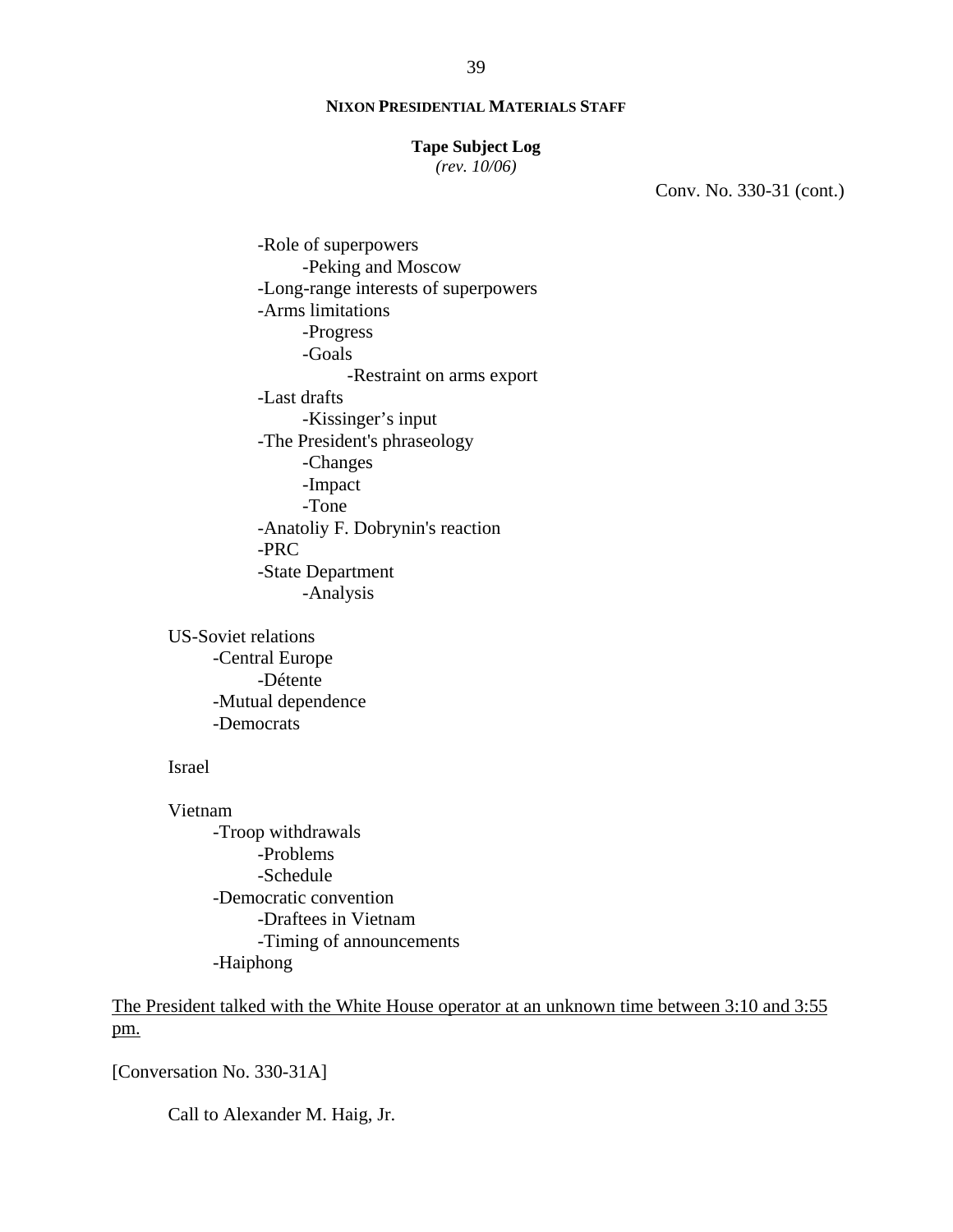#### **Tape Subject Log**

*(rev. 10/06)*

Conv. No. 330-31 (cont.)

The operator placed the call on hold at an unknown time; the President and Kissinger conferred.

Vietnam -Change in policy -South Vietnam

The President talked with Haig at an unknown time.

Vietnam -Troop ceiling in 1969

[End of telephone conversation]

#### Vietnam

-Troop withdrawals -Rate -Total numbers -Timing -Goal by July 30 -Domestic issues -PRC -Soviets -Dealings with US -Dobrynin -Kissinger's message to Egon Bahr -Prospect of relating message to Soviets -Text -Bahr -[David] Kenneth Rush -Dealings with Germans -Letter to unknown person -Receipt by Rolf Pauls -Reporting through channels -Summit -Need for German settlement by Soviets -Pressure by PRC -Shanghai communiqué -Scali -Democratic convention -Outcome of Vietnam war -The President's reputation -South Vietnam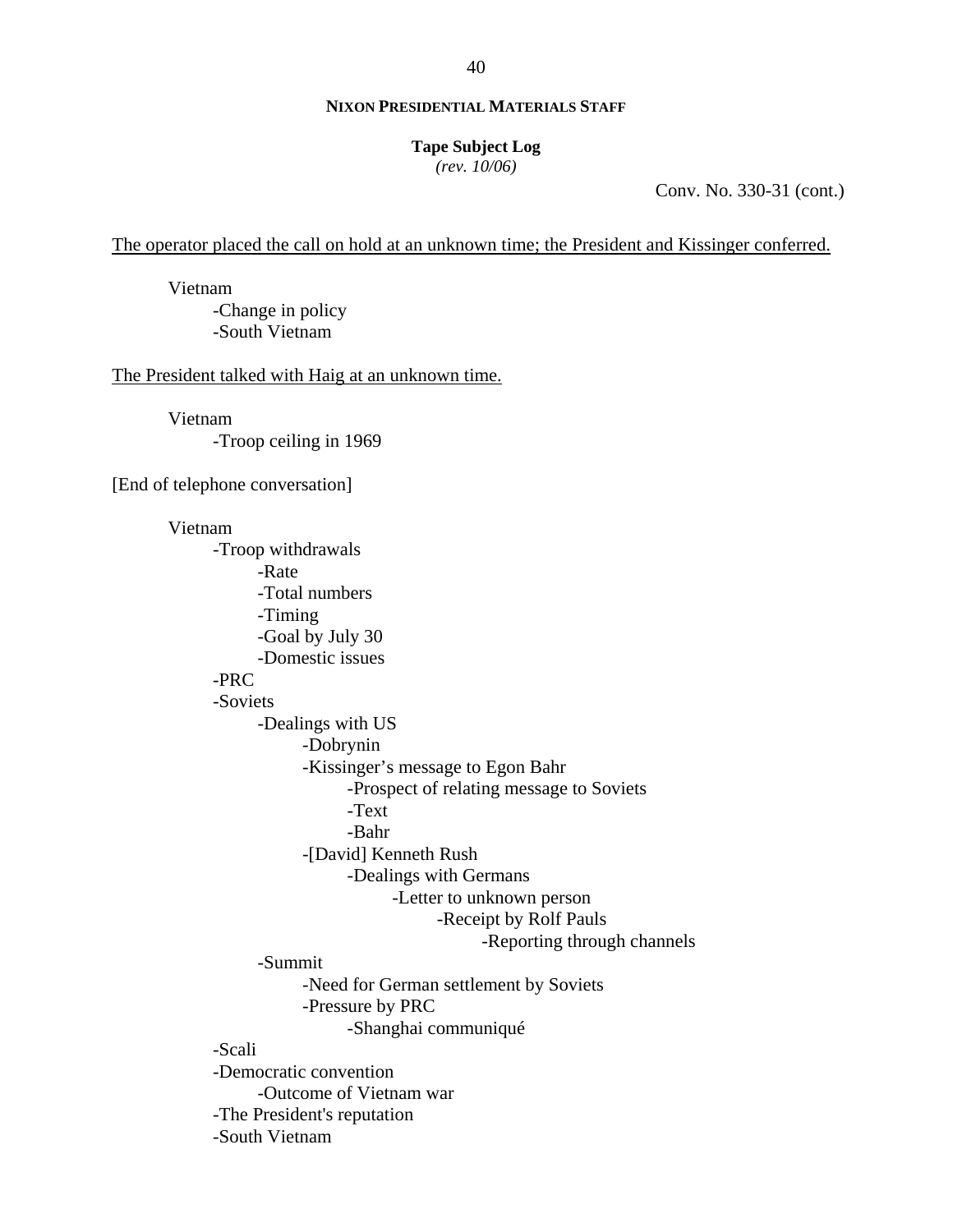#### **Tape Subject Log**

*(rev. 10/06)*

Conv. No. 330-31 (cont.)

-Fighting capacities -Compared with Laos -Control of offensive -Abrams -Tacair uses -Performance -Washington Special Action Group [WSAG] meeting -Reaction to the President's policies -North Vietnamese offensive -US bombing -Necessity -Impact on Southeast Asia and US foreign policy -Thailand and Indonesia

-Democrats -Possible lines of criticism

The President's meeting with Kissinger's parents -Time -Location

Kissinger left at 3:55 pm.

Conversation No. 330-32

Date: April 12, 1972 Time: Unknown between 1:40 pm and 2:47 pm Location: Executive Office Building

The President talked with an unknown person [Henry A. Kissinger?].

Trip to New York -Departure preparations

Meeting with the President

Conversation No. 330-33

Date: April 12, 1972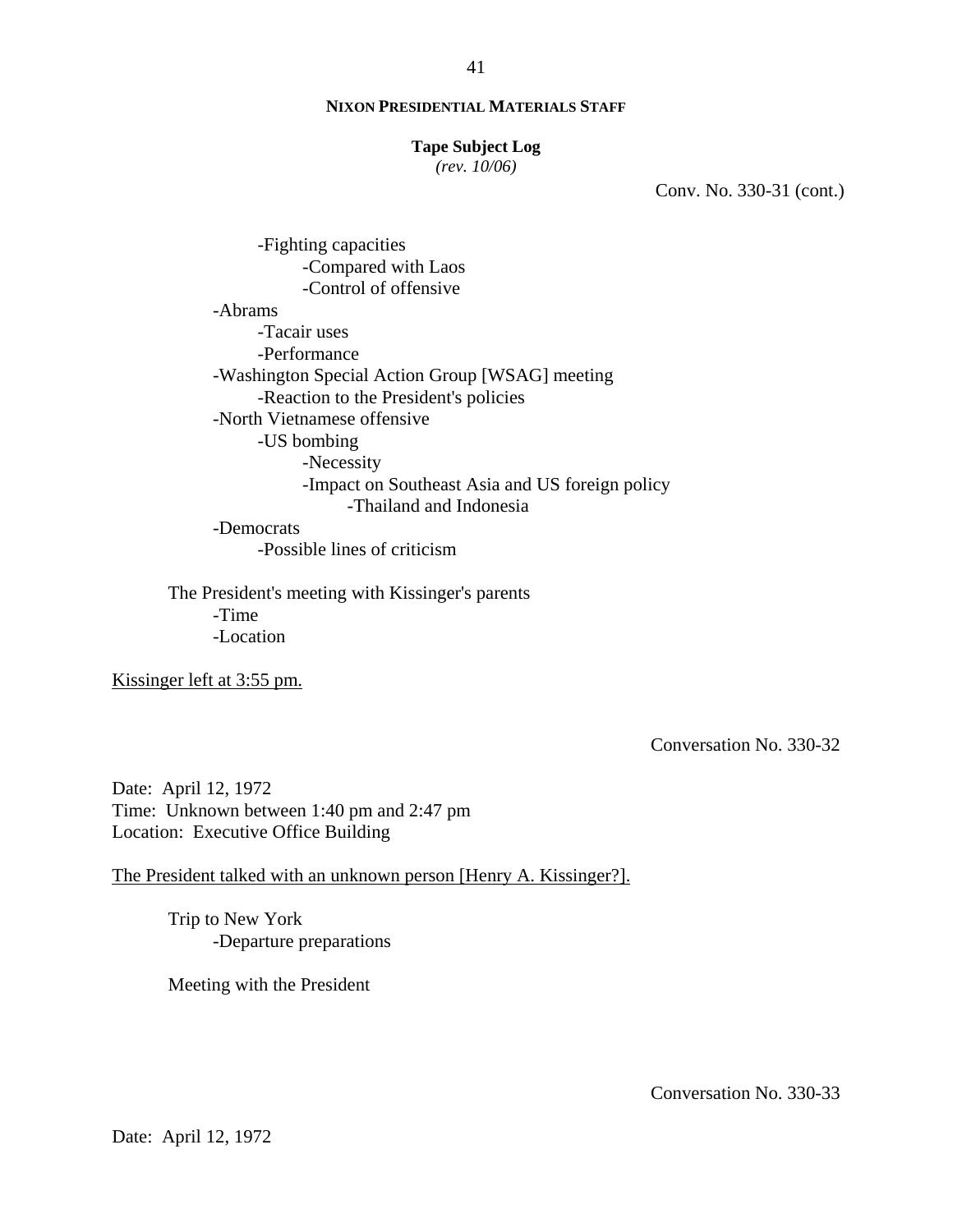### **Tape Subject Log**

*(rev. 10/06)*

Time: Unknown between 1:40 pm and 2:47 pm Location: Executive Office Building

The President talked with an unknown person.

John N. Mitchell

Henry A. Kissinger -Conversation with the President -Time

Camp David -Departure time

Conversation No. 330-34

Date: April 12, 1972 Time: Unknown between 1:40 pm and 2:47 pm Location: Executive Office Building

The President met with an unknown person.

Manolo Sanchez -Unknown article to be picked up

The unknown person left at an unknown time before 2:47 pm.

Conversation No. 330-35

Date: April 12, 1972 Time: Unknown after 1:40 pm and 2:47 pm Location: Executive Office Building

The President met with Manolo Sanchez.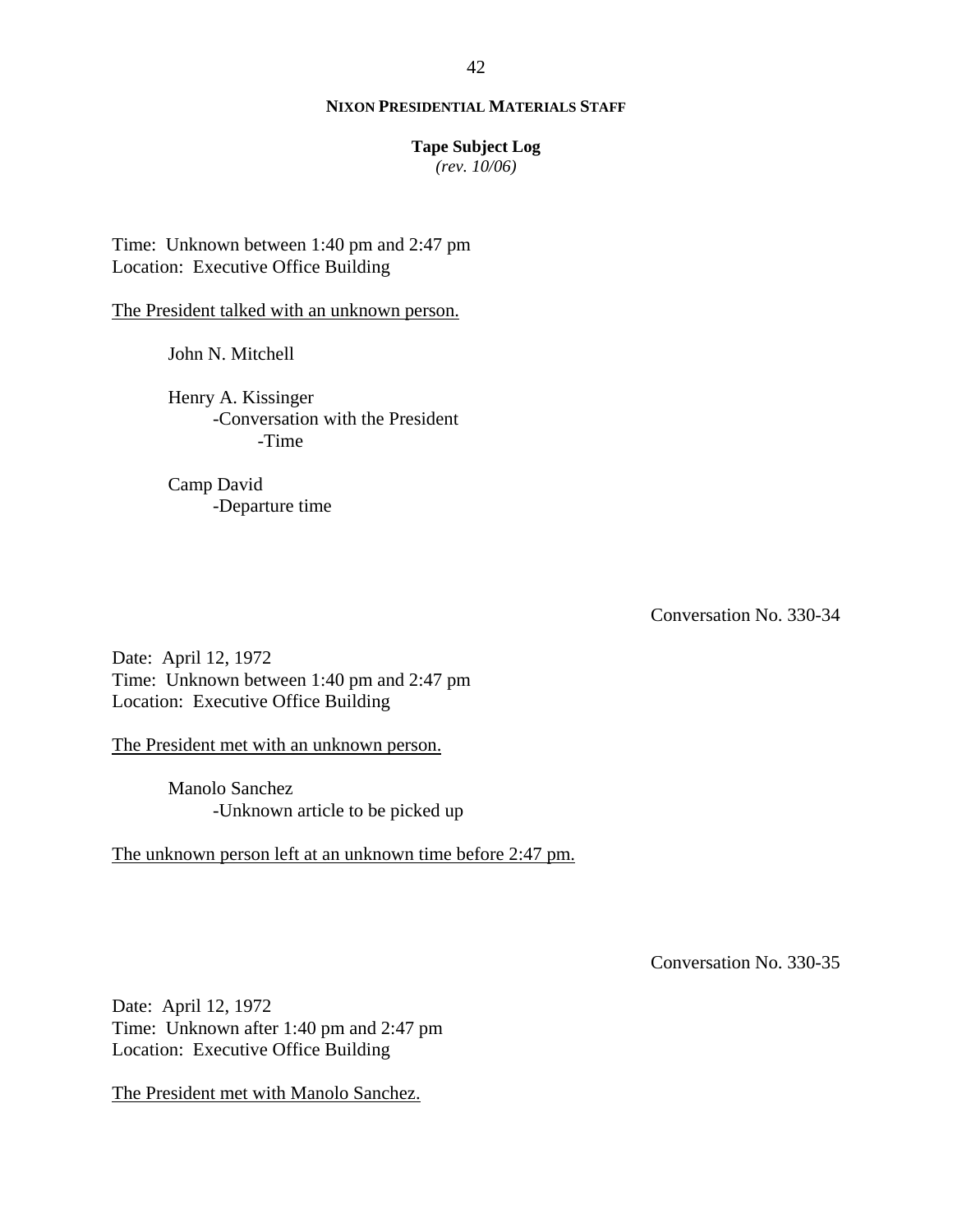**Tape Subject Log**

*(rev. 10/06)*

\*\*\*\*\*\*\*\*\*\*\*\*\*\*\*\*\*\*\*\*\*\*\*\*\*\*\*\*\*\*\*\*\*\*\*\*\*\*\*\*\*\*\*\*\*\*\*\*\*\*\*\*\*\*\*\*\*\*\*\*\*\*\*\*\*

BEGIN WITHDRAWN ITEM NO. 1 [Personal returnable] [Duration: 1m 14s]

## END WITHDRAWN ITEM NO. 1

\*\*\*\*\*\*\*\*\*\*\*\*\*\*\*\*\*\*\*\*\*\*\*\*\*\*\*\*\*\*\*\*\*\*\*\*\*\*\*\*\*\*\*\*\*\*\*\*\*\*\*\*\*\*\*\*\*\*\*\*\*\*\*\*\*

Sanchez left at 2:47 pm.

Conversation No. 330-36

Date: April 12, 1972 Time: 2:47 pm - 3:09 pm Location: Executive Office Building

The President met with Henry A. Kissinger.

Vietnam -Kissinger's meeting with Anatoliy F. Dobrynin -Consultations -Soviet Union -Relations with North Vietnam -Military equipment -Propositions -Negotiations -Hanoi's interest in summit -Message to the President from Dobrynin -Kissinger's meeting with Dobrynin -Kissinger's meeting with Leonid I. Brezhnev -Secrecy -Message to Hanoi

Kissinger's schedule -Postponed meeting

Vietnam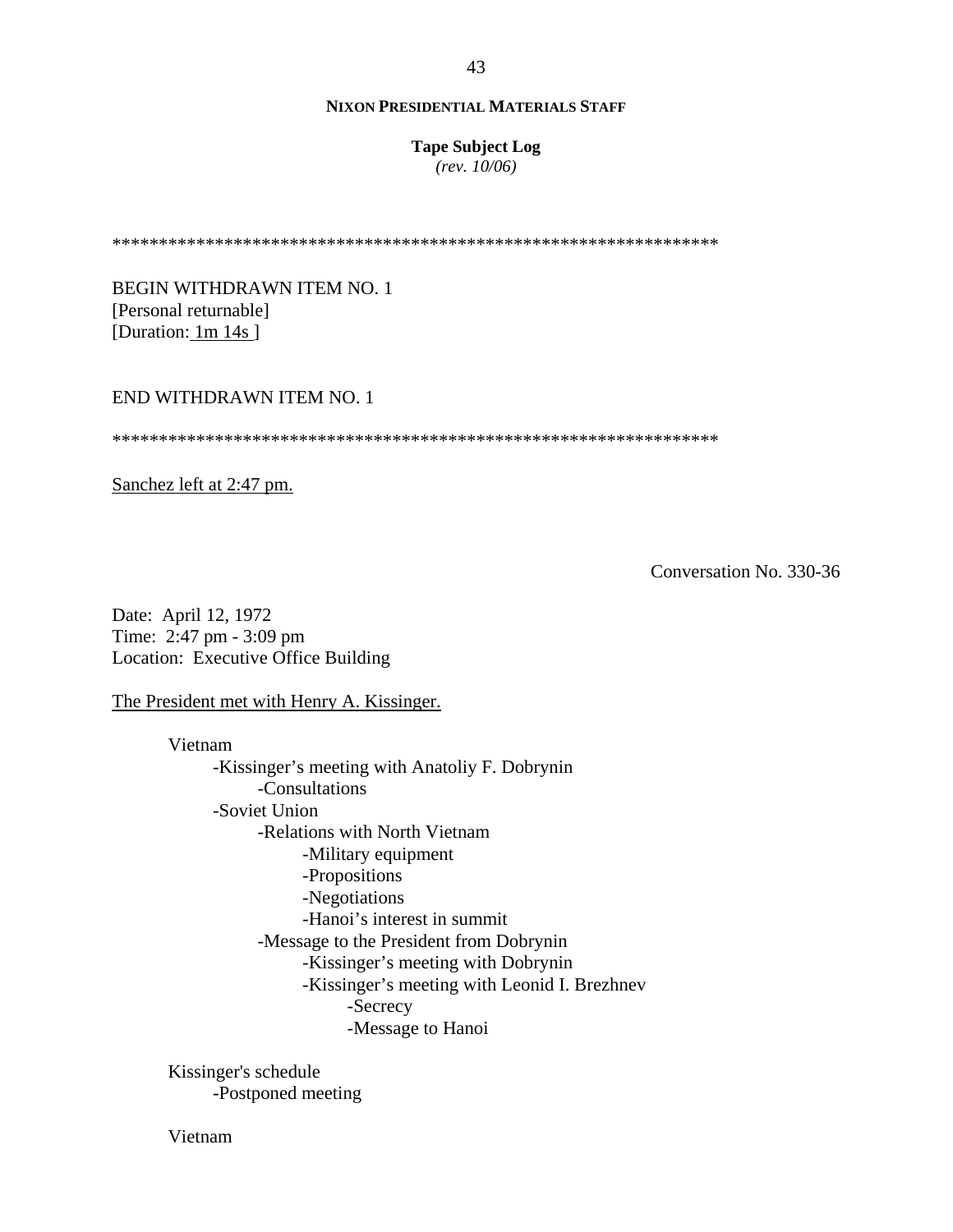#### **Tape Subject Log**

*(rev. 10/06)*

-Soviet Union -People's Republic of China [PRC] -Reactions to US-Soviet relations -Kissinger's message to Soviets -Appearances -Kissinger's trip -Secrecy -Guarantees -Kissinger's trip to Soviet Union -Brezhnev -William P. Rogers -Soviet Summit -Influence with Hanoi -Reaction to US attacks -Kissinger's message to Brezhnev -US military effort -Secrecy -Effect on Hanoi -Irini N. Dobrynin's visit with Thelma C. ("Pat") Nixon -Letter from Mrs. Dobrynin to Viktoriya Brezhnev -Soviet attitudes -Desire to discontinue summit -Brezhnev's statements to Kissinger -Comments concerning the President -India -Kissinger's trip -Negotiations with Hanoi -Aid -US election -Dobrynin -Advisability -Negotiations with Soviets -The President's forthcoming trip to Soviet Union -US limitations -Soviet summit -Soviet requests -The President's Canadian speech -Message to the President -The President's response to Dobrynin -Camp David -The President's forthcoming trip to Soviet Union -The President's Canadian trip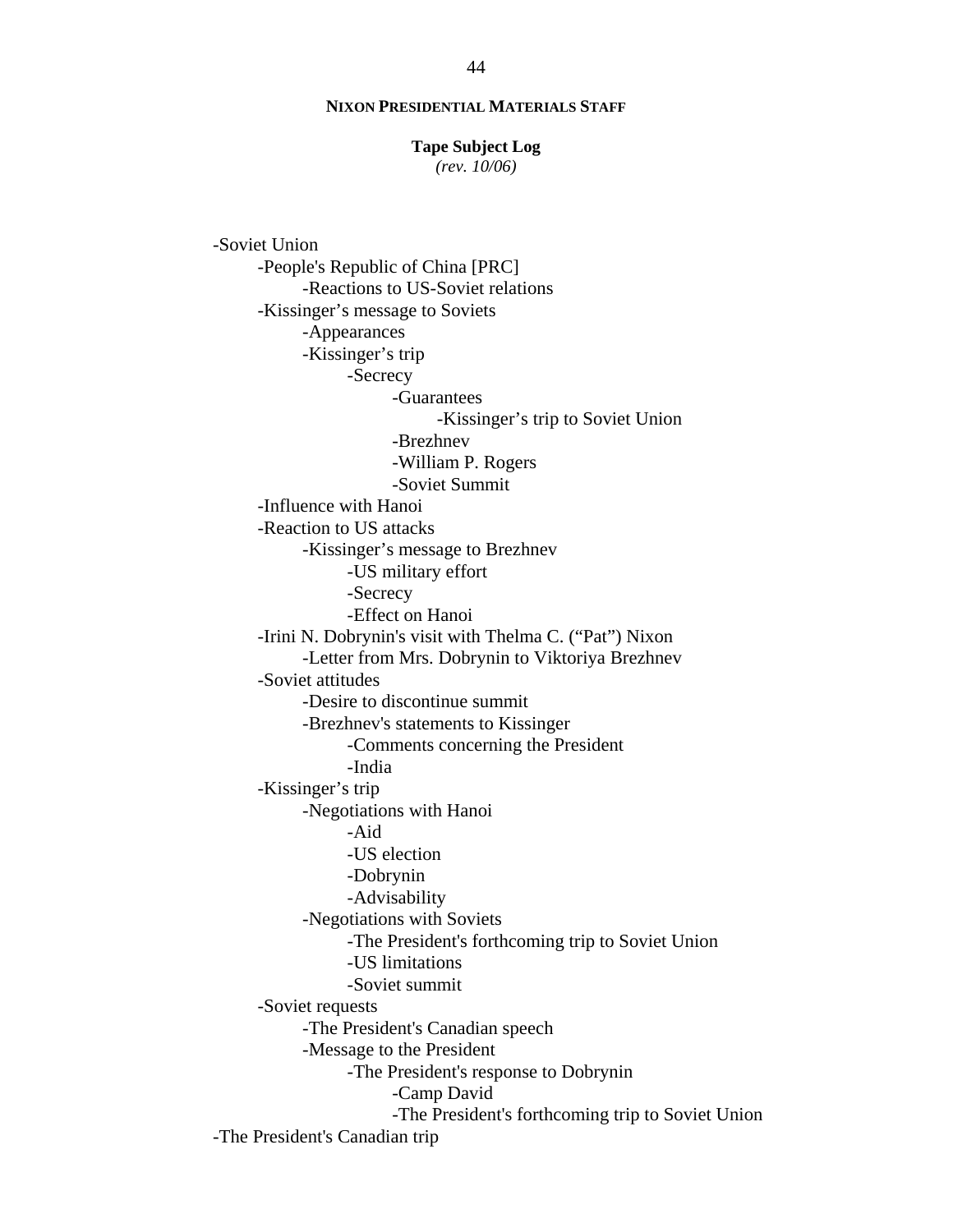#### **Tape Subject Log**

*(rev. 10/06)*

Conv. No. 330-36 (cont.)

-Domestic problems -PRC -Democrats -Edward M. Kennedy -Cessation of war -Chances

Alexander P. Butterfield and Lee W. Huebner entered at an unknown time after 2:47 pm.

The President's Canadian speech -Changes -Kissinger's approval -Wording of a sentence

Kissinger left at 3:01 pm.

-Wording of a sentence -Tone -Change -Wording -Changes -Further work -National Security Council [NSC] considerations -A copy -Retyping -Further work -Changes -Consistency -Compared with a speech at a conference -Copies -Retyping -Rose Mary Woods -Sentences -Shortening -Tone -Distribution -Work at Camp David -Huebner's schedule -Completion of speech

Butterfield's schedule -Camp David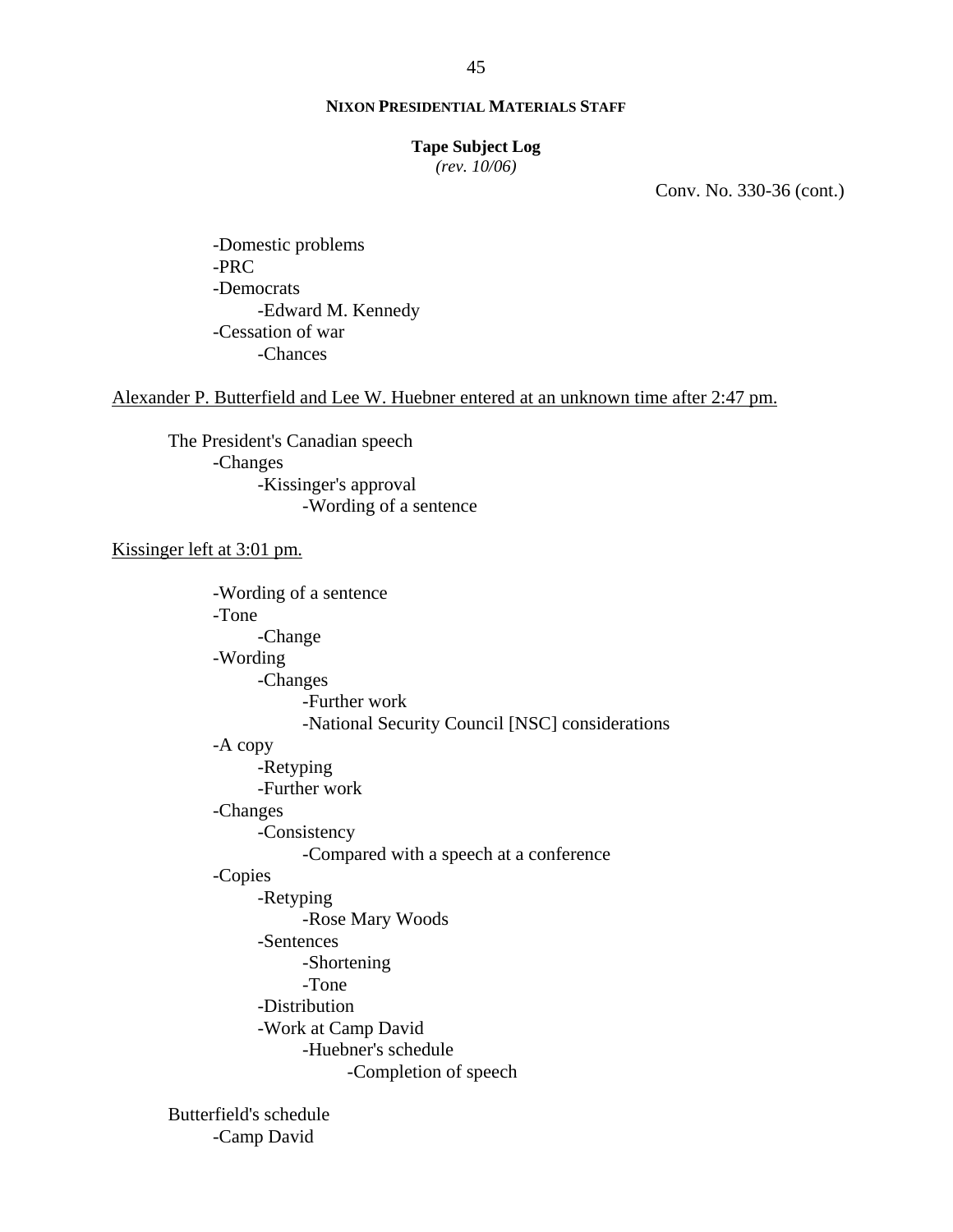### **Tape Subject Log**

*(rev. 10/06)*

Conv. No. 330-36 (cont.)

-Haldeman -Arrangements for Huebner -Secretary -Typewriters

Butterfield and Huebner left at 3:09 pm.

Conversation No. 330-37

Date: April 12, 1972 Time: Unknown between 3:09 pm and 3:20 pm Location: Executive Office Building

The President talked with Henry A. Kissinger.

People's Republic of China [PRC] -Relations with US -Rhetoric -Message from the President -Chou En-lai -Michael J. Mansfield's and Hugh Scott's trip -US-Soviet relations -PRC's responsibilities

Soviet Union

-Kissinger's trip -Call to Anatoliy F. Dobrynin -Secrecy -Advantages -Preparation for Summit -William P. Rogers

Vietnam

-Air strikes -Alexander M. Haig, Jr. -Meeting with the President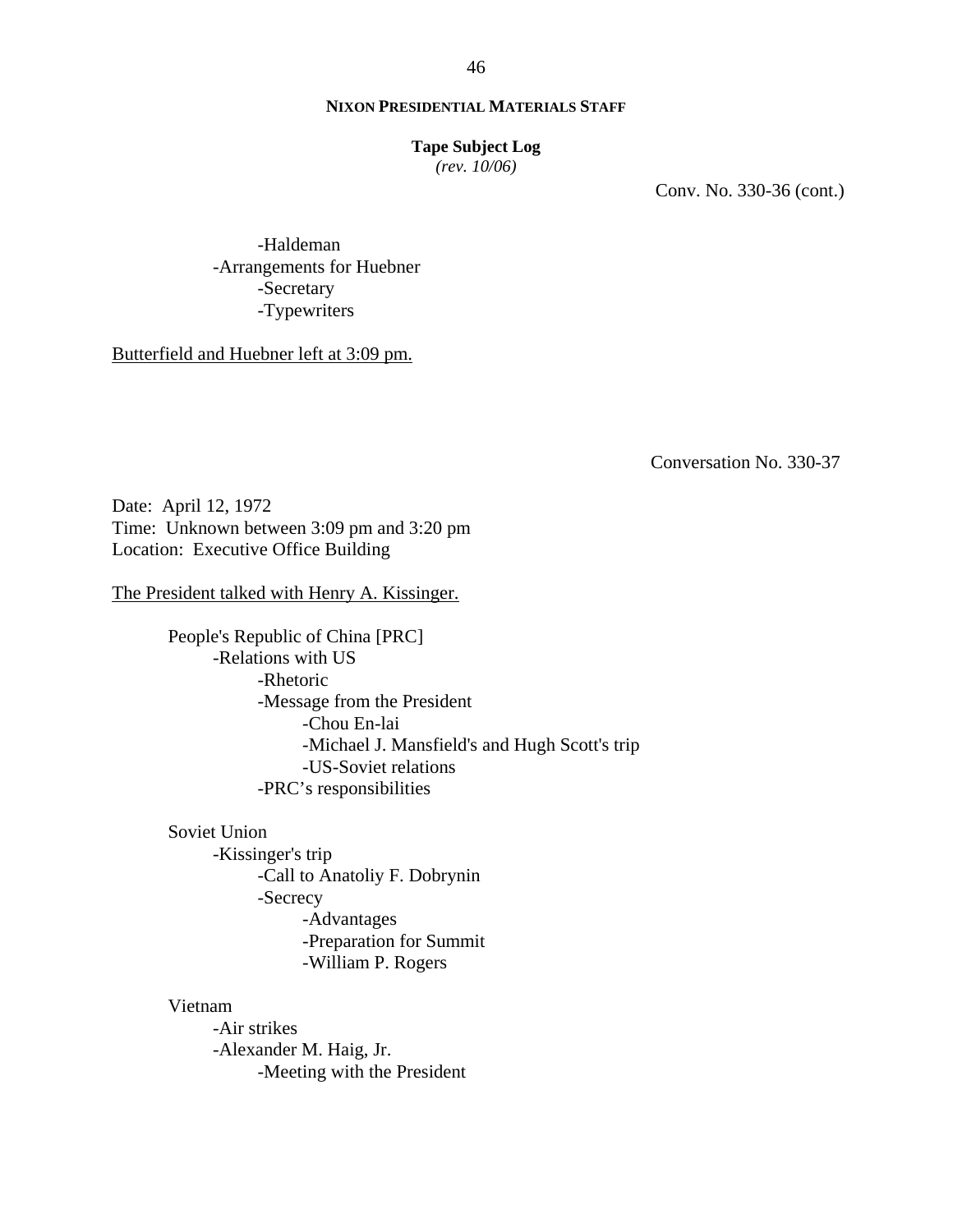#### **Tape Subject Log**

*(rev. 10/06)*

Conversation No. 330-38

Date: April 12, 1972 Time: Unknown between 3:09 pm and 3:20 pm Location: Executive Office Building

The President talked with H. R. ("Bob") Haldeman.

A meeting -Time

The President's schedule -Henry A. Kissinger -Call to Anatoliy F. Dobrynin

The President's return call

Conversation No. 330-39

Date: April 12, 1972 Time: 3:20 pm Location: Executive Office Building

The President talked with the White House operator.

[See Conversation No. 22-118]

Conversation No. 330-40

Date: April 12, 1972 Time: Unknown after 3:20 pm and 3:26 pm Location: Executive Office Building

The President met with Stephen B. Bull.

H. R. ("Bob") Haldeman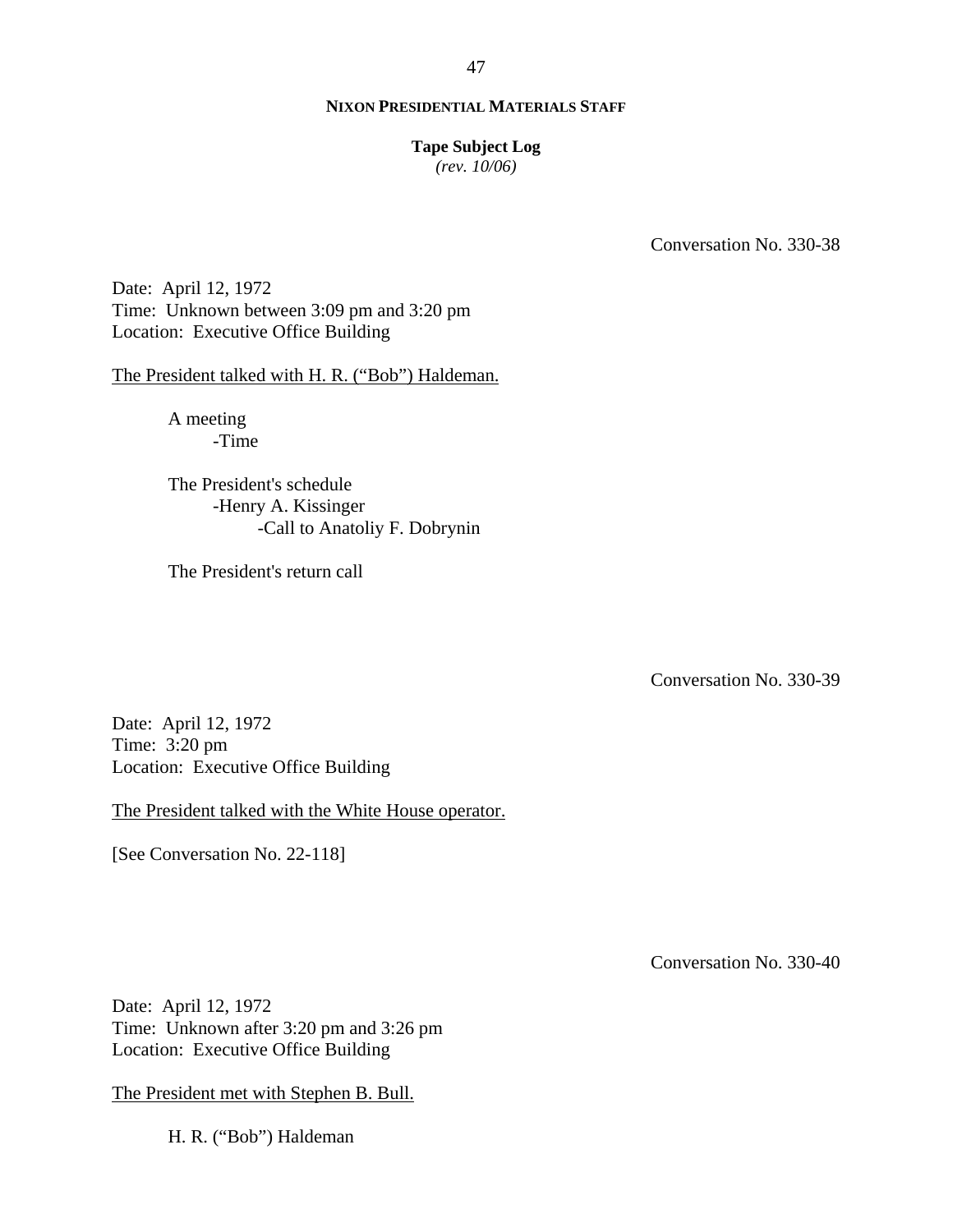**Tape Subject Log**

*(rev. 10/06)*

Conv. No. 330-38 (cont.)

-Meeting -The President's call from Henry A. Kissinger

Camp David -Alexander P. Butterfield -Secretary

Kissinger talked with the President between 3:23 and 3:26 pm.

[Conversation No. 330-40A]

[See Conversation No. 22-119]

Bull left at 3:23 pm.

[End of telephone conversation]

Conversation No. 330-41

Date: April 12, 1972 Time: Unknown between 3:26 pm and 3:27 pm Location: Executive Office Building

The President talked with an unknown person.

The President's schedule

Conversation No. 330-42

Date: April 12, 1972 Time: Unknown between 3:26 pm and 3:27 pm Location: Executive Office Building

The President talked with the White House operator.

[See Conversation No. 22-120]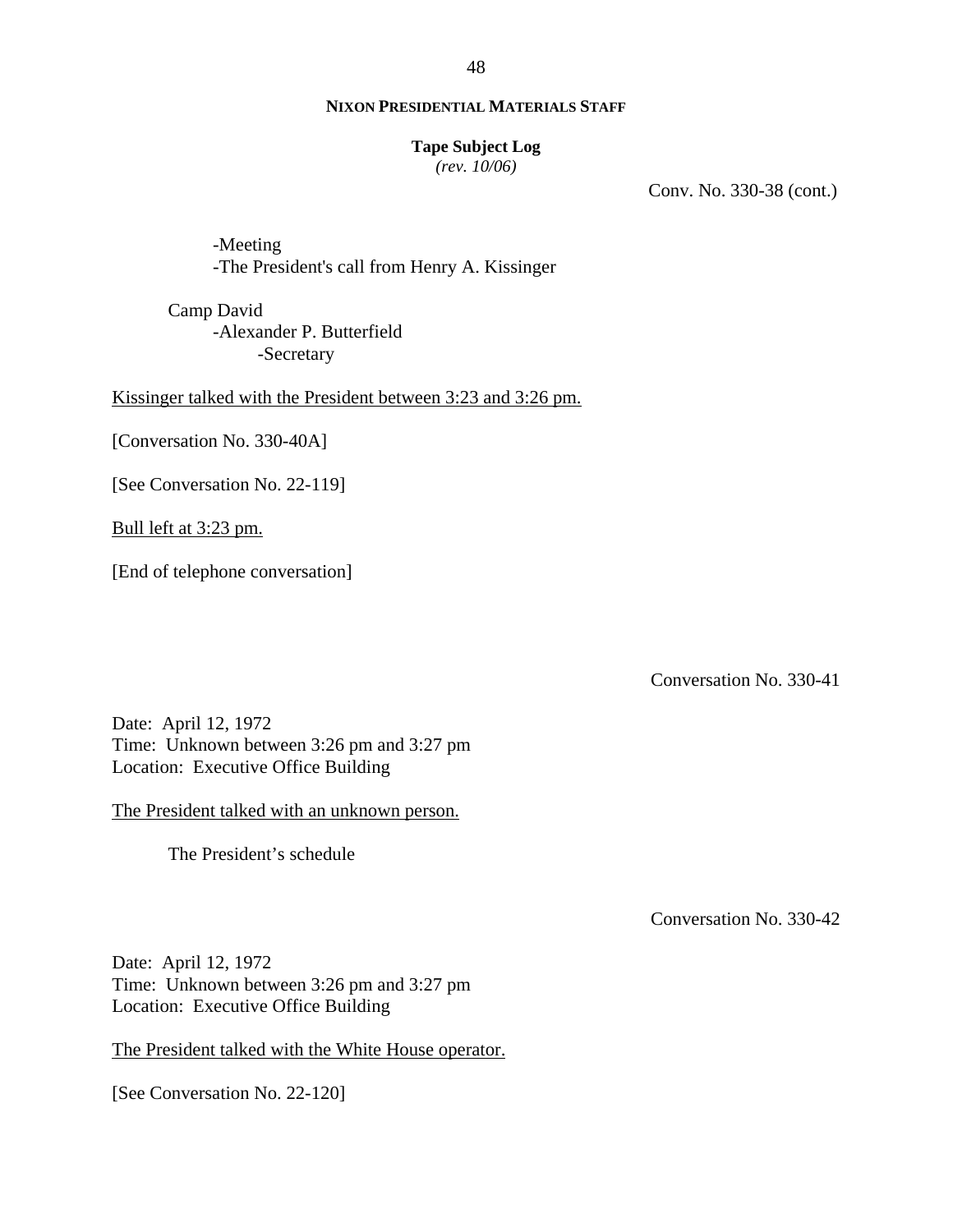**Tape Subject Log**

*(rev. 10/06)*

Conversation No. 330-43

Date: April 12, 1972 Time: 3:27 pm - 3:28 pm Location: Executive Office Building

The President talked with Alexander P. Butterfield.

[See Conversation No. 22-121]

Conversation No. 330-44

Date: April 12, 1972 Time: 3:29 pm - 4:50 pm Location: Executive Office Building

## The President met with John N. Mitchell and H. R. ("Bob") Haldeman.

**Greetings** 

Mitchell's position -Office -Justice Department -Type

The President's schedule -Trip to Camp David -Trip to Canada -Alexander M. Haig, Jr. mission

Vietnam -Role of Melvin R. Laird and William P. Rogers -Cambodia -Laos -Creighton W. Abrams -North Vietnamese offensive -US retaliation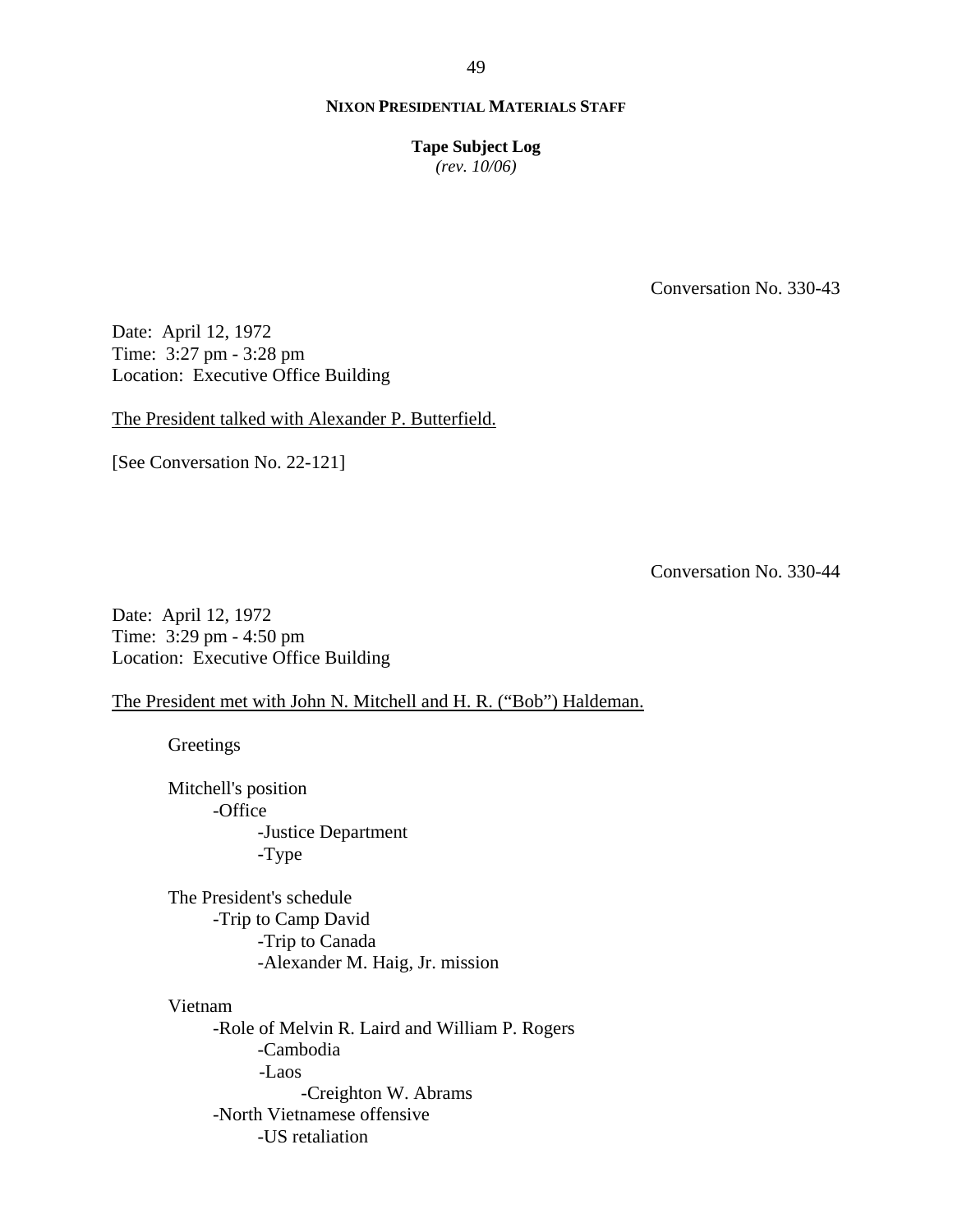#### **Tape Subject Log**

*(rev. 10/06)*

Conv. No. 330-44 (cont.)

-Impact on North Vietnam -Thomas H. Moorer -Laird -Soviet Union -Henry A. Kissinger -North Vietnamese offensive -US response -Seriousness -Democrats -Edward M. Kennedy -Hubert H. Humphrey -Criticism -Republican response -Robert J. Dole -Attack on critics -Democratic nominee -Kennedy -Humphrey

Manolo Sanchez entered at an unknown time after 3:29 pm.

Refreshment

Sanchez left at an unknown time before 3:45 pm.

Vietnam -Negotiations -Timing

Disarmament Conference -The President's attendance -Television coverage

Vietnam issue -Democrats -Timing of current negotiations -The President's involvement -Polls -Vietnam War -Women

Soviet Union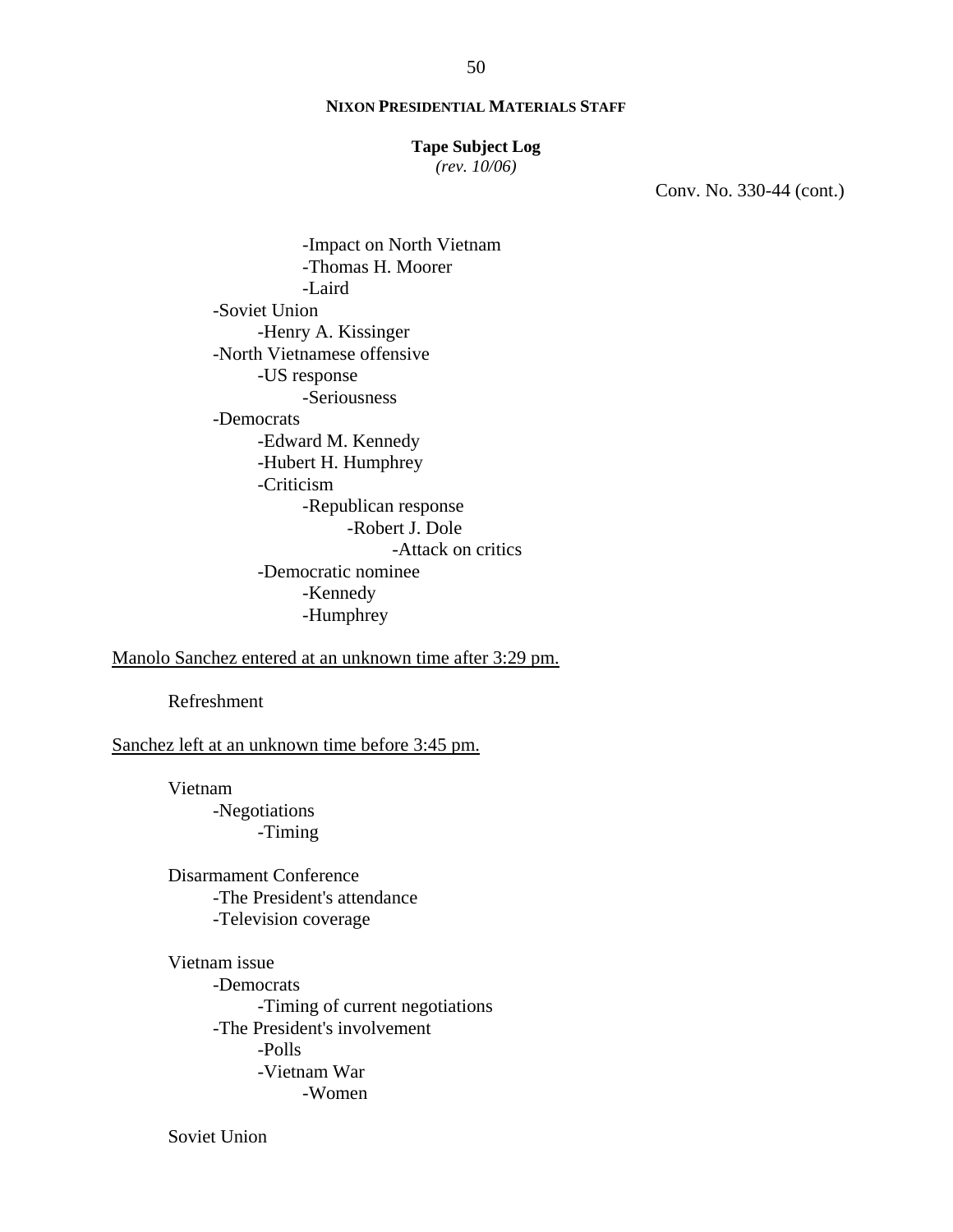#### **Tape Subject Log**

*(rev. 10/06)*

Conv. No. 330-44 (cont.)

[Unintelligible]

-Summit -Leonid I. Brezhnev -Protests -US attacks on North Vietnam -Level

## Canada

-Steve Ronan [sp?] -Pierre E. Trudeau's party -Situation -Parliament -Election -Political comeback

International Telephone and Telegraph [ITT] case -Richard G. Kleindienst confirmation hearings -Chances of confirmation -Timing -Vietnam -Robert C. Byrd and Samuel J. Ervin, Jr. -Predictability -James O. Eastland -Issues -Kissinger -Testimony -Peter M. Flanigan -John D. Ehrlichman -William E. Timmons -Kissinger -Concerns -Flanigan -Resolution of germaneness -Testimony -Flanigan's conversations with Ralph McLaren and [Forename unknown] Brandon [sp?] -Committee vote -Executive session -Hugh Scott -Robert P. Griffin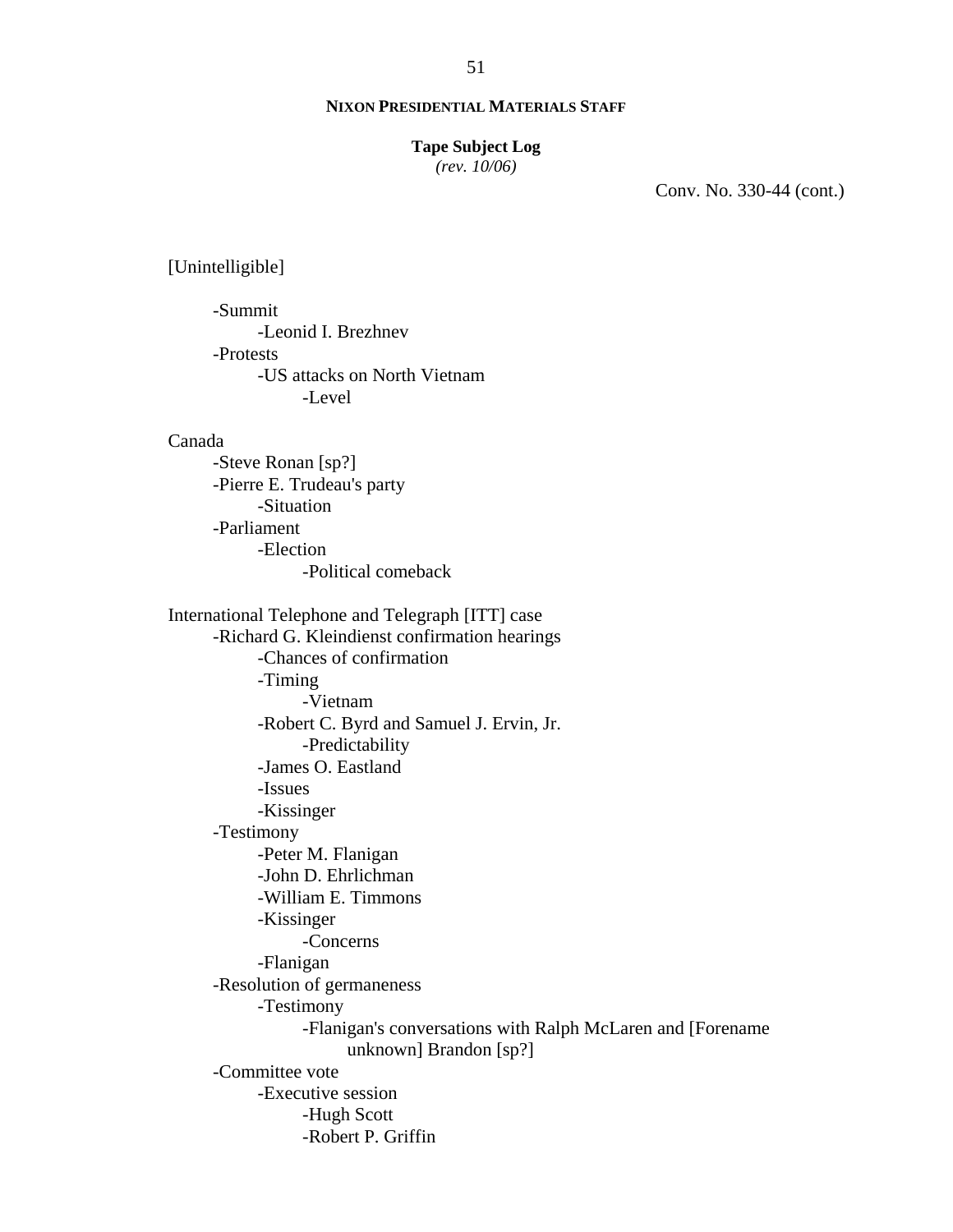#### **Tape Subject Log**

*(rev. 10/06)*

Conv. No. 330-44 (cont.)

-John L. McClellan -Birch E. Bayh, Jr. -Subpoenas -Defeats -Flanigan -Timmons -Flanigan's testimony -Eastland -Byrd -Ervin -Chances of Kleindienst's confirmation -Cancellation of hearings -Atmosphere -Michael J. Mansfield resolution -Eastland

# Rose Mary Woods entered at 3:45 pm.

**Greetings** 

The President's schedule -Trip to Camp David -Time -Haig -White House staff -Secretaries -Changes in the President's speech -Lee W. Huebner -Woods -Nellie L. Yates -Speech -Changes

# Woods left at 3:47 pm.

ITT case -Kleindienst confirmation hearings -Strategies -Testimony of White House staff -Flanigan -Ehrlichman -Ervin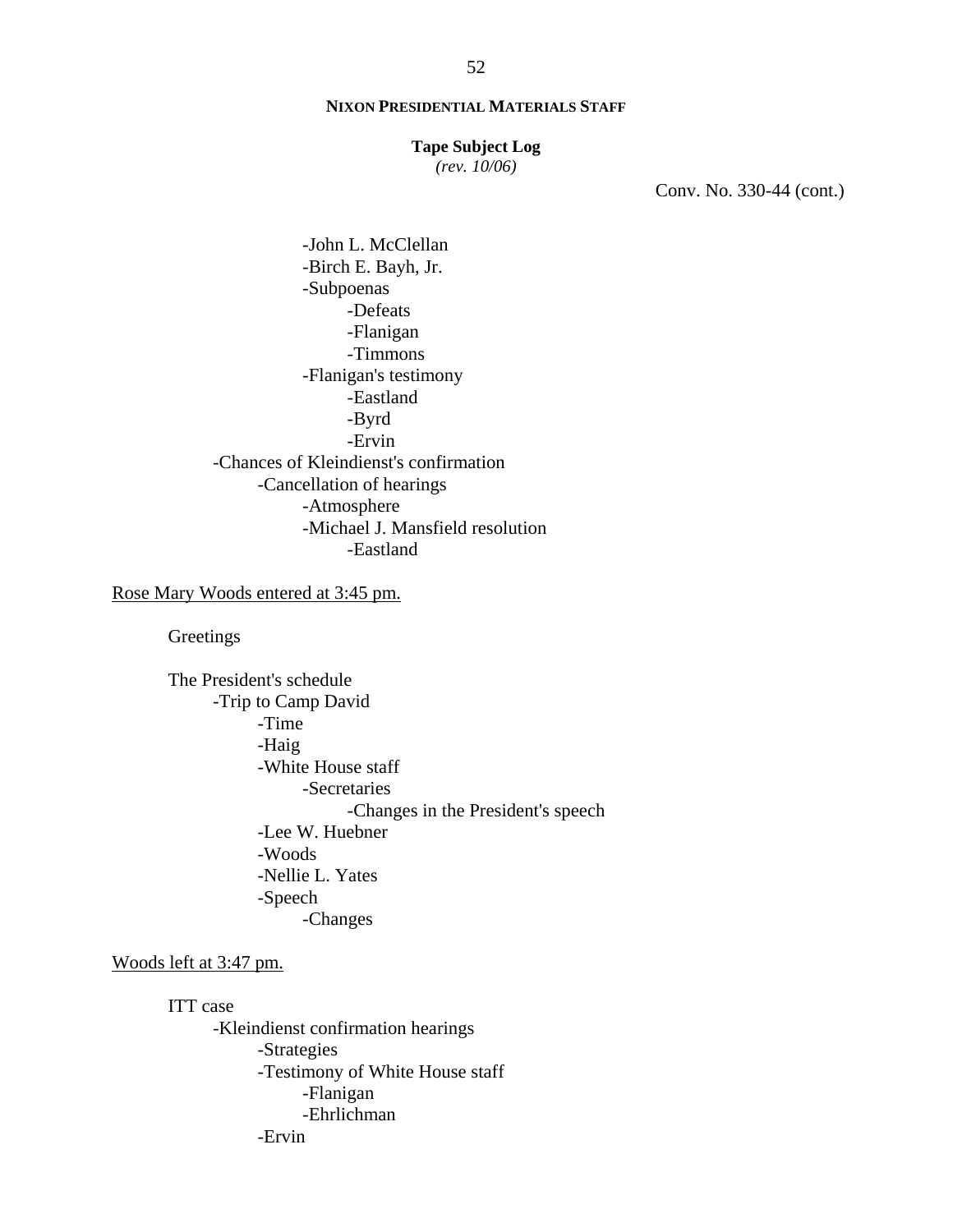### **Tape Subject Log**

*(rev. 10/06)*

Conv. No. 330-44 (cont.)

-Byrd -Position on confirmation -Ervin -Position on confirmation -Eastland -Cut-off date -Byrd -Partisan vote -Flanigan -Testimony -McClellan -Issue -Relation to North Vietnamese offensive -James L. Buckley -Democrats' defensiveness -George S. McGovern -Edmund S. Muskie -Hubert H. Humphrey -Edward M. Kennedy -Administration strategy -Liabilities -The President's conversation with Kleindienst -Republican convention -Issues -Carol [sp?] [Forename or Surname unknown] -Withdrawal of name -Investigation -Kennedy's committee -Antitrust investigation -Decline in public interest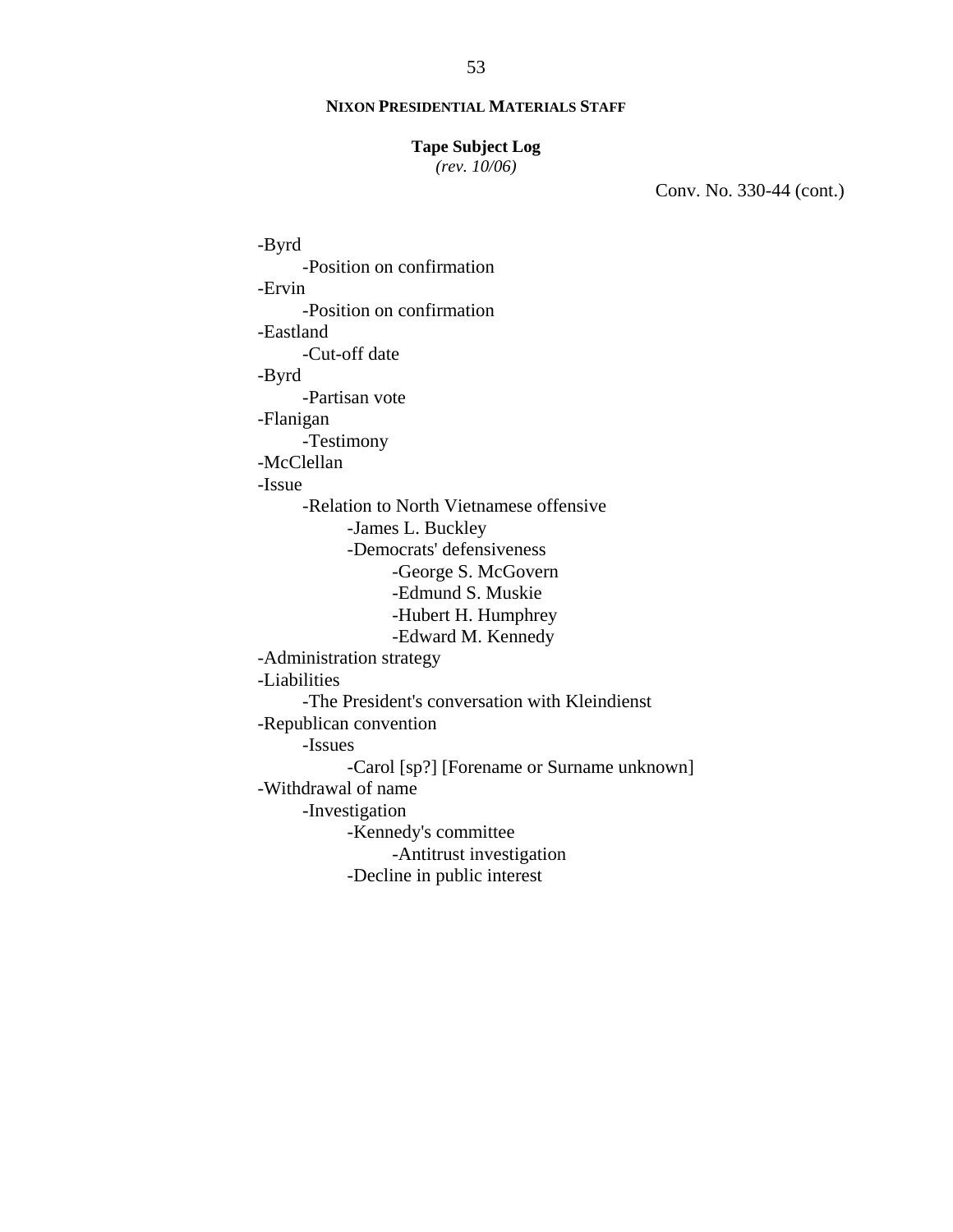#### **Tape Subject Log**

*(rev. 10/06)*

Conv. No. 330-44 (cont.)

\*\*\*\*\*\*\*\*\*\*\*\*\*\*\*\*\*\*\*\*\*\*\*\*\*\*\*\*\*\*\*\*\*\*\*\*\*\*\*\*\*\*\*\*\*\*\*\*\*\*\*\*\*\*\*\*\*\*\*\*\*\*\*\*\*

BEGIN WITHDRAWN ITEM NO. 4 [Personal returnable] [Duration: 48s]

## END WITHDRAWN ITEM NO. 4

\*\*\*\*\*\*\*\*\*\*\*\*\*\*\*\*\*\*\*\*\*\*\*\*\*\*\*\*\*\*\*\*\*\*\*\*\*\*\*\*\*\*\*\*\*\*\*\*\*\*\*\*\*\*\*\*\*\*\*\*\*\*\*\*\*

Kleindienst confirmation -Strategy/scenario -Statement -Senate committee -A speech -Tenor -Busing -Law and order -Justice Department -Problems -Withdrawal Caspar W. ("Cap") Weinberger -Possible nomination as Attorney General -Criteria -Chances of confirmation -Acceptability -Ronald W. Reagan -Jews -Qualifications -Loyalty -Agreement with the President's program -Busing -Other options -Clark MacGregor -Elliot L. Richardson -Donald H. Rumsfeld -Chances of confirmation -Acceptance by right wing -Reagan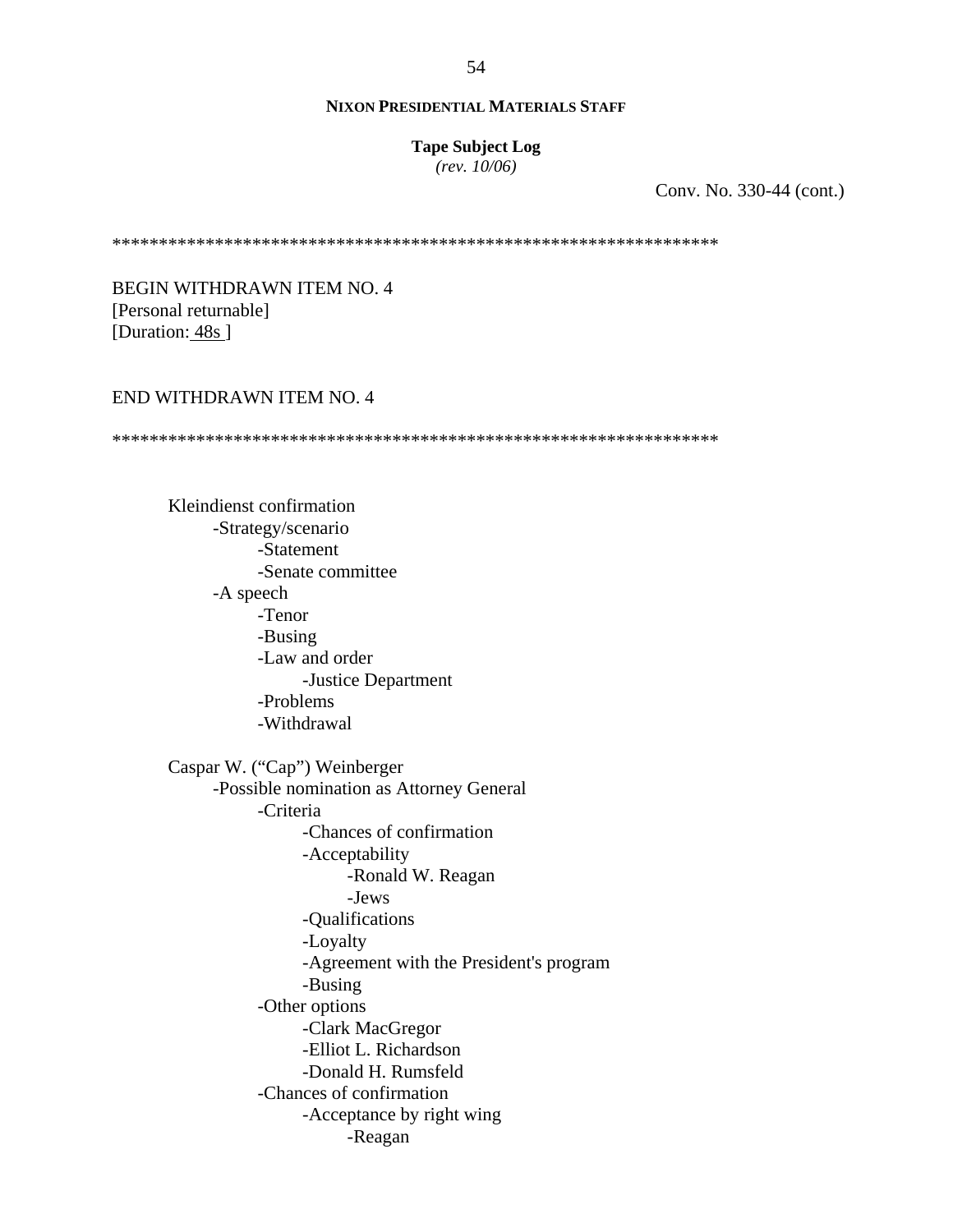#### **Tape Subject Log**

*(rev. 10/06)*

Conv. No. 330-44 (cont.)

-Compared with Richardson -Busing -Qualifications -Options -Lewis F. Powell, Jr. -Problem of control -Confirmation -Senate Judiciary Committee -Experience -Conservatism -Fiscal matters -Positions on issues -Busing -Civil rights -Record -[Forename unknown] Hillen [sp?] -[Forename unknown] Lawson [sp?] -San Francisco -Hillen -Los Angeles -Reagan support -Conservatism -Loyalty to Reagan -Voting record in California Assembly William French Smith -Supreme Court nomination -The President's conversation with Reagan -Weinberger nomination -Mitchell's conversation with Reagan -ITT -Qualifications to be Attorney General Weinberger -Possible nomination to be Attorney General -Jewish support -Cabinet position -Kissinger -Herbert Stein -Arthur F. Burns -Prestige

-Record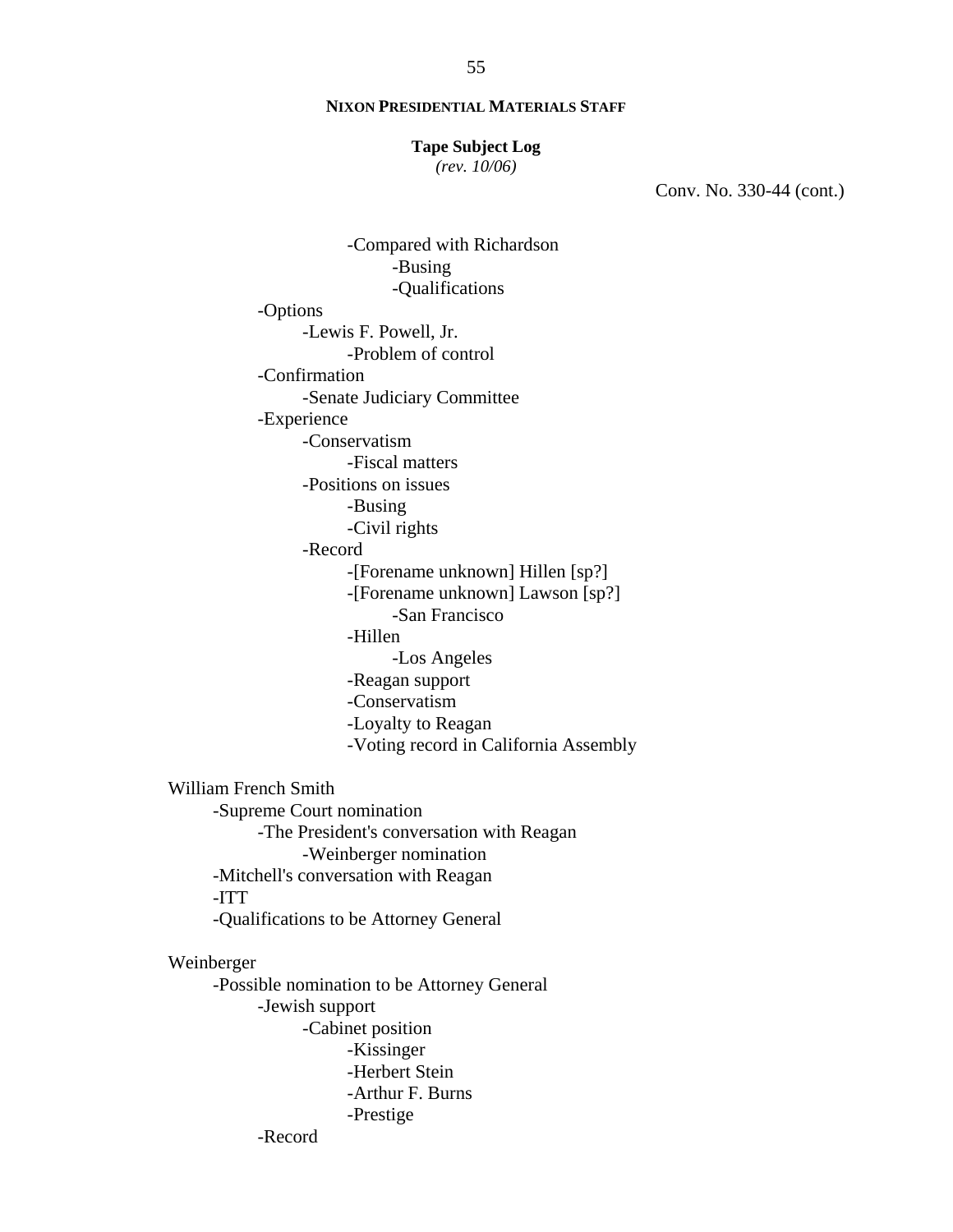#### **Tape Subject Log**

 $(rev. 10/06)$ 

Conv. No. 330-44 (cont.)

-Investigation of background -Mitchell -MacGregor -Confirmation -Preparation -Supreme Court position -Desire for job -Character -Reagan -Loyalty -Knowledge of issues -Compared with Smith -Busing -Bureaucracy -Congress -Kleindienst as Deputy Attorney General -Problems -Conflicts with Weinberger

Ambassadors -Mexico -Candidate

Kleindienst -Theoretical resignation

BEGIN WITHDRAWN ITEM NO. 6 [Personal returnable] [Duration: 52s]

## END WITHDRAWN ITEM NO. 6

-Course of action -A speech -Attack on critics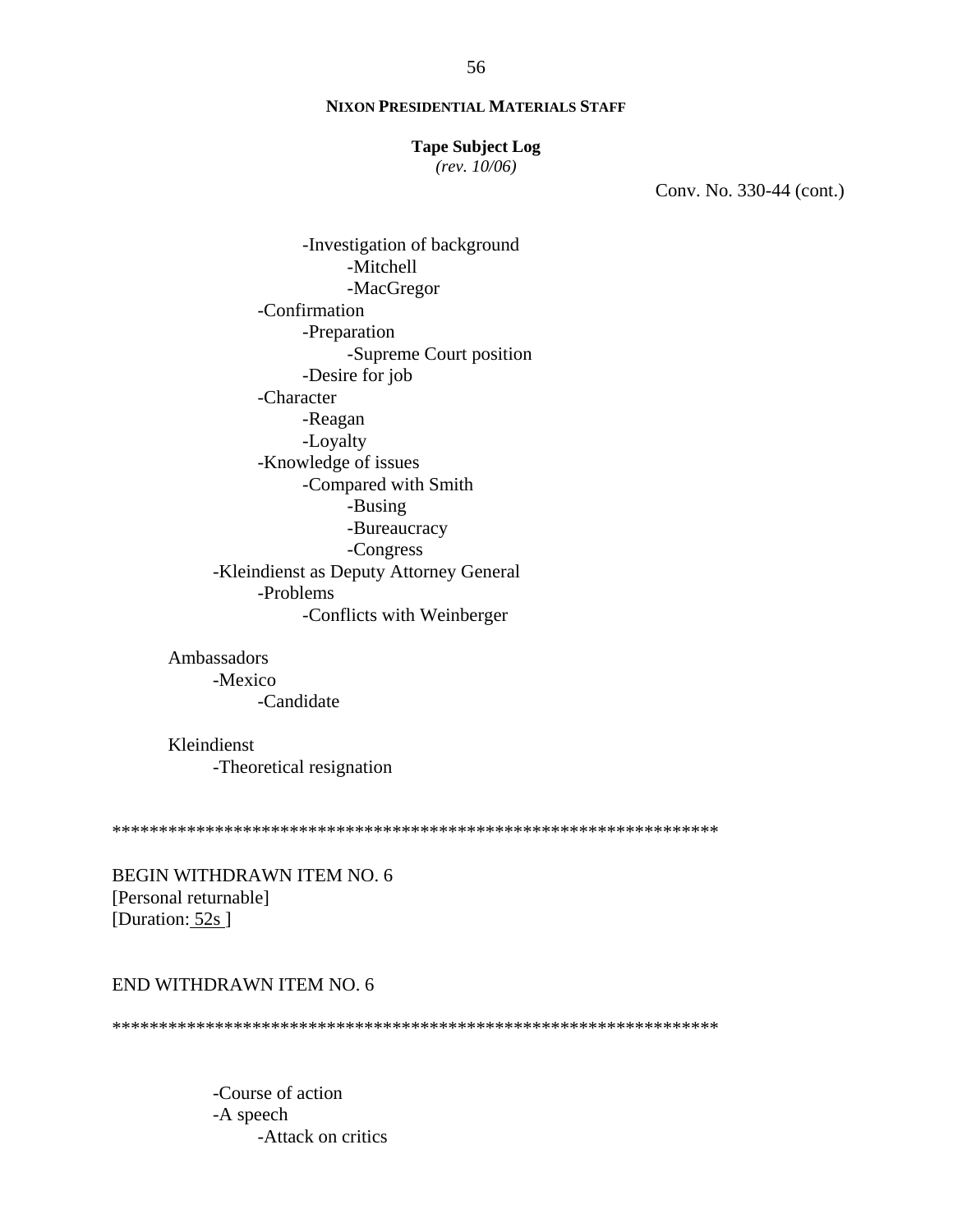#### **Tape Subject Log**

 $(rev. 10/06)$ 

Conv. No. 330-44 (cont.)

-Withdrawal of nomination -News -Timing -Television news -Audience -Coverage -Byrd's announcement -A signal -Replacement -Weinberger -Jewish support -Conservative support -Miranda case -Civil Rights Act -Record -Meeting with the President -Decision -Offer of Attorney General position -Civil rights position -Record -Timing -Speech -John B. Connally's support Weinberger -Reagan -Ambition -Example of Winston S. Churchill

-Party changes -Example of Ogden R. ("Brownie") Reid

BEGIN WITHDRAWN ITEM NO. 7 [Personal returnable] [Duration: 1m 54s]

#### END WITHDRAWN ITEM NO. 7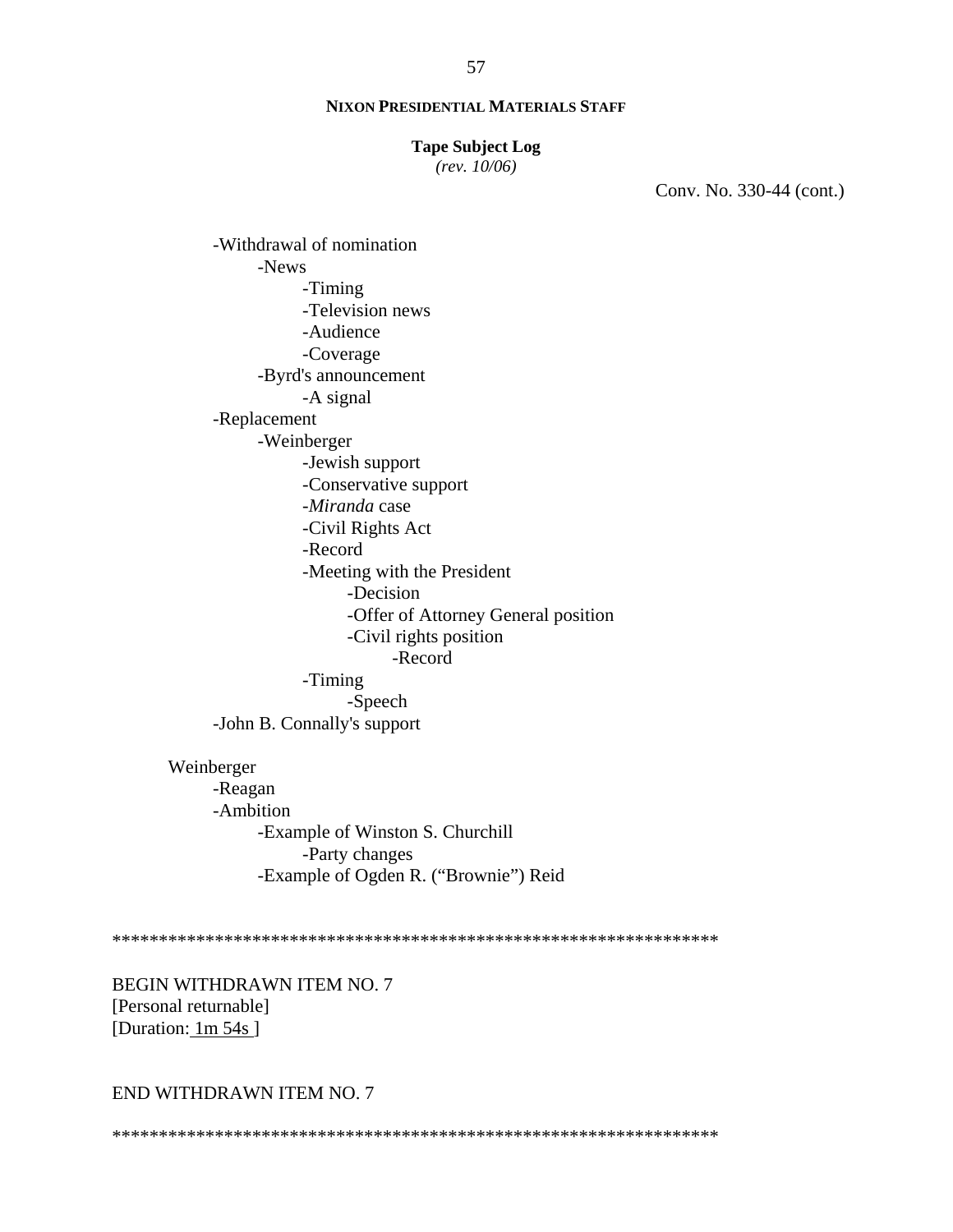#### **Tape Subject Log**

*(rev. 10/06)*

Conv. No. 330-44 (cont.)

Kleindienst -Future position -John A. ("Jack") Mulcahy -Robert H. Abplanalp -Law firm -Nixon, Mudge, Rose, Guthrie, Alexander and Mitchell -Possible job offer -Financial support -Cash -Speeches -Justice Department -Mulcahy -Donald McI. Kendall -Staff lawyer -Business alliance -Book -An advance

\*\*\*\*\*\*\*\*\*\*\*\*\*\*\*\*\*\*\*\*\*\*\*\*\*\*\*\*\*\*\*\*\*\*\*\*\*\*\*\*\*\*\*\*\*\*\*\*\*\*\*\*\*\*\*\*\*\*\*\*\*\*\*\*\*

BEGIN WITHDRAWN ITEM NO. 8 [Personal returnable] [Duration: 37s]

#### END WITHDRAWN ITEM NO. 8

\*\*\*\*\*\*\*\*\*\*\*\*\*\*\*\*\*\*\*\*\*\*\*\*\*\*\*\*\*\*\*\*\*\*\*\*\*\*\*\*\*\*\*\*\*\*\*\*\*\*\*\*\*\*\*\*\*\*\*\*\*\*\*\*\*

-Unknown foundation -Withdrawal of nomination -Sympathy -Harm to administration -Compared with Abe Fortas

Manolo Sanchez entered at an unknown time after 3:47 pm.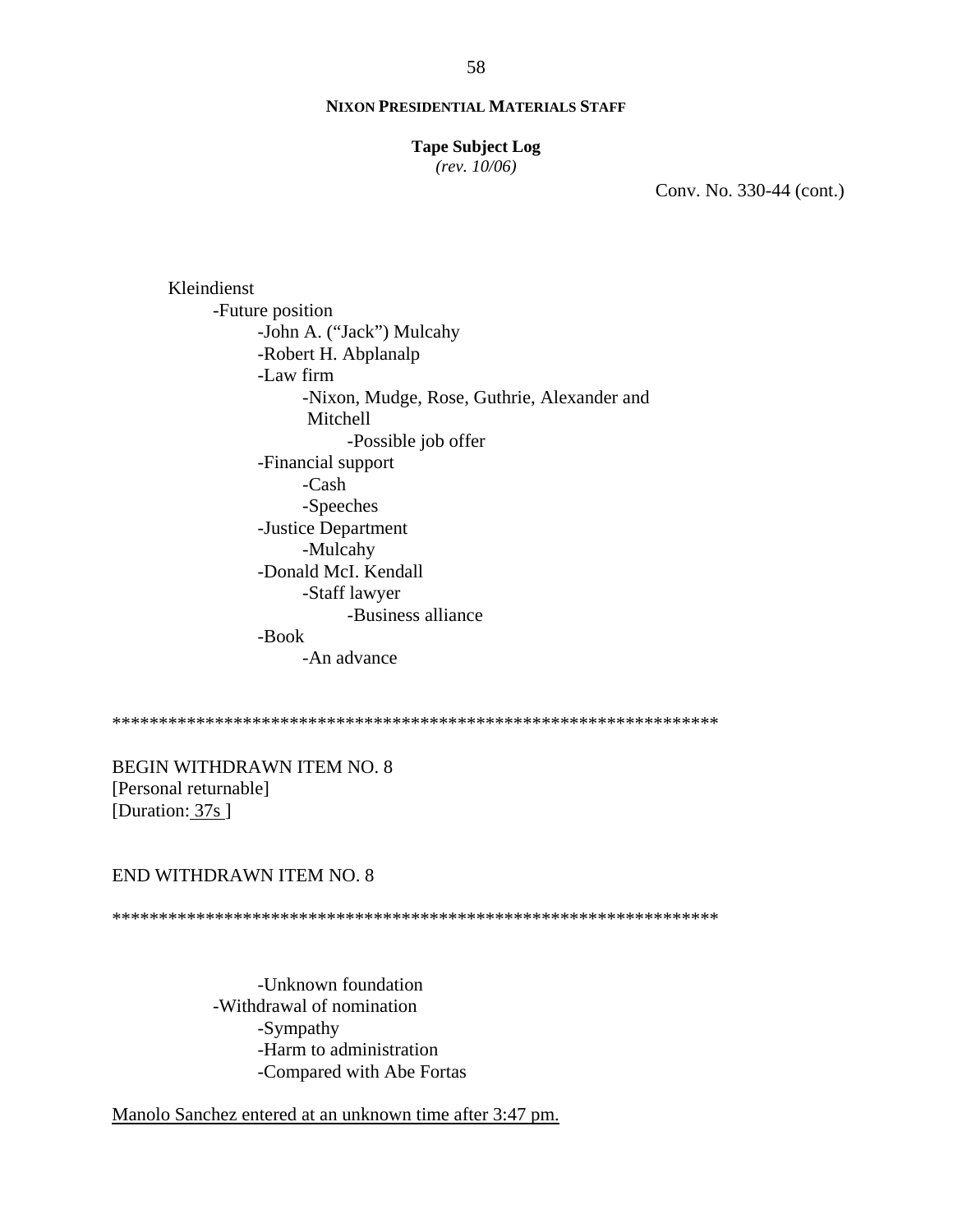**Tape Subject Log**

*(rev. 10/06)*

Conv. No. 330-44 (cont.)

\*\*\*\*\*\*\*\*\*\*\*\*\*\*\*\*\*\*\*\*\*\*\*\*\*\*\*\*\*\*\*\*\*\*\*\*\*\*\*\*\*\*\*\*\*\*\*\*\*\*\*\*\*\*\*\*\*\*\*\*\*\*\*\*\*

BEGIN WITHDRAWN ITEM NO. 9 [Personal returnable] [Duration: 54s]

## END WITHDRAWN ITEM NO. 9

\*\*\*\*\*\*\*\*\*\*\*\*\*\*\*\*\*\*\*\*\*\*\*\*\*\*\*\*\*\*\*\*\*\*\*\*\*\*\*\*\*\*\*\*\*\*\*\*\*\*\*\*\*\*\*\*\*\*\*\*\*\*\*\*\*

Demonstrators at Key Biscayne -Females -Age -Appearance

Sanchez left at an unknown time before 4:34 pm.

**Demonstrators** 

Weinberger -The President's meeting with Mitchell -Discussion -Charles W. Colson -Meeting with Mitchell -G. Harrold Carswell and Clement F. Haynsworth, Jr. -Confirmation -Money -Wife, Jane (Dalton) Weinberger -Name -Compared with Martha (Beall) Mitchell -Conversation with Mitchell

Kleindienst -Withdrawal of nomination -Preparedness -The President's reaction

ITT

-Judiciary Committee hearings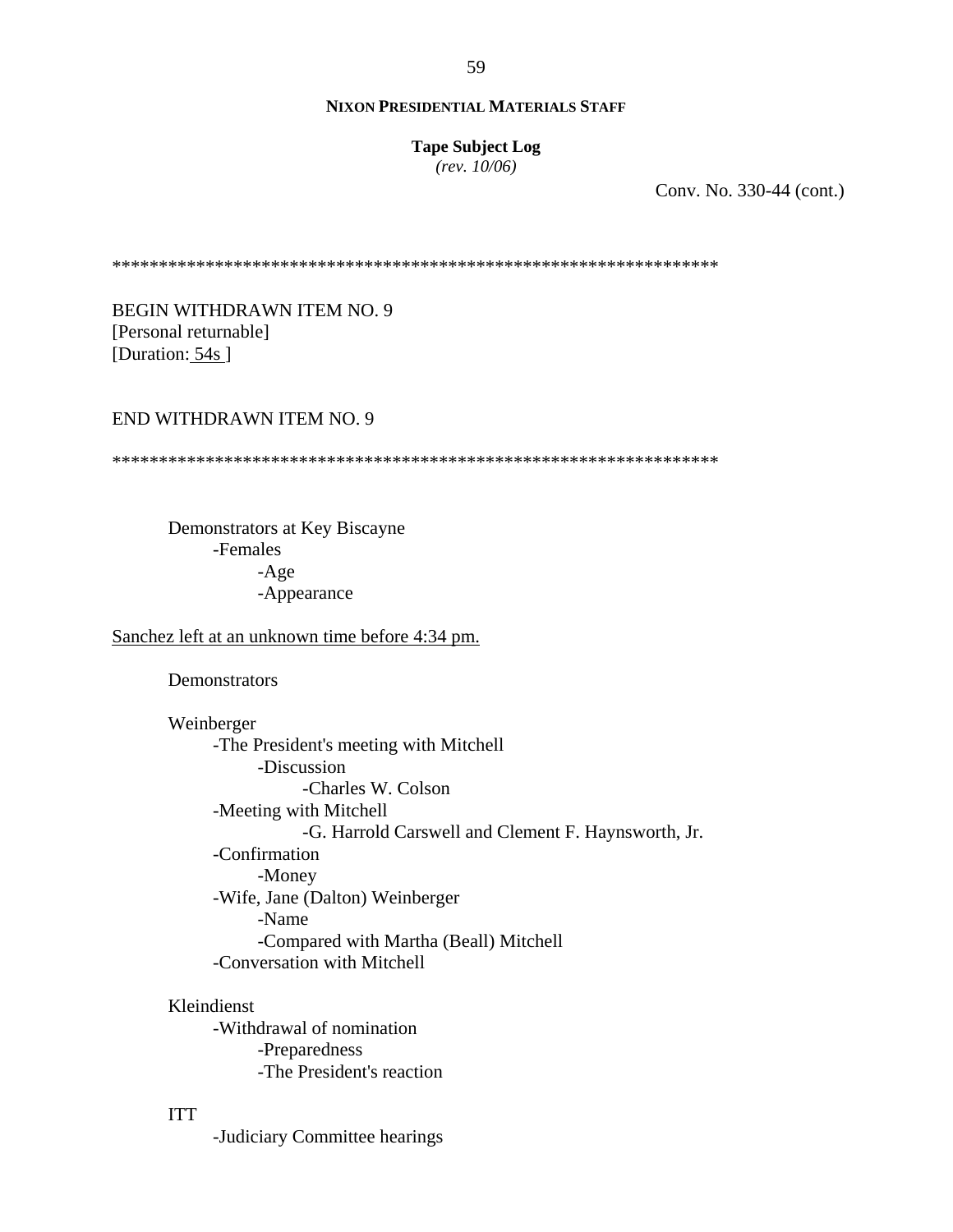#### **Tape Subject Log**

*(rev. 10/06)*

Conv. No. 330-44 (cont.)

-Timing of withdrawal of Kleindienst's nomination -Ervin -Byrd -Termination of hearings -Flanigan -Philip A. Hart's conversation with MacGregor -Problems -Witnesses -Dita D. Beard -Unknown US attorney -Appearance of cover-up -Jack Gleason -Scheduling -Termination of hearings -Quentin N. Burdick -Beard -Ervin -Flanigan -Timmons -White House staff -Withdrawal of Kleindienst's name -Ervin's and Byrd's statements -Eastland -Germaneness of issue -Withdrawal of Kleindienst's name -Problems -Timing -Leaks -Preparation -Leaks -Consequence -White House staff -Knowledge -Replacement -Weinberger -Consultation -Secrecy -Kleindienst -Offer of position to Kleindienst -Offer of position to Weinberger